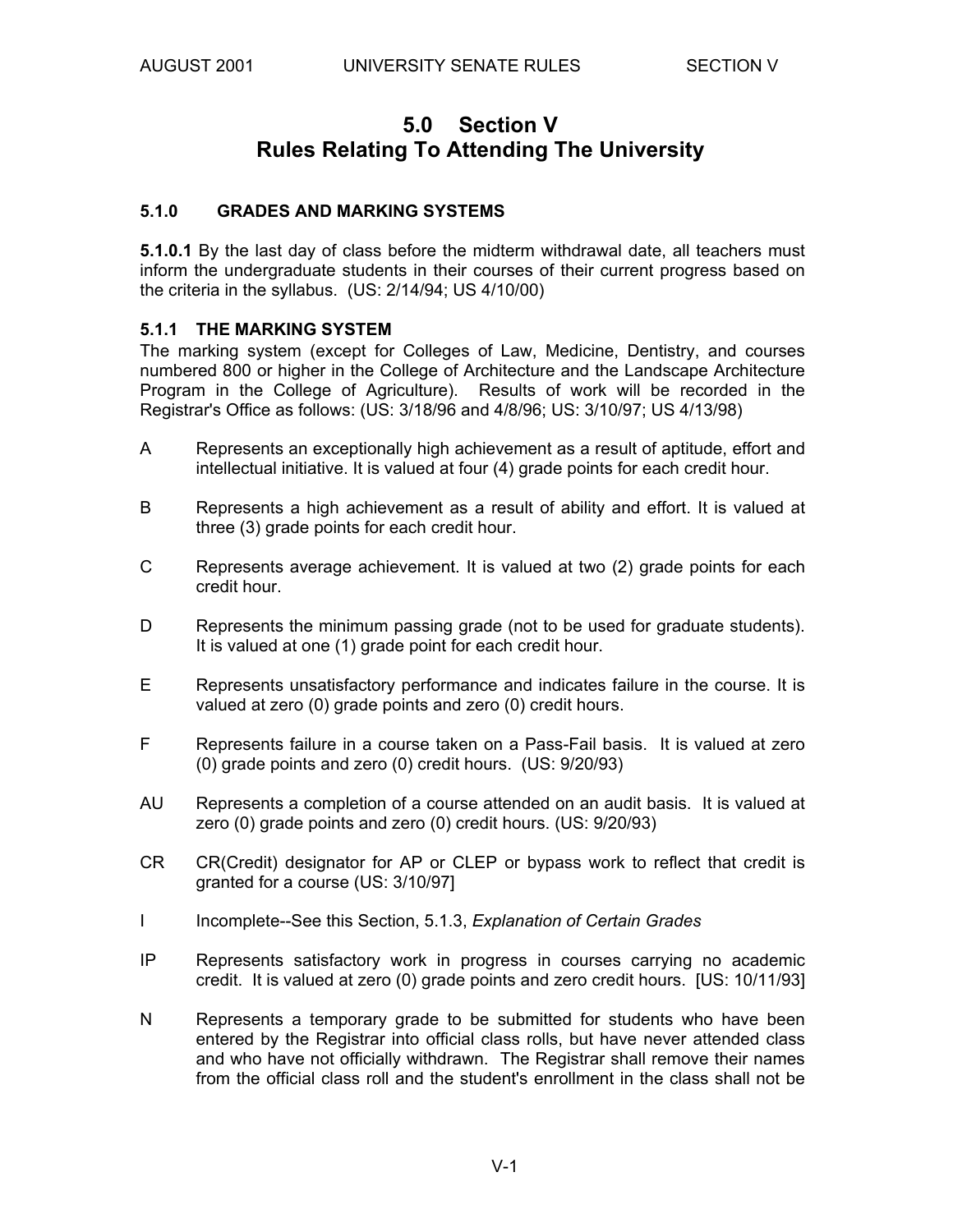recorded in the student's official academic record. (As a temporary mark, "N" carries no credit hours or grade points.) (US: 9/20/93)

- P Represents a passing grade in a course taken on a Pass-Fail basis. It may also be assigned by the University Appeals Board in cases involving a violation of student academic rights. Credit hours successfully completed under this grade will count towards graduation but will not be used in calculating grade point averages. (US: 9/20/93) (See Section V, 5.1.4 and Section VI, 6.5.1)
- W Denotes withdrawal from class. It may also be assigned by the University Appeals Board in cases involving a violation of student academic rights. It is valued at zero (0) grade points and zero (0) credit hours. (US:9/10/79; US: 10/11/93)
- S Represents the final grade in courses carrying no academic credit. It is valued at zero (0) grade points and zero (0) credit hours. (US: 10/11/93)
- Z Reenrollment recommended (development courses only). It has no value in computing grade point average. (US 4/10/00)

#### **5.1.2 EXCEPTIONS TO THE UNIVERSITY MARKING SYSTEM**

#### **5.1.2.1 College of Law**

A The College of Law uses a special letter grading system in which the following grades are given with the respective quality point values indicated:

|  | A+ 4.3 B+ 3.3 C+ 2.3 D+ 1.3 E=0 |  |  |  |  |
|--|---------------------------------|--|--|--|--|
|  | A 4.0 B 3.0 C 2.0 D 1.0         |  |  |  |  |
|  | A-37 B 2.7 C-1.7 D- 0.7         |  |  |  |  |

- B A student's academic grade record is expressed as a grade point average computed by multiplying the semester hours of credit for each course by the quality point value of the grade received in the course. These products are added together, and the sum is divided by the total semester hours attempted. The grade point average thus derived is the basis for each student's academic status as indicated in the published rules and policies of the Law Faculty.
- C Selected College of Law courses are graded on a Pass/Fail basis, and law students enrolled in graduate courses for which the College of Law grants credit toward graduation are treated by the College of Law as Pass/Fail courses. A failing grade (F) in any Pass/Fail course in the College of Law or any graduate course in which a student in the College of Law enrolls for credit toward graduation from the College of Law will be taken into account at a quality point value of zero (0) in computing the student's academic average. (US: 4/12/93)
- D Limitation on Pass-Fail Units Creditable for College of Law Students (US: 4/12/93)
	- 1. No more than 6 hours of graduate courses outside of the law school, graded on a pass/fail basis, shall be counted.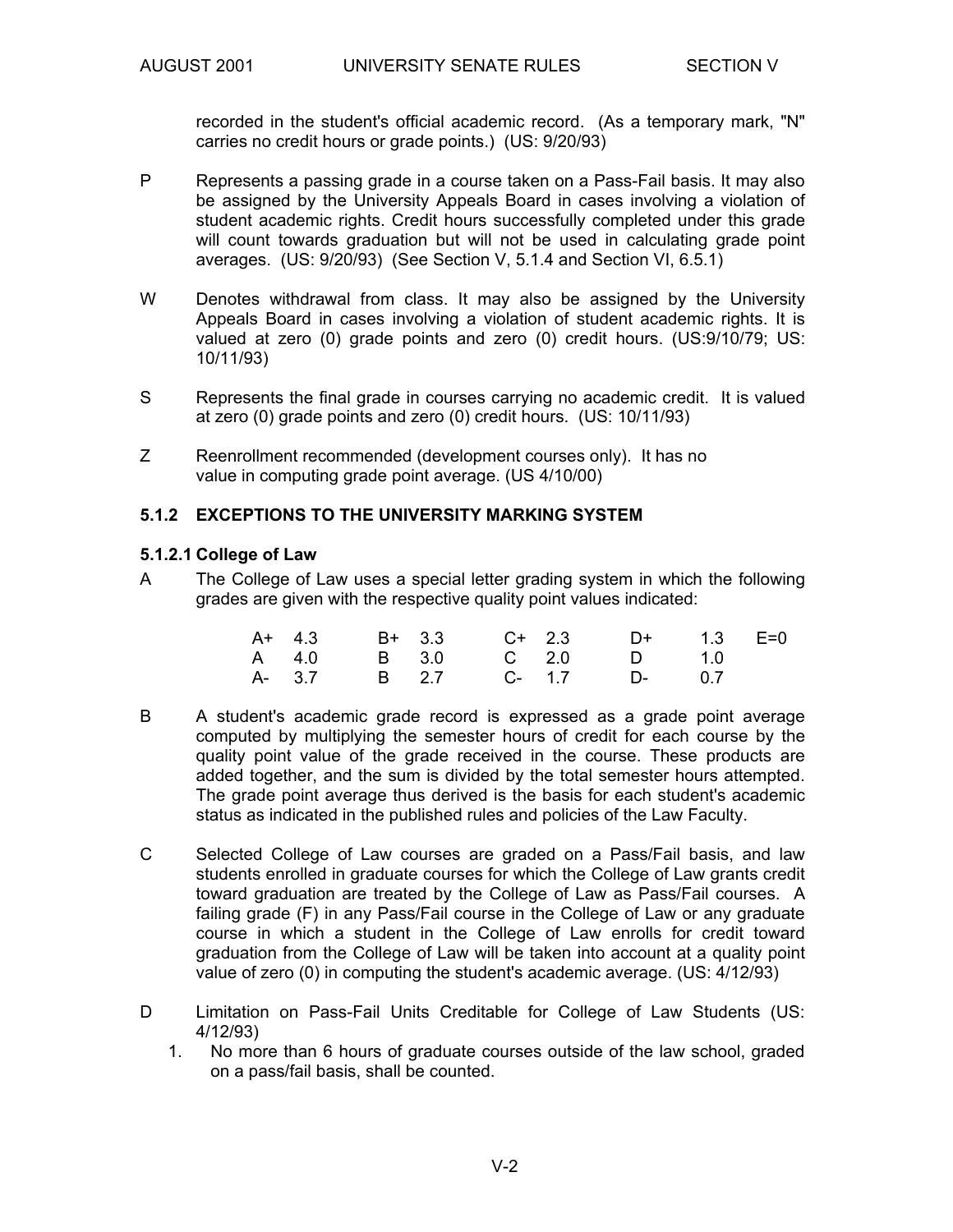- 2. No more than 6 hours of courses in the law school that are offered only on a pass/fail basis, shall be counted.
- 3. No more than 9 of the total number of pass/fail credit hours, whether earned for graduate courses under 1. (above) or for law school courses offered only on a pass/fail basis under 2. (above) shall be counted.
- 4. No more than one graduate course outside the law school, graded on a pass/fail basis, may be credited in any one semester.

Students in joint degree programs may only take up to six pass/fail course credit hours in the law school courses and may take no courses outside the law school for credit toward the J.D. other than pursuant to the applicable joint degree program.

#### **5.1.2.2 College of Dentistry:** (US 11/8/99)

An **A**, **B+** or a **B** is within the expected range of performance. A **C** is a marginal level of performance. To remain in good academic standing and to graduate, a student must maintain a grade point average (G.P.A.) of 2.75 or more. Student performance will be reported to the Registrar's office as follows:

**A** Represents exceptionally high level of performance; four (4) quality points are awarded to each credit hour.

**B+** Represents a high level of performance; three and one-half (3.5) quality points are awarded for each credit hour.

**B** Represents the minimum expected level of performance; three (3) quality points are awarded for each credit hours

**C** Represents a marginal level of performance; two (2.0) quality points are awarded for each credit hour

**E** Represents an unacceptable level of performance; zero (0) quality points are awarded for each credit hour

**P** Represents a passing grade in courses taken on a pass-fail basis. It is not used in G.P.A. calculations

**F** Represents an unacceptable level of performance in courses taught on a pass/fail basis. It is not used in G.P. A. calculations

**I** Incomplete; course objectives have not been completed during the allotted course time due to circumstances usually beyond the student's control. An **I** grade shall be given only when there is a reasonable possibility that a passing grade will result when work is completed. An **I** must be replaced by another grade within 12 months or before graduation, whichever occurs sooner. After this period, an **I** grade will automatically convert to an **E** or an **F** grade as appropriate.

**W** Withdrawn; this grade will be awarded to a student who withdraws from a course or from the College. It shall be awarded only after recommendation by the Academic Performance Committee and approval by the Dean.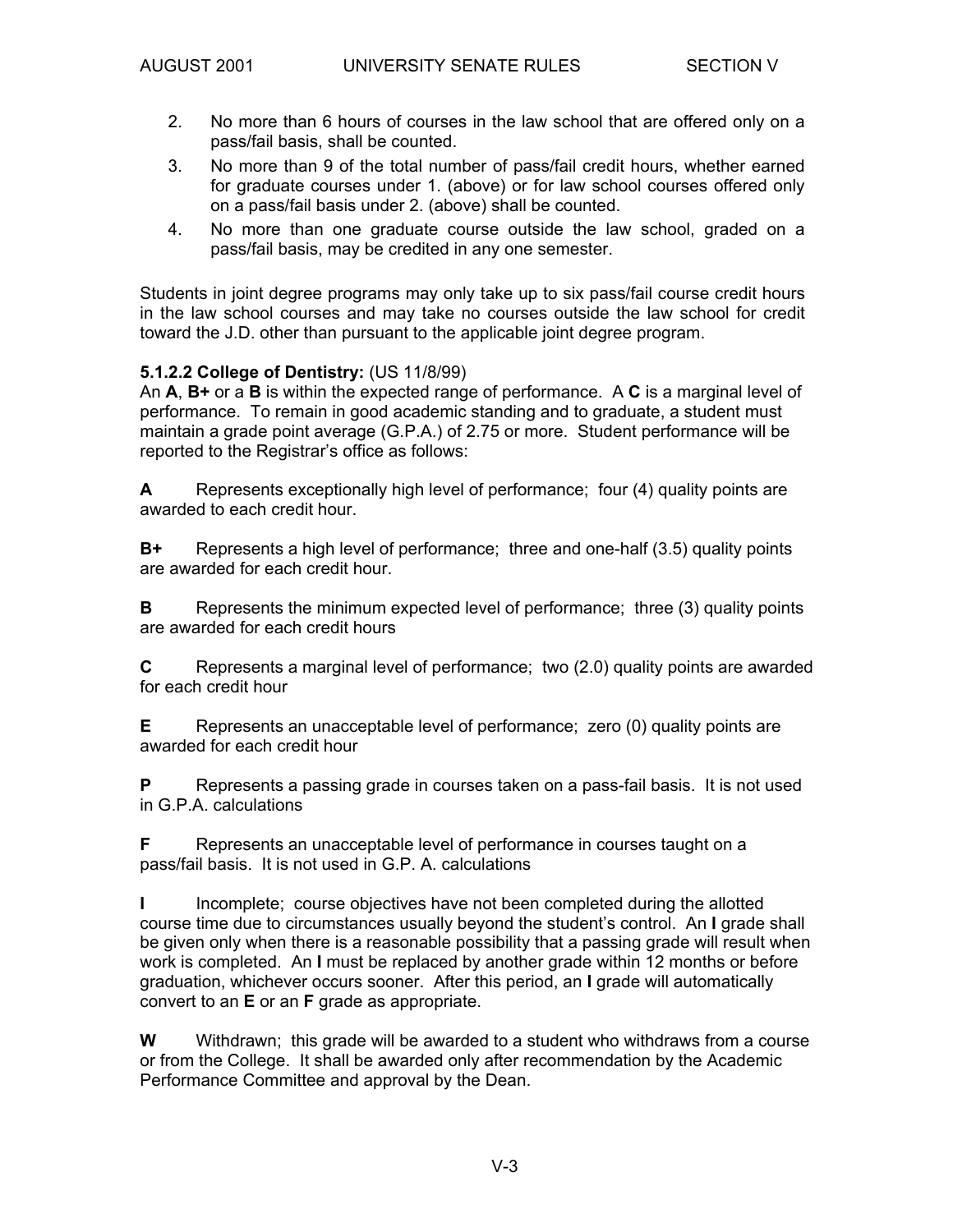Responsible Agent: The Course Director will evaluate the performance of each student with respect to the course objectives and assign the appropriate grades

#### **5.1.2.3 College of Medicine** (US: 3/10/86)

- A Represents exceptionally high achievement in performance. It is valued at four (4) quality points for each credit hour.
- B Represents the expected level of achievement or performance in each course. This grade reflects student competence in all areas of course requirements. It is valued at three (3) quality points for each credit hour.
- C Represents marginal performance. It is valued at two (2) quality points for each credit hour.
- E Represents failure or unacceptable performance in a course. It is valued at zero (0) quality points for each credit hour.
- P Represents a passing grade in a course taken on a pass-fail basis. It is not used in quality point calculations.
- W Denotes withdrawal from the College or from an elective course. 'W' must be approved or recommended by the Student Progress and Promotion Committee. Withdrawal from a required course is not permitted, except when a student withdraws from the College. A student may withdraw from an elective and the 'W' will remain on the record.
- U Represents unsatisfactory performance in a specific area of course requirements. It is given instead of an 'E' grade when evidence exists that the student might earn a passing grade upon completion of make-up work. In the interim the 'U' will be valued at one quality point for each credit hour. The temporary grade must be made-up before the student can be promoted to the next year. The quality point calculation will then be the average of the 'U' and the grade given after the make-up. (US: 3/18/96)
- I Represents incomplete work at the time grades are submitted for courses. It is given only when there is a reasonable possibility that a grade of 'C' or better will be earned upon completion of the work. All 'I' grades in required courses must be removed by a passing grade before a student can be promoted to a subsequent year. If a student later withdraws from the College, an outstanding 'I' grade can revert to a 'W' grade at the discretion of the Student Progress and Promotion Committee.

**5.1.2.4 Architecture & Landscape Architecture** Students enrolled in courses numbered 800 or higher in the College of Architecture or the Program in Landscape Architecture in the College of Agriculture shall be given the following grades with the respective quality point value indicated (US: 4/13/98):

|                         | B+ 3.3 C+ 2.3 D+ 1.3 E 0 |  |  |  |
|-------------------------|--------------------------|--|--|--|
| A 4.0 B 3.0 C 2.0 D 1.0 |                          |  |  |  |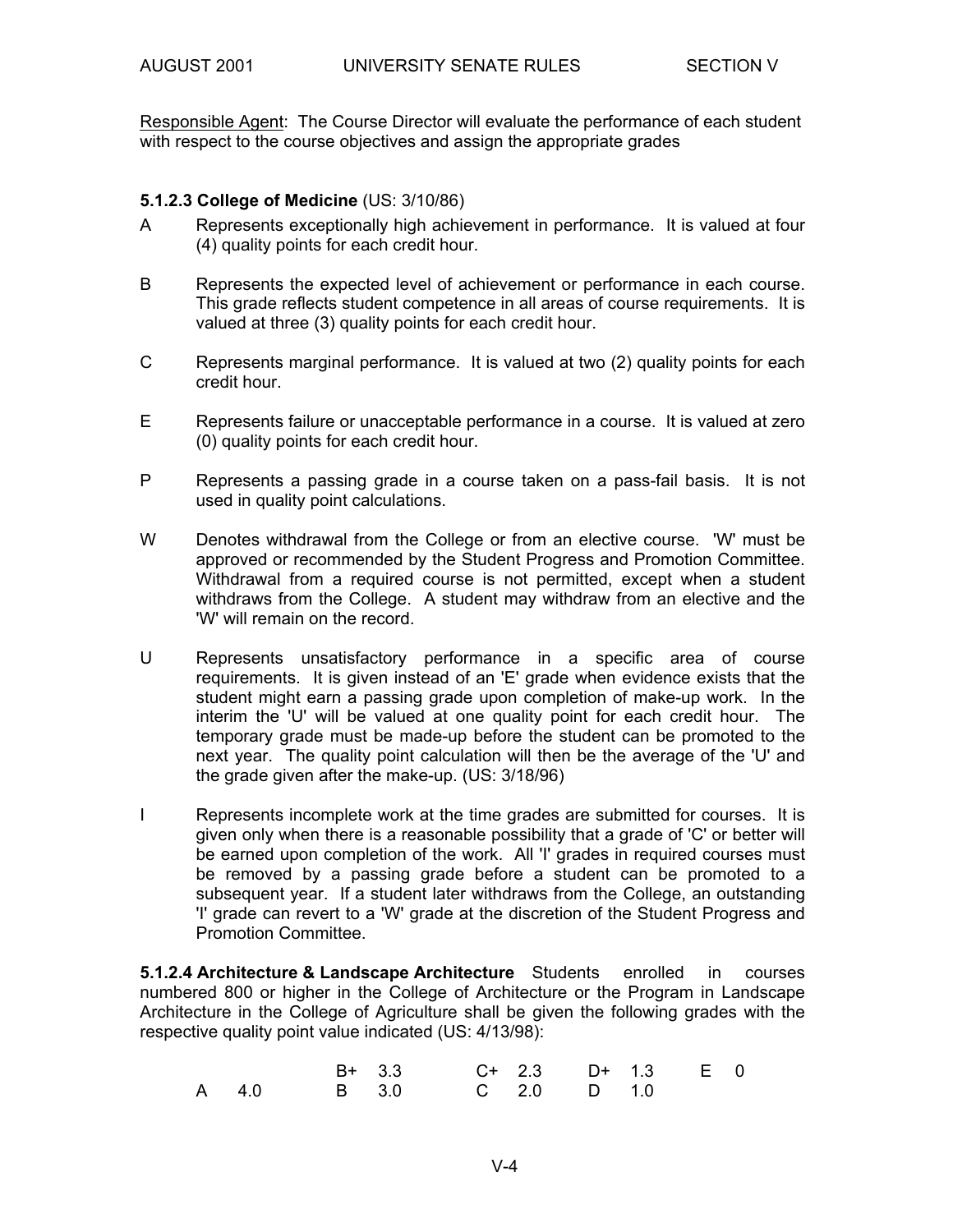A- 3.7 B- 2.7 C- 1.7 D- 0.7

The use of the plus-minus system does not change any college or university grade point average requirements, nor the method by which grade point averages are computed, nor the interpretations of other grades awarded, such as F, I, P, W, & S. (US: 9/20/93)

All students enrolled in courses using the plus/minus grading system will have the appropriate point value calculated into their grade point average regardless of their College of origin. (US: 3/18/96)

The Landscape Architecture program plans to continue the policy that a student must achieve a "C" grade or better in major design studios in order to advance to the next level.

#### **5.1.3 EXPLANATION OF CERTAIN GRADES**

**5.1.3.1 Grade E:** The grade E means that the student can obtain credit in the course only by repeating the entire work of the course in class, or by special examination in accordance with procedures outlined in Section V., 5.2.1.2. In rare cases in which undue hardship is involved in repeating the work in class, the dean of the college in which the student is enrolled may approve repeating the work by correspondence.

 **5.1.3.2 Grade I** [US: 9/14/87; US: 10/11/93; US: 12/8/97]: The grade I means that part of the regularly assigned work of the course remains undone. It shall be given only when there is a reasonable possibility that the student can complete the work within the allowable period of time for removal of an I grade and that a passing grade will result from completion of the work. Except under exceptional circumstances, the student will initiate the request for the I grade. An I grade shall not be given when the student's reason for incompleteness is unsatisfactory to the instructor. A grade of I must be replaced by a regular final letter grade not later than 12 months from the end of the academic term in which the I grade was awarded or prior to the student's graduation, whichever occurs first. The Registrar's Office shall provide notification to the faculty member at least two months prior to expiration of the allowable period. The instructor can extend the contract period for up to an additional 12 months by completing a grade assignment form. If the instructor is not available, the department chair or dean of the college in which the course is offered may complete a grade assignment form to extend the contract period for up to 12 months. In the event the grade of I is not replaced by a regular final letter grade within the allowable period, the University Registrar shall change the I grade to a grade of E on the student's permanent academic record and adjust the student's grade point standing accordingly. In the event that an I becomes an E, the instructor may submit a grade assignment form to replace the E within 12 months from the time the E was assigned. A graduate who had an I grade on his or her academic record at the time of graduation (and which grade was subsequently changed to an E by the Registrar) may be allowed a maximum of 12 months following the end of the term in which the course was taken to satisfactorily complete the course and receive a grade change.

For each I grade assigned, the instructor shall complete an appropriate file record on a standard form provided by the University Registrar, which shall include the following: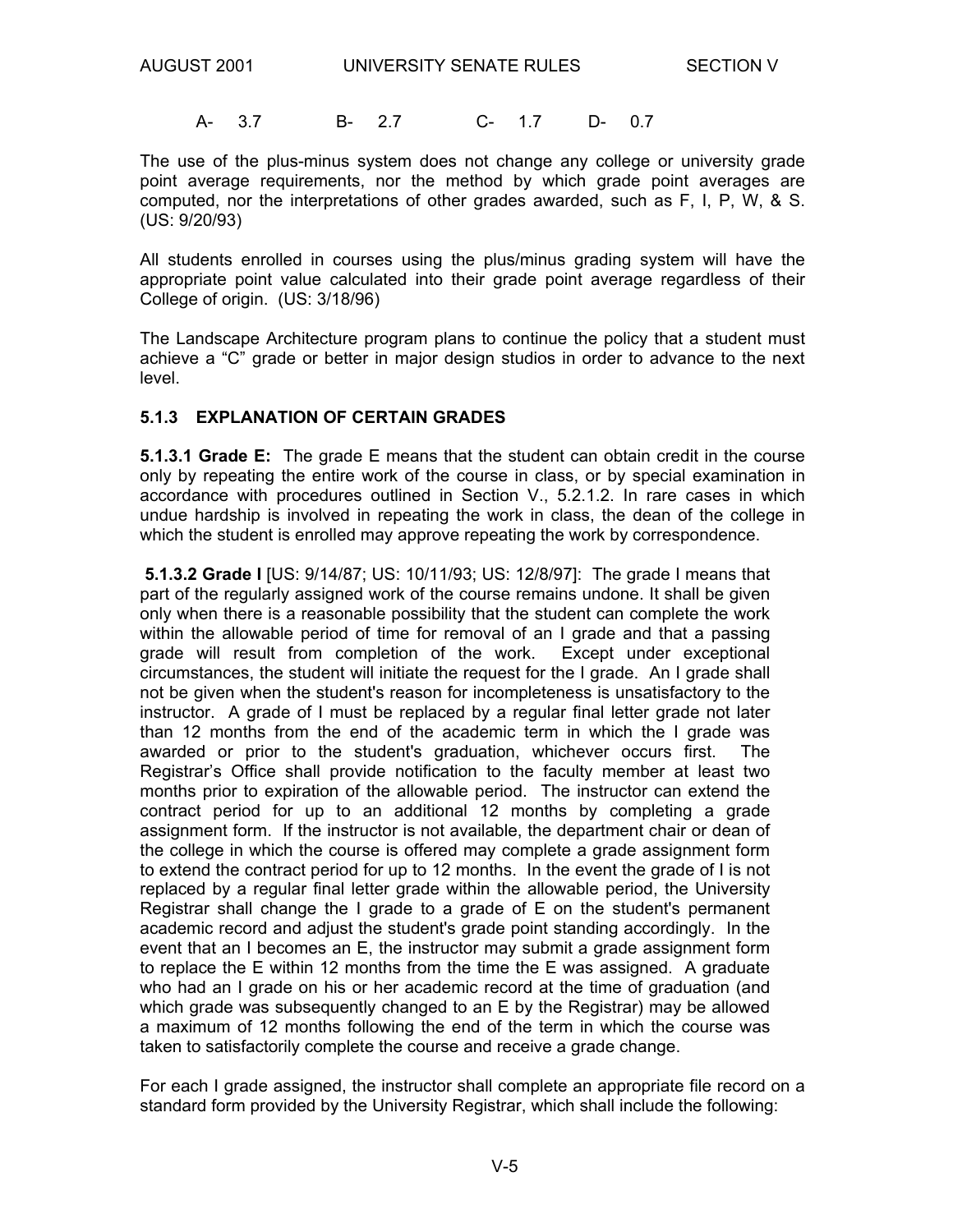- A the name of the student;
- B the course number and hours of credit;
- C semester and year of enrollment;
- D signature of the instructor;
- E a brief statement of the reason(s) for recording the incomplete; and
- F specific instructions on how alternate grades on the work to be completed will affect the final grade;
- G the specific time requirement (not to exceed 12 months) set by the instructor for removal of the I grade and consequences of not removing the I grade; and
- H signature of the student, if feasible.

The instructor shall provide a complete copy of this record to the student and the department chair at the time the I grade is reported. The term "student" in this context excludes only students in the Graduate School and the Colleges of Medicine and Dentistry. (US: 9/14/87; US: 2/11/91)

#### I (Incomplete Grades) for Graduate Students [US: 3/10/97]

A grade of I (Incomplete) may be assigned to a graduate student if a part of the work of a course remains undone and there is a reasonable possibility that a passing grade will result from completion of the work. All Incompletes (I grades) must be replaced by a regular final letter grade within 12 months of the end of the academic term in which the I grade was awarded or prior to the student's graduation, whichever occurs first. If an I grade has not been replaced within the allowable period, the University Registrar shall change the I grade to a grade of E on the student's permanent academic record and adjust the student's grade-point standing accordingly, unless otherwise approved because of exceptional circumstances by the Dean of the Graduate School on recommendation of the Director of Graduate Studies in the student's program.

Instructors who assign an I grade should file with the student's Director of Graduate Studies information which includes 1) the name of the student, 2) the course number and hours of credit, 3) the semester and year of enrollment, 4) specific information on the work to be completed before a final grade can be assigned, and 5) the time frame in which the specific requirements are to be met (not to exceed 12 months). Graduate students should consult with their Director of Graduate Studies concerning procedures relative to the awarding of "I" grades and the conditions under which they may be removed I that particular program.

**5.1.3.3 Grade S:** Grade S may be recorded as a permanent mark in courses carrying no academic credit. This grade may not be given to a student who has done unsatisfactory work or to one who has failed to do a reasonable amount of work.

**5.1.3.4 Grade IP:** The grade IP may be recorded for students in zero-credit courses of research, independent work, or seminar-type, if at the end of a semester the student,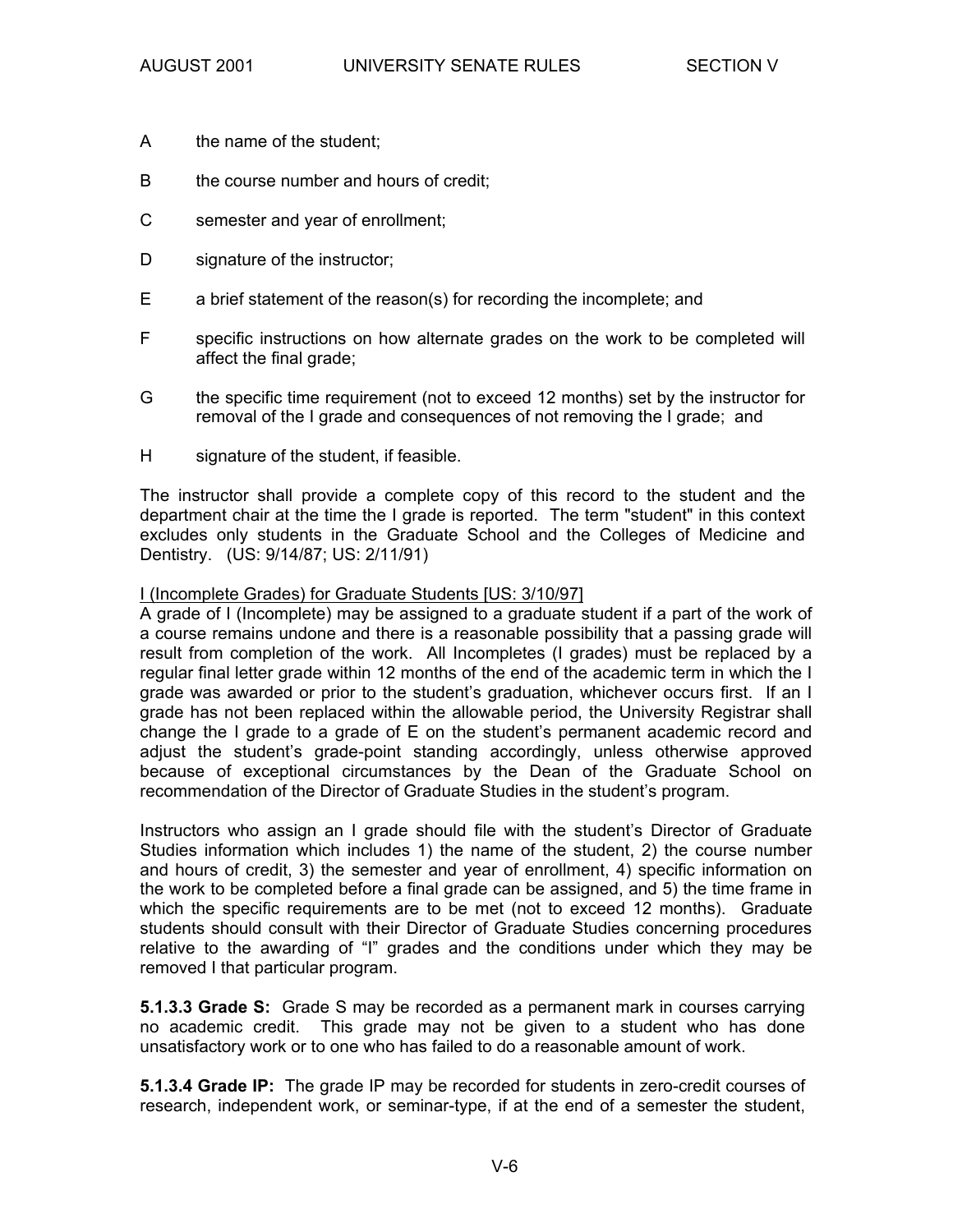because of the nature or size of the project, has been unable to complete the course. The project must be substantially continuous in its progress. When the work is completed, a final grade will be substituted for the IP. This grade may not be given to a student who has done unsatisfactory work or to one who has failed to do a reasonable amount of work. (US: 10/11/93)

**5.1.3.5 Grade W:** The grade W shall be given to students who officially withdraw from a class or classes under conditions described in Section V., 5.1.8.2 through 5.1.8.4. It may also be assigned by the University Appeals Board. See also Section VI., 6.5.1.2 (b). (US:10/8/79; US 10/11/93)

**5.1.3.6 Grade Z:** The grade Z means that the student has made significant progress but needs and deserves more time to achieve a passing level. The student should re-enroll in the course in order to continue advancement to a level of competence set for the course. Re-enroll grades may be assigned only for development courses numbered 000-099. (US 4/10/00)

**5.1.3.7 Missing Grades**: **\*\*\*** appears in a grade report when a grade has not been recorded for the class. The Registrar's Office shall notify all unit or program heads at the end of each semester, regarding all missing (**\*\*\***) grades in all graduate, undergraduate and professional courses offered by that unit. The unit head shall have six weeks to assign a grade in the course in consultation with the course instructor, if possible. The student will be notified by the Registrar when his or her grade has been changed. Any appeals under this rule shall be taken to the Academic Ombud. [US 3/6/00]

#### **5.1.4 COURSES TAKEN ON A PASS-FAIL BASIS**

Undergraduate students above the freshman level and not on academic probation may select a maximum of four (4) elective courses, with certain restrictions, to be taken on a Pass-Fail basis. Students in the Honors Program above the freshman level may, with advance written approval of the Director of the Honors Program, select additional elective courses to be taken on such a Pass-Fail basis. Credit hours successfully completed under this option will count toward graduation but will not be used in calculating grade point standing.

Courses taken on a Pass-Fail basis shall be limited to those considered as elective in the student's program and such other courses or types of courses as might be specifically approved by the Senate Council for a college or department. Prerequisites for such courses may be ignored at the student's own hazard. Students are expected to participate fully in these courses and to take all examinations as though they were enrolled on a regular basis. Any student may change his or her grading option (pass/fail to letter grade or letter grade to pass/fail; credit to audit or audit to credit) within three (3) weeks from the beginning of classes in the fall or spring semester (or a proportionate amount of time in the summer term or other courses of less than a full semester's duration). After such time, a student may not change his or her grading option without the express approval of the student's academic dean or the dean's designee. The waiver and the rationale for the waiver must be documented in the student's record in the college. [US: 12/11/00]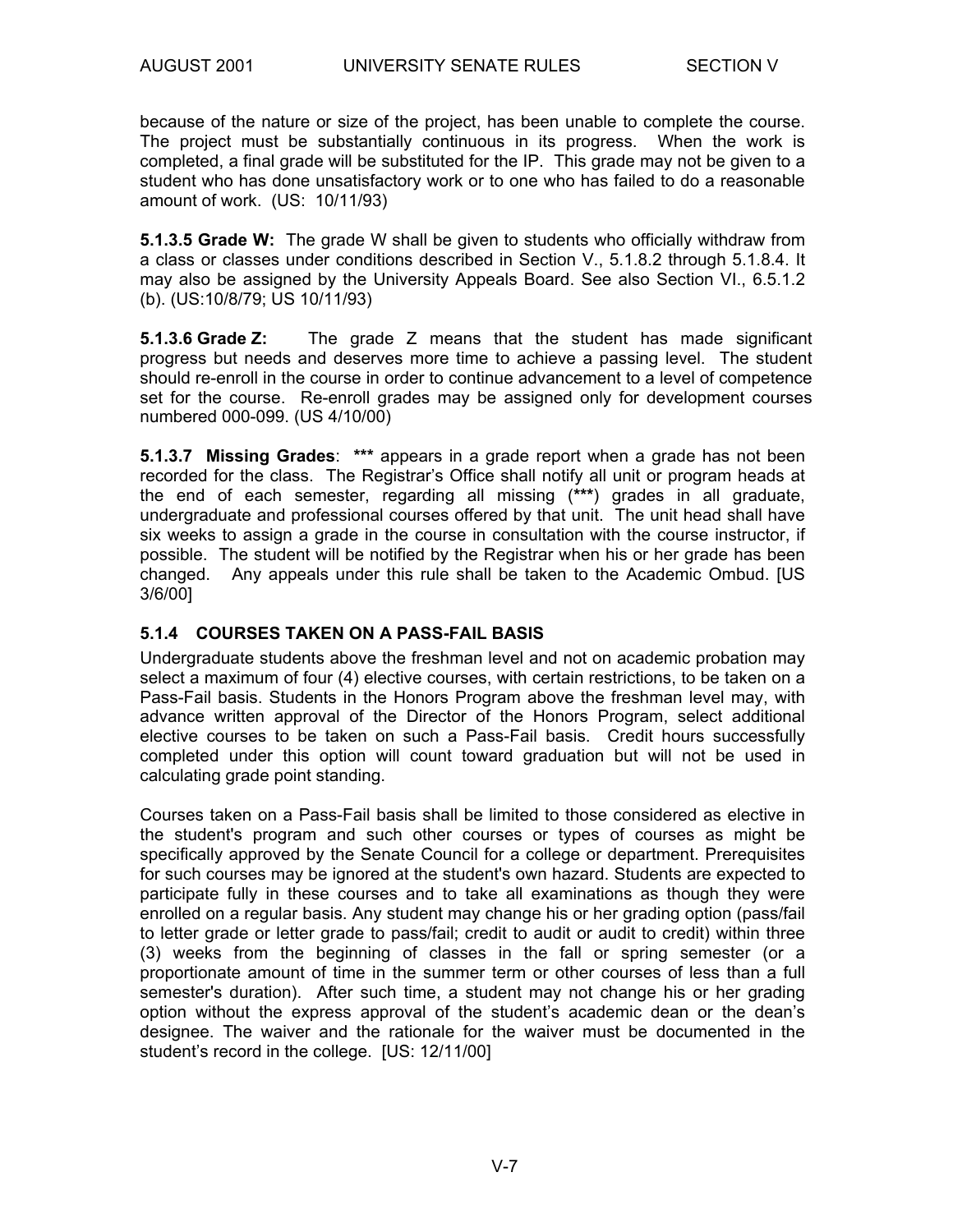A student may take only two elective courses on a pass-fail basis at Lexington Community College. [US 4/10/00]

Courses offered only on Pass-Fail shall not be included in the maximum number of elective courses which a student may take under these provisions. (See Section V., 5.2.1.2 for procedures on Pass-Fail available under that option.)

Other than courses offered only for Pass-Fail, the instructor shall not be notified by the Office of the Registrar or by any other office of the University of those students who are taking the course Pass-Fail. The instructor shall submit a regular grade to the Registrar's Office which will take the appropriate action to change the grade into the Pass-Fail grading track for records. [US: 9/13/76]

- **\*** Neither a grade of P nor a grade of F shall be taken into consideration in calculating a student's GPA. (RC: 10/8/80) For exception, see 5.1.2.1 College of Law [US: 4/12/93].
- **\*** Giving a P/F credit for AP tests and for CLEP tests does not mean that students may elect to take a required course for P/F. If the student elects to take the course he or she must get a letter grade to satisfy the USP requirements. (RC: 1/15/93)

#### **5.1.5 AUDIT**

Students who register for an audit do so for reasons other than fulfilling explicit requirements. They must come to individual agreements with the instructor as to what responsibilities they will be expected to perform. Normally, students who audit would be expected to do the readings and attend class; they may be required to enter more fully into the class work. In any case, they will receive no credit hours or grades. Any change from audit to credit or credit to audit by a student regularly enrolled in a college must be accomplished within three (3) weeks from the beginning of classes in the fall or spring semester (or a proportionate amount of time in the summer term or other courses of less than a full semester's duration). No credit can be given for a class audited nor is a student permitted to take an examination for credit, except for the special examinations described in 5.2.1.2. A student who initially enrolls in a class as an auditor must attend at least 80% of the classes in the course (excluding excused absences). If a student changes her or his enrollment from credit to audit, s/he must attend at least 80% of the remaining classes (excluding excused absences). If an auditor fails to attend the requisite number of classes, the instructor may request that the Dean of the instructor's college award the grade of W for that course and the Dean shall report the grade to the Registrar. No instructor is authorized to admit anyone as an auditor to any of his/her classes unless the auditor has registered as such. (US:10/11/76; US: 12/10/90; US:9/20/93; US 4/10/00)

#### **5.1.6 REPORTING FINAL GRADES**

The final grades shall be filed with the Registrar's Office within 72 hours of the scheduled final examination but in no case later than the date announced in the official University Calendar, except that grades and credit obtained by special examination shall be reported in accordance with the Rules of the University Senate governing special examinations. (See Section II, 2.1.0 and Section V., 5.2.1.2.) (US: 9/20/93)

#### **5.1.7 CHANGING GRADES**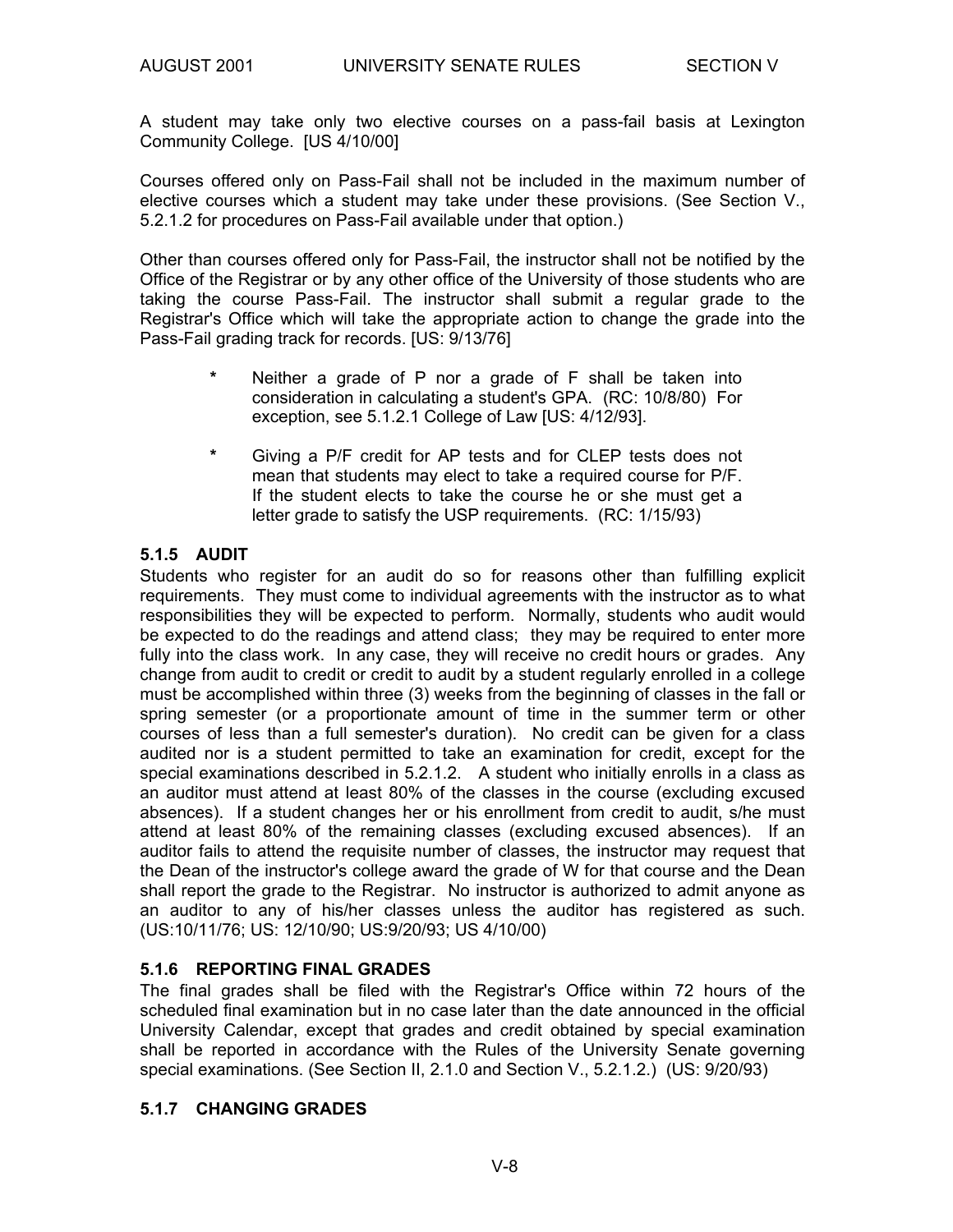An individual faculty member may change a mark once it has been reported to the Registrar's Office within one year of the date of the original grade only in the case of an error. Reports of all such grade changes shall be sent to the Registrar with a copy to the dean of the college in which the instructor is assigned. The instructor may also recommend to his/her department chair the changing of a grade for any reason other than an error, and the grade shall be changed if the department chair approves. In every such approval, a report of the grade change shall be sent to the Registrar by the department chair with a copy to the instructor and dean of the college involved. There shall be only one grade change per student per course. No grade may be changed after the student has graduated from the University except in the case of the error provided for above.

However, in the case of a violation of student academic rights, the University Appeals Board may change a grade to P or W or, if such a determination can be made, to an appropriate letter grade. (See Section VI, 6.5.1.2b) (See Section V - 5.1.3.2 for the procedures for recording and changing an I grade.) [RC: 11/20/87]

Graduate and professional schools may have individual rules on this matter so long as they are not inconsistent with these rules.

#### **5.1.8 WITHDRAWAL: GRADES FOR STUDENTS WHO WITHDRAW OR ARE DROPPED**

**5.1.8.1 General Rule**: Students who miss the first two class periods of a course without notifying the department of their intention to attend may be reported by the department to the dean who shall drop the students from the course and notify the Registrar that the student has been removed from the class roll. The Registrar will inform such students that they have been dropped. The students will have no record of the class appear on their transcripts. (US:12/12/77; US: 9/20/93)

- **5.1.8.2 Time Periods**: Any student may withdraw from any class (except for those used to meet the Writing Requirement) during the withdrawal period which is defined as the period prior to and including the: [US: 2/12/82; US: 9/12/94; US 4/10/00]
- a. end of the ninth week for fall or spring semester
- b. third day of the fifth week for eight week summer session
- c. second day of the third week for four week summer session.
- d. second day of the fourth week for six week summer classes.

Students who withdraw within three (3) weeks from the beginning of classes in the fall or spring semester (or a proportionate amount of time in the summer term or other courses of less than a full semester's duration) will have no record of the class appear on their transcripts. [RC: 11/20/87]

Students who withdraw during the remaining portion of the withdrawal period will receive the grade of W which will appear on their transcripts. [US: 9/12/94]

> **\*** The midpoint of the semester is calculated from the first day of classes to the last day of classes, counting only teaching days and not including final exam period. [RC: 2/10/87]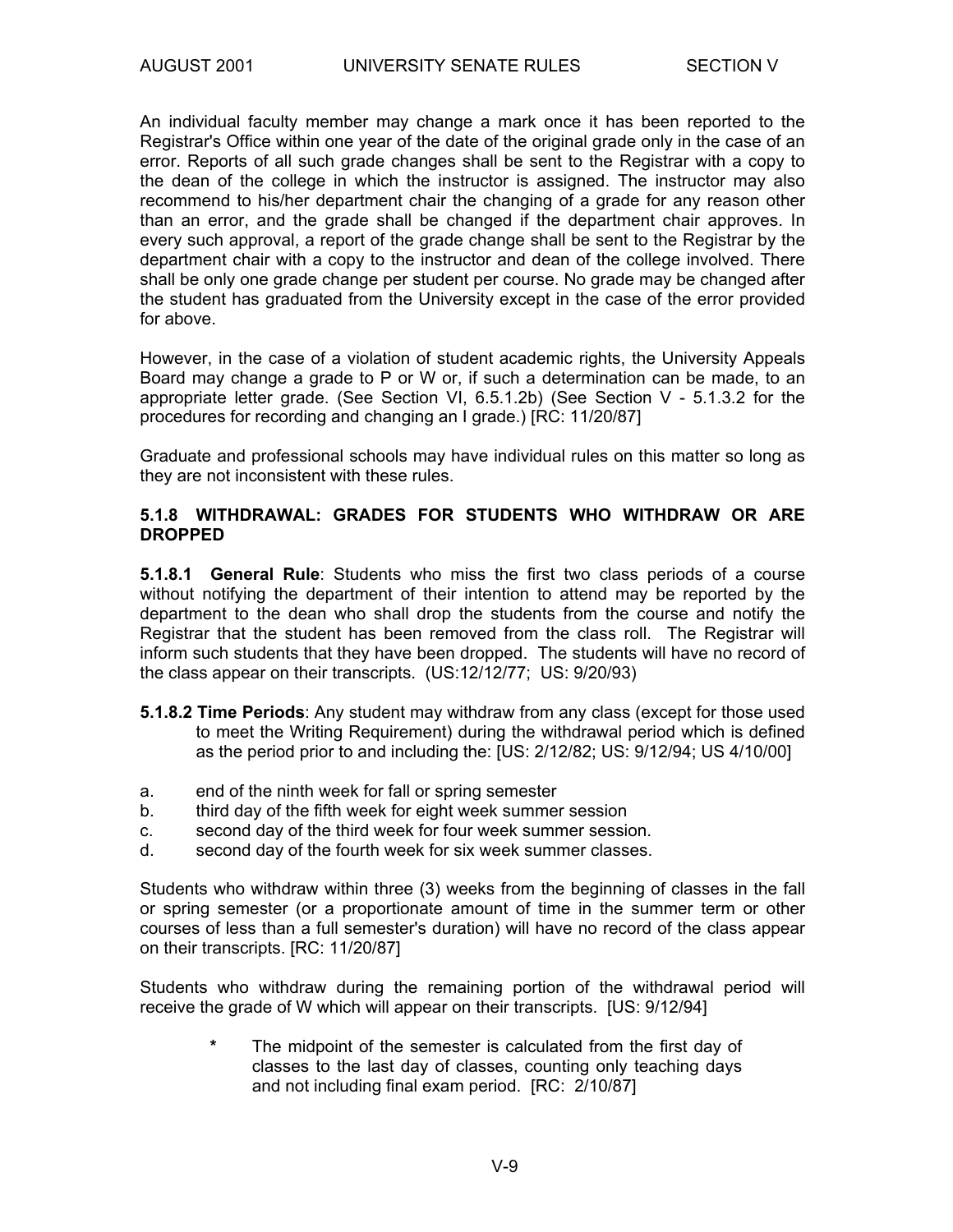**5.1.8.3 Withdrawals in latter half of term** Except at Lexington Community College (see policy below), a student may withdraw from a class during the latter half of the term upon approval by the dean of the student's college of a petition certifying urgent non-academic reasons including but not limited to:

- 1. Illness or injury of the student;
- 2. Serious personal or family problems;
- 3. Serious financial difficulties.

Before acting on such a petition, the dean will consult with the instructor of the class. If such a petition is approved by the dean of the student's college, the dean shall inform in writing the instructor of the class of his action, and the student shall be assigned a grade of W. (US: 9/10/79; revised US: 4/11/83)

A student may also petition the Dean to withdraw from a class during the latter half of the term if he or she has excused absences in excess of one-fifth of the class contact hours in a course where attendance is required or is a criterion for a grade (see V.5.2.4.2.b). [RC: 11/20/87]

- **\*** This rule applies to withdrawal from the University as well as withdrawal from a class. The dean may not delegate the authority to approve or deny a petition to withdraw to the Registrar or to any other agency external to his college. The spirit of the rule indicates that the dean should deny the petition when it does not certify urgent nonacademic reasons. When a petition is denied, the instructor will award a grade at the end of the semester that reflects the work the student has accomplished. (RC: 10/1/80)
	- **\*** For the purposes of this section, the end of the term is considered to be the last day of classes. (RC: 9/10/87)

#### **Lexington Community College Withdrawal Policy** [US 4/10/00]

After the date of mid-term and through the last class of the semester, the Lexington Community College student may officially request the W grade, which may be given at the discretion of the instructor. Each instructor shall state on the syllabus the factors to be used in determining the assignment of a W grade during the discretionary period. An instructor shall not assign a student a W grade for a class unless the student has officially withdrawn from that class in a manner prescribed by the college.

 **5.1.8.4 Credit for Students Who Withdraw to Enter Military Service** Students who withdraw --and within ten (10) days enter the Armed Services-- after completing the twelfth week of the normal semester, the third week of the four week summer semester, or the sixth week of the 8 week summer semester, or later, shall be entitled to receive full credit and residence for the course. The grade report shall be that attained in the course up to the time of withdrawal. If, with the credit and residence time granted, the student has fulfilled all requirements for a degree, the student shall be recommended for that degree by the Senate of the University. If a comprehensive course examination is required for graduation, this requirement shall be waived. (US: 9/20/93)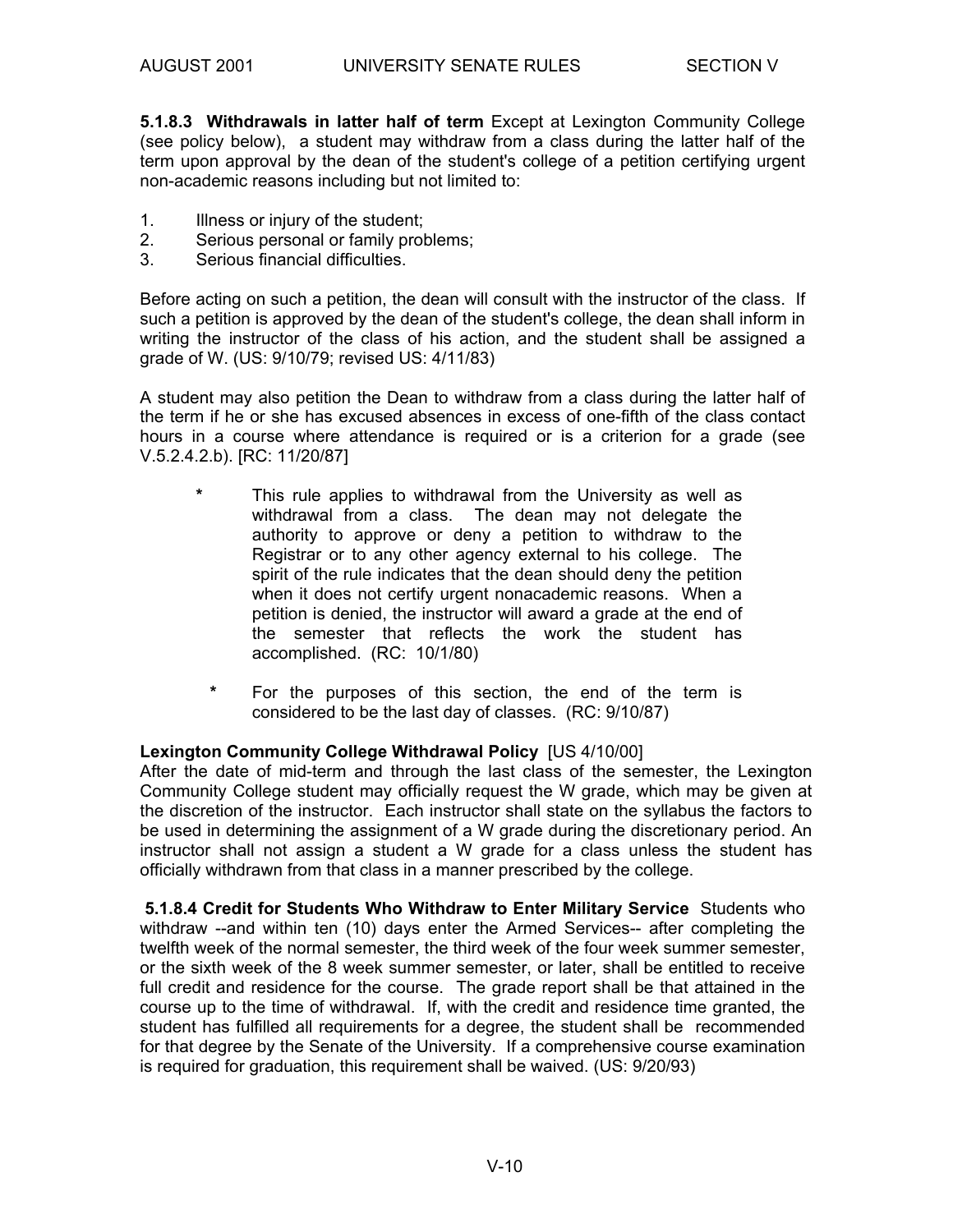**\*** The Rules Committee has held that this rule applies to a student's voluntary entry into the military during the four-week session. (RC: 3/12/90)

**5.1.8.5 Retroactive Withdrawal:** Withdrawals initiated after the last day of classes for the semester are governed by this rule (US: 12/8/97; US 4/12/99)

#### A. Requirements

 (1) Typically, a student may withdraw from a given semester only if the withdrawal is from all classes.

 (2) Requests for retroactive withdrawals may not be granted after a student has graduated or beyond two calendar years from the last day of classes for the semester for which the withdrawal is requested.

 (3) Retroactive withdrawals may be granted only when the student has demonstrated satisfactory evidence that the student has incurred:

(a) a serious injury or illness

(b) serious personal or family problems

(c) serious financial difficulties; or

(d) permanent disability verified by the Disability Resource Center and diagnosed after the semester for which the withdrawal is requested

#### B. Procedure

To the extent possible, the following procedures shall be uniform throughout the University:

 (1) Requests for retroactive withdrawal shall be made of the Dean of the college in which the student was enrolled at the time the classes were taken, on the form and with the documentation required by the University Senate. Requests for retroactive withdrawals shall be made through the University Senate – Retroactive Withdrawal Petition [US: 4/12/99]

#### [http://www.uky.edu/FiscalAffairs/Shared/Forms/RWAform.pdf]

 (2) The Dean shall recommend approval or disapproval of the request and shall forward the recommendation to the Retroactive Withdrawal Appeals Committee, normally within 30 days of receipt of the petition and all supporting documentation.

 (3) The Committee shall rule on the request, normally 30 days from receipt of the petition and all supporting documentation from the Dean. The student shall have the right to appear in person before the Committee to present his or her request and shall have the right to be represented by an attorney or other designated individual.

 (4) The Committee shall forward all approved requests to the Office of Registrar for implementation.

 (5) The Committee shall forward a copy of its decision - whether the request was approved or not - to the Dean of the student's current college and to the Dean of the College in which the student was enrolled at the time of the retroactive withdrawal, if different from the current college. The Dean of the student's current college shall notify the student and instructors of the Committee's decision.

#### **5.1.9 GRADE POINT AVERAGE**

A. Grade point average is the ratio of the number of points gained to the number of credits attempted, W,P,S, F, CR, Z and I being ignored. (US: 3/9/98; US 4/10/00)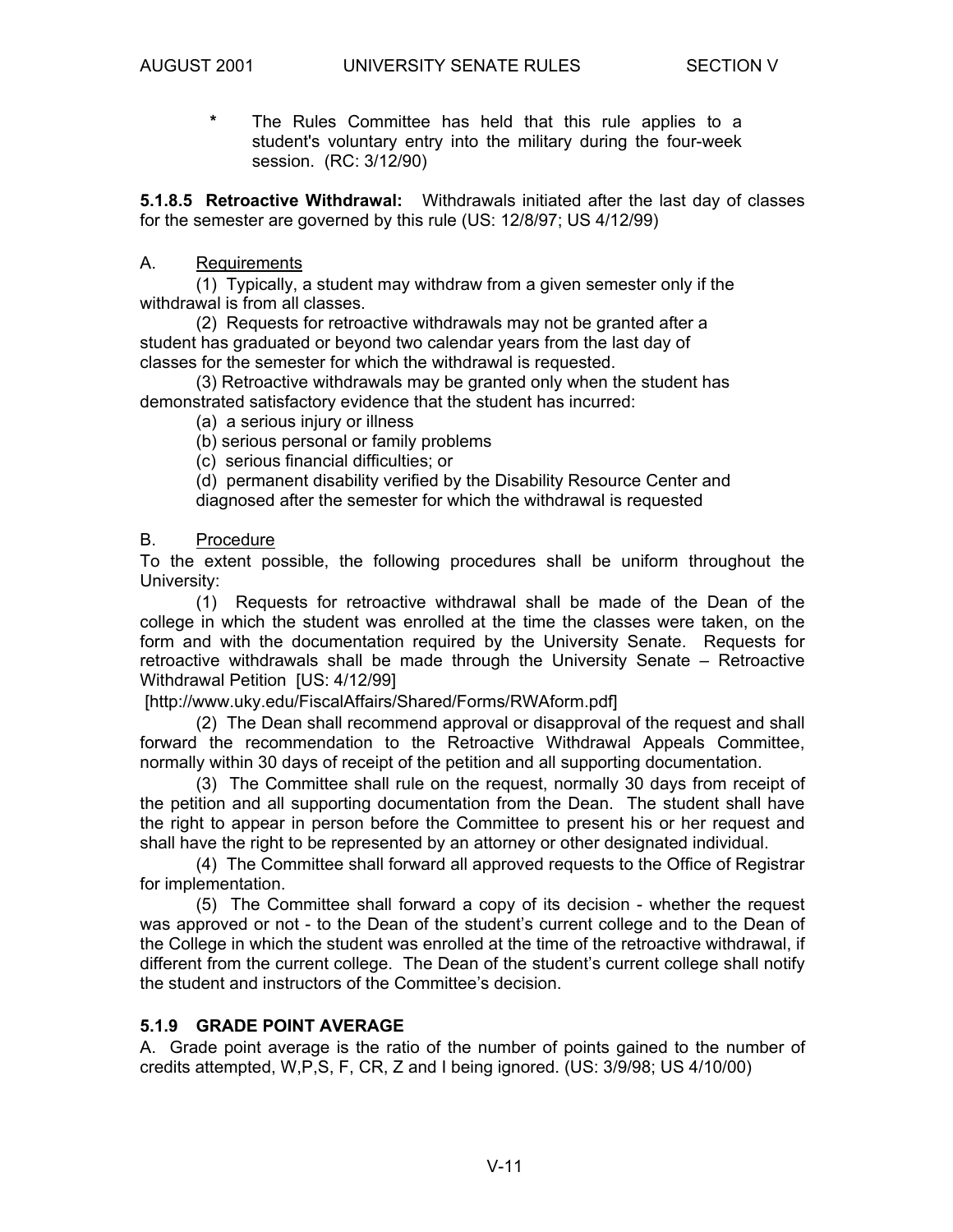B. If a student repeats a course in which a grade of "B" or better has been received, any subsequent grades of "B" or better and credit hours earned for those courses (if any) shall be ignored in computing the student's grade point average, unless the repeat option has been exercised according to Rule 5.3.1.1. A student does not repeat a course within the meaning of this rule if he or she only repeats the same course number where there are multiple topics, subtitles, independent study, or other courses allowed by the student's program using a common course number. (US: 4/13/98)

**5.1.10 NOT IN CLASS** Students who have been entered by the Registrar into the official class roll, but have never attended class, and who have not officially withdrawn, shall be reported NOT IN CLASS. The names of such students shall be deleted from the official roll by the Registrar. (See Section IV., 4.3.2 and Section V., 5.2.4.3.)

#### **5.2.0 CREDIT, CLASSIFICATION, ACADEMIC STANDARDS, LOADS**

#### **5.2.1 CREDIT HOURS**

In general, undergraduate courses are developed on the principle that one semester hour of credit represents one hour of classroom meeting per week for a semester on the part of the student exclusive of any laboratory meeting. Laboratory meeting, generally, represents at least two hours per week for a semester for one credit hours.

Credit for short courses of less than eight weeks shall be limited to one credit hour per week.

**5.2.1.1 Accelerated Programs** The College Board Level Examination Program Subject and General Examinations, the College Board Advanced Placement Examinations, the American College Testing Program Proficiency Examination Program Subject Examinations, and courses evaluated by the American Council on Education for which credit recommendations are made under the Program on Noncollegiate Sponsored Instruction and courses in the International Baccalaureate Program (Higher Level) are recognized as appropriate credit for meeting degree requirements. Colleges and/or departments in consultation with the Admissions and Registrar's Office shall determine and publish appropriate cut-off scores for the CLEP, AP, and PEP examinations. (US:9/13/82) Students with superior results from their International Baccalaureate Higher Level may be awarded up to six credits by the corresponding department of the University. Scores of 5, 6, and 7 normally are requisite. No AP or CLEP credit hours shall be letter graded. Rather, all such earned credit hours will be shown on the student's academic record as course credit (CR). (See also V - 5.1.4, Rules Committee Interpretation, 1/15/93) (US: 4/25/88; US: 3/9/98)

> **\*** Departments may make decisions about allowing or not allowing credit for the examinations mentioned in this rule and about scores necessary for credit, subject to the approval of the dean of the college. (RC: 4/28/98)

#### **Credit for External Experiences at Lexington Community College** [US 4/10/00]

The Lexington Community College acknowledges that valid collegiate-level learning experiences occur outside the traditional college setting and will assist a student in the recognition and application of such learning experiences and credit towards a degree or course of study. To this end, the following methods will be utilized (in addition to those described above for the entire university) :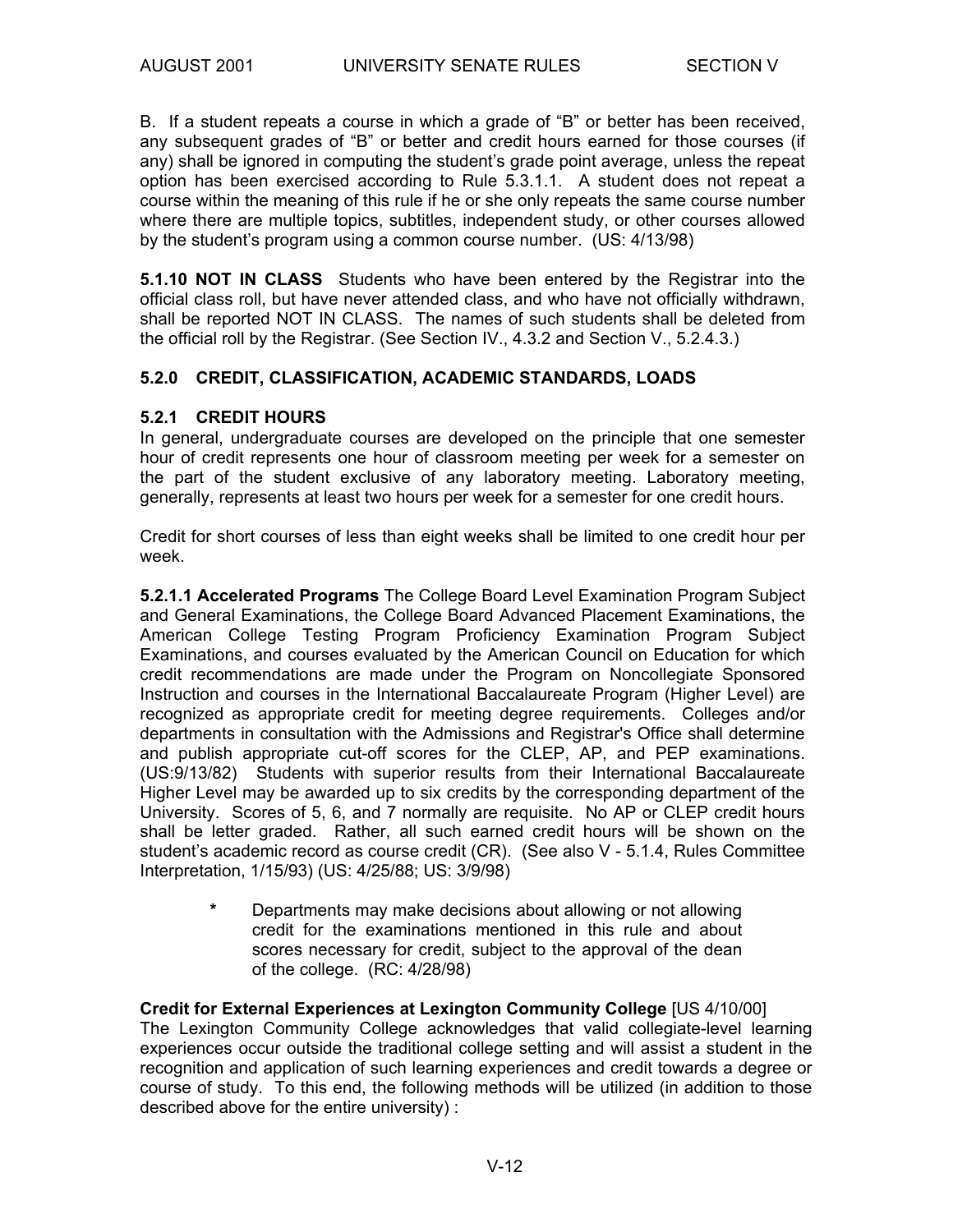- A special examinations
- B recognition of collegiate work completed through the United States Armed Forces Institute
- C recognition of service-related experiences at the collegiate-level as recommended by the Commission on Accreditation of Service Experiences;
- D recognition of certain proficiency exams administered by professional certification agencies such as the Certified Professional Secretary Examination;
- E American Institute of Banking Related Experiences;
- F course credit awarded by articulation agreements;<br>G Program on non-collegiate sponsored instruction (F
- Program on non-collegiate sponsored instruction (PONSI).

A student will be awarded credit for external experiences by the college President (or designee) only if the student enrolls and earns credit at Lexington Community College.

#### **5.2.1.2 Credit by Special Examination**

#### **Entrance Examination**

An individual academic unit may require, in addition to the freshman classification test, with the approval of the Senate, entrance or classification tests to be taken by its applicants for admission to its programs.

#### **Special Examination**

Any full-time or part-time student enrolled in the University, and in good academic standing, shall have the right to request a special examination for credit in any course offered in the University System, regardless of whether the student has audited the course, is currently enrolled in it, or has studied for it independently.

- A Application for a special examination must be made in writing. Undergraduates will address requests to the chair of the department in which the course is given, or to the office of the academic unit responsible; graduate students, to the Director of Graduate Studies in the department in which the course is given. Approval of requests from undergraduate students rests with the department chair; from graduate students, with the Dean of the Graduate School acting upon recommendation of the Director of Graduate Studies.
- B The request for special examination may be denied by the department chair or the office of the administrative unit responsible, or the Dean of the Graduate School acting upon the recommendation of the Director of Graduate Studies, if it is decided that the student has not furnished evidence that he/she is reasonably prepared to take the examination, or that the course is of such a nature that credit by examination is inappropriate. (The fact that a student has failed the course within the last semester may be regarded as evidence that the student is unprepared to take a special examination.)
- C The instructor may schedule the examination at his/her convenience, but must offer it within a reasonable time after the student has submitted his/her request.
	- \* The phrase "reasonable time" is not meant to convey a precise time period and should be fitted to the particular circumstances. (RC: 2/1/89)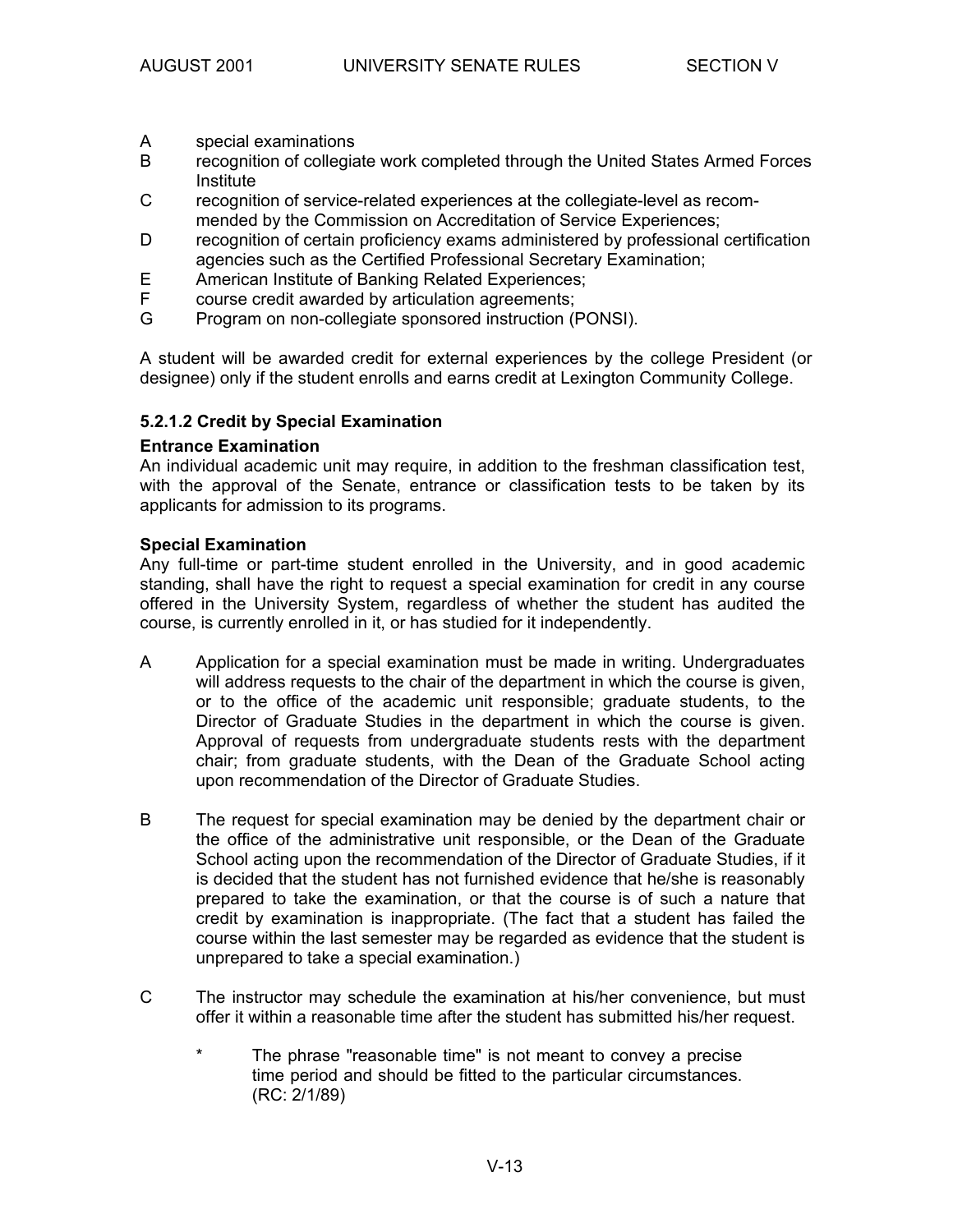- D The examiner shall inform the Registrar of the student's grade in the course. A student currently enrolled in the class who successfully completes a special examination shall be formally removed from the official roll by the Registrar, unless the student is dissatisfied with the results, in which case he/she may continue in the course and be graded in the usual manner. The instructor then may or may not include the results of the special examination in computing the final grade. (US: 9/20/93)
- E Credit earned by special examination may be counted as residence credit by the dean of the student's college. The limits on maximum loads are waived in cases where the excess is due to special examination credits.
- F The student, with the department or division chair's consent, may take the special examination on a Pass-Fail basis, including any course not otherwise available under the Pass-Fail option. Credit derived in this manner shall not reduce the number of courses permitted under the Pass-Fail rules. (See Section V., 5.1.4) (US 4/10/00)

**5.2.1.3 Credit for Work Done by Correspondence** No more than thirty (30) credit hours of the total required for an undergraduate degree may be gained by correspondence. No more than one-third of the requirements for a major may be gained by correspondence.

No credit will be given in the Graduate School or in the professional colleges for courses done by correspondence.

**5.2.1.4 Maximums** No more than half of the credit toward an undergraduate degree may be earned by any combination of CLEP Examinations, PEP Examinations, PONSI courses, Departmental Examinations, and Advance Placement Examinations. (US: 9/13/83)

#### **5.2.2 STUDENT LOAD**

With the exceptions noted below, the maximum load to be carried during any semester by any student in an undergraduate college (including residence and correspondence courses) shall be 19 credit hours. [US: 10/11/93]

> **\*** The 19 credit hour limit applies to courses taken on an audit basis as well as other courses. (RC: 2/6/80)

The maximum allowable load to be carried during any summer term for undergraduate students (including residence and correspondence courses) shall be nine (9) credit hours in the eight-week summer session and four (4) credits in the four-week intersession.

Students may be enrolled in a maximum of nine credit hours of classes meeting concurrently during an eight-week summer session. For this purpose, a course meeting for a four-week period during the eight-week session must be counted double. Thus, a student may enroll in two consecutive four-week (three credit hour) classes plus one eight-week class, or as many as three eight week (three credit hour) classes. A student would not, however, be able to enroll in two four-week (three credit hour) classes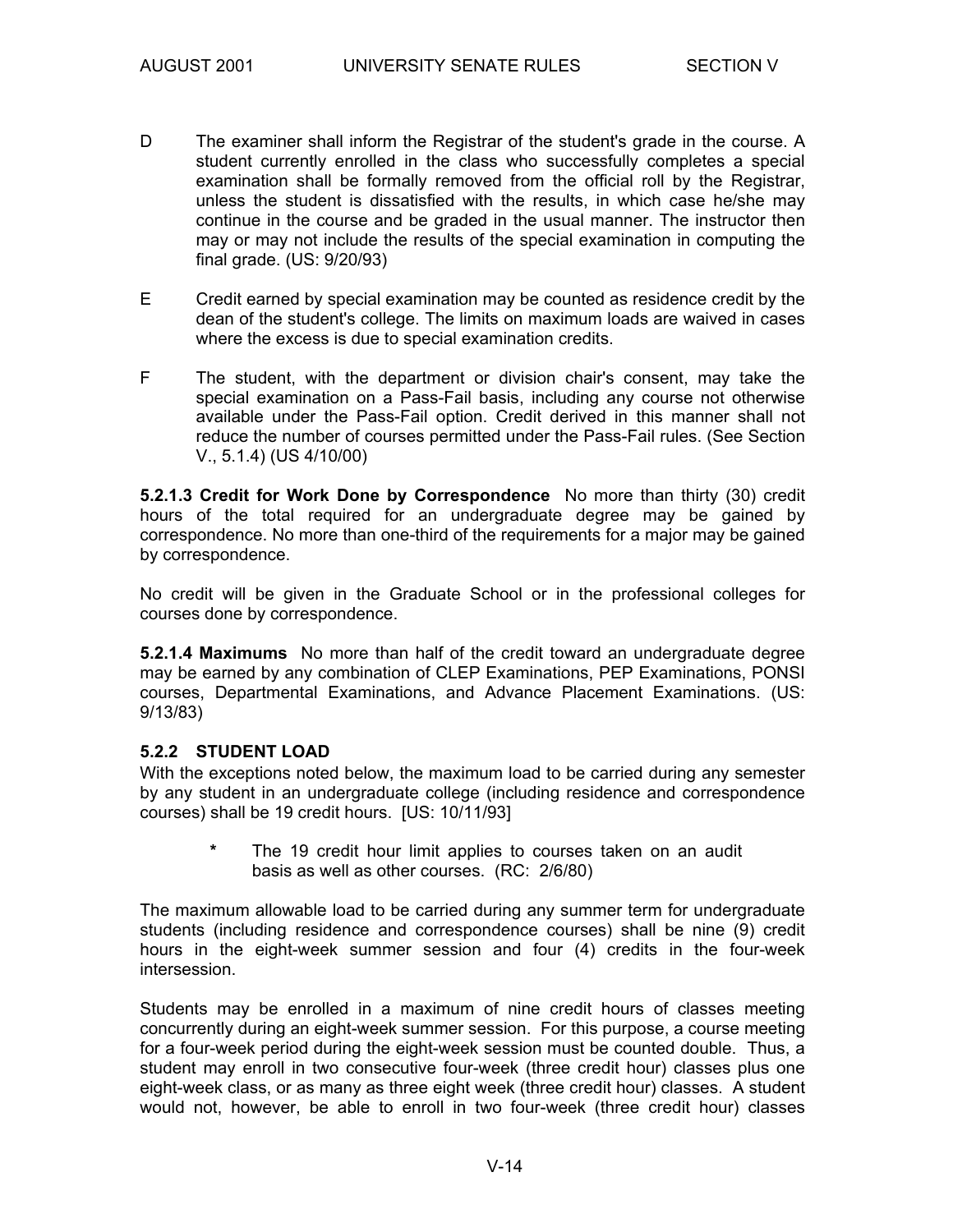meeting concurrently. A student may be enrolled in a maximum of seven credit hours for a six-week summer term. (US: 10/11/93; US 4/10/00)

A student may be permitted by the dean of his/her college to carry such extra credit hours as in the dean's judgment, based upon the student's past performance, the student can complete successfully. (US: 11/8/82)

A student on academic probation shall take no more than fifteen (15) credit hours in a semester, three (3) credit hours in a four-week session, or seven (7) credit hours in a six or eight-week session. This rule may be waived by special permission from the student's academic dean or the dean's designee. The waiver and the rationale for the waiver must be documented in the student's record maintained by the college. [US: 12/11/00]

Students in the combined Bachelor's/Master's degree program (University Scholars) should not take more than 16 credit hours per semester. Permission to exceed that number must be given by the Director of Graduate Studies and Dean of the Graduate School. (See Section V., 5.4.1.6 and Section IV., 4.2.5.4) (US: 9/13/82)

The professional colleges and the Graduate School may set lower maximum loads which are consistent with their degree requirements.

The maximum allowable load to the carried during any summer term for graduate students shall be nine (9) credit hours in the eight-week summer session and four (4) credit hours in the four-week intersession. The maximum load for graduate students in any combination of the four and eight week sessions shall be twelve (12) credit hours.

A student may be registered simultaneously at the University of Kentucky or a Community College and at another institution only with the approval of the dean of the college in which the student is registered at the University of Kentucky or a Community College, the credit hours obtained at the other institution being considered a part of the student's maximum load. If the simultaneous registration has not been authorized, the transfer of credit from the other institution may be denied. (US: 10/11/93)

#### **5.2.3 CLASSIFICATION**

A student in any undergraduate college shall be classified by the Registrar as a sophomore upon completion of 30 credit hours, a junior upon completion of 60 credit hours, and a senior upon completion of 90 credit hours.

A Law student shall be classified as a second year student upon completion of 24 credit hours and as a third year student upon completion of 53 credit hours. However, a student shall not be classified as a second year student until that student has been in residence at least two semesters, nor as a third year student until that student has been in residence at least three semesters.

A Pharmacy student shall be classified as a second year student upon completion of 28 credit hours and as a third year student upon completion of 56 credit hours.

Credit granted by examinations, as prescribed in these Rules shall count in determining a student's classification.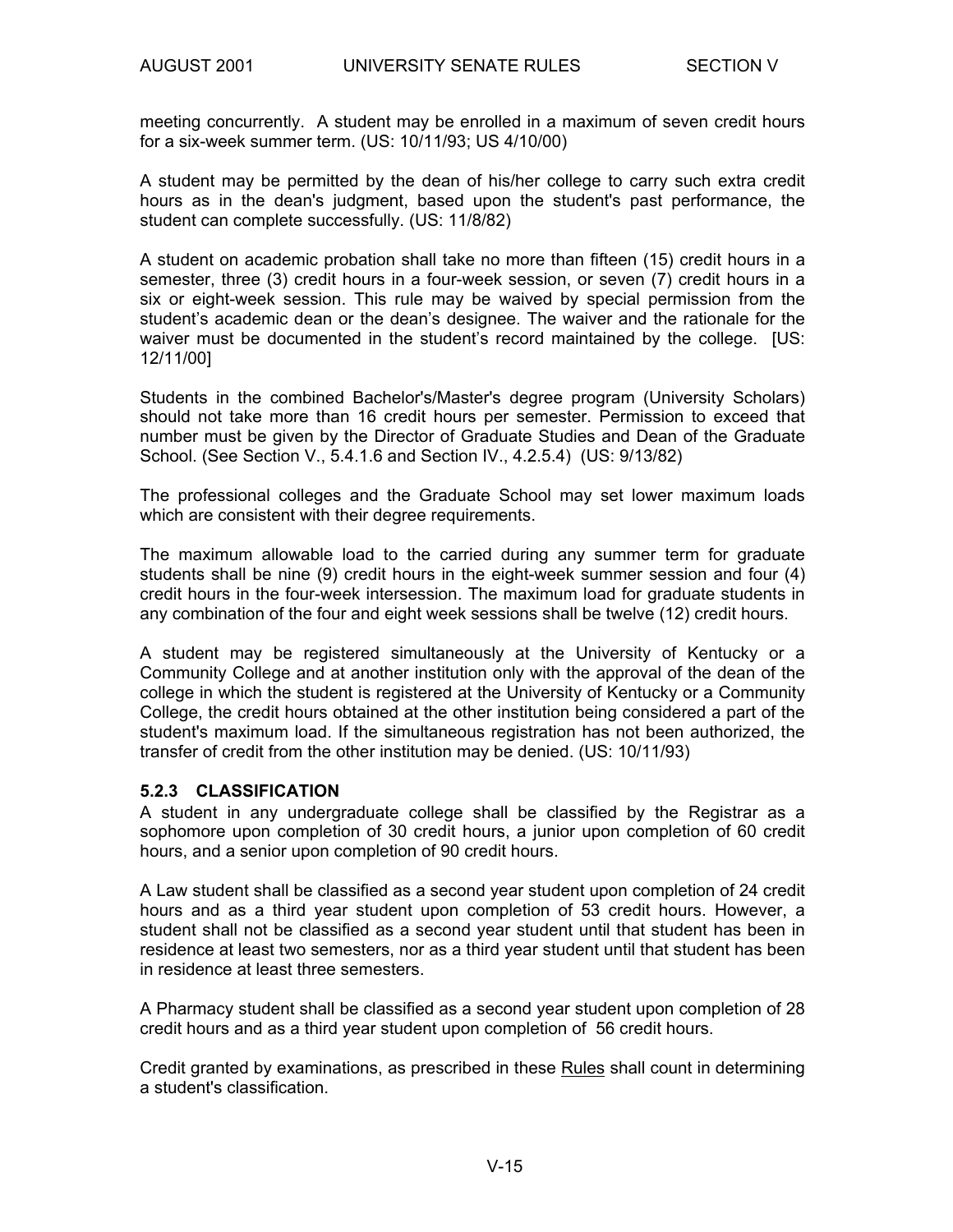#### **5.2.4 ACADEMIC STANDARDS**

**5.2.4.1 Attendance and Completion of Assignments** For each course in which the student is enrolled, the student shall be expected to carry out all required work including laboratories and studios, and to take all examinations at the class period designated by the instructor.

Each instructor shall determine his/her policy regarding completion of assigned work, attendance in class, absences at announced or unannounced examinations, and excused absences in excess of one-fifth of class contact hours (see Rule V-5.2.4.2 below). This policy shall be presented in writing to each class at its first or second meeting. Students' failure to comply with the announced policy may result in appropriate reductions in grade as determined by the instructor. [US: 11/11/85; US 2/9/87]

**5.2.4.2 Excused Absences:** (US: 11/11/85; 2/9/87) The following are defined as excused absences:

- A Illness of the student or serious illness of a member of the student's immediate family. The instructor shall have the right to request appropriate verification.
- B The death of a member of the student's immediate family. The instructor shall have the right to request appropriate verification.
	- **\*** Children of students are considered members of the immediate family (RC: 11/9/94)
- C Trips for members of student organizations sponsored by an academic unit, trips for University classes, and trips for participation in intercollegiate athletic events. When feasible, the student must notify the instructor **prior to** the occurrence of such absences, but in no case shall such notification occur more than one week after the absence. Instructors may request formal notification from appropriate university personnel to document the student's participation in such trips.
	- **\*** Intercollegiate athletic events include club sports registered with the university as well as varsity sports. (RC: 10/18/00)
- D Major Religious Holidays. Students are responsible for notifying the instructor **in writing** of anticipated absences due to their observance of such holidays no later than the last day for adding a class.
- E Any other circumstances which the instructor finds reasonable cause for nonattendance. (US: 4/23/90)

Students missing work due to an excused absence bear the responsibility of informing the instructor about their excused absence within one week following the period of the excused absence (except where prior notification is required), and of making up the missed work. The instructor shall give the student an opportunity to make up the work and/or the exams missed due to an excused absence, and shall do so, if feasible, during the semester in which the absence occurred. (US: 11/10/85 and RC: 11/20/87)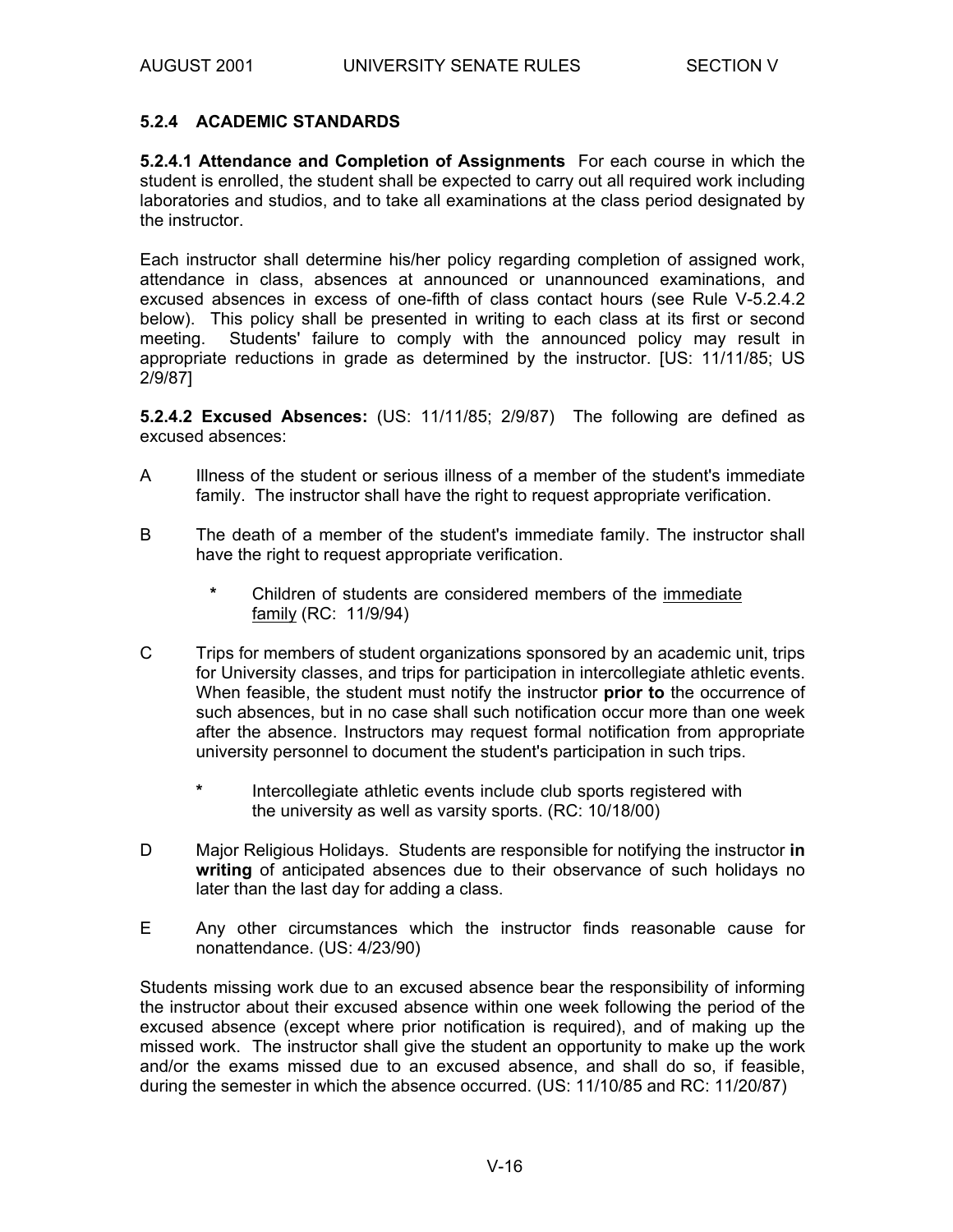If attendance is required or serves as a criterion for a grade in a course, and if a student has excused absences in excess of one-fifth of the class contact hours for that course, a student shall have the right to petition for a "W", and the faculty member may require the student to petition for a "W" or take an "I" in the course. (US: 2/9/87; RC: 11/20/87)

- **\*** If a student has an excused absence on a day when a quiz is given, the instructor may not deny permission for a makeup exam and simply calculate the student's grade on the basis of the remaining requirements. (RC: 8/20/87)
- \* The language "The instructor shall give the student an opportunity to make up the work and/or the exam missed during an excused absence..." implies the student shall not be penalized for the excused absence. (RC: 8/25/95)

**5.2.4.3 Acceptable Standards in English** Teachers in all courses are expected to call attention to and penalize for errors in English usage and to require the rewriting of papers which do not meet acceptable standards in English.

Any instructor who finds the written work of any student seriously defective in English is expected to report the case, together with specimen papers, to the dean of the student's college. A committee composed of this dean and the chair of the Department of English shall have power to require additional work in composition without credit. This remedial work shall begin not later than the following semester and shall continue until the committee is satisfied with the student's proficiency. When a student is required to do this additional work, the committee will report this requirement to the Registrar, who will indicate the fact on the student's record.

**5.2.4.4 Unsatisfactory Scholarship and Attendance** A student who is doing unsatisfactory work or who is irregular in attendance (when required--see Section V., 5.2.4.1) in any course shall be reported to the President of Lexington Community College for Lexington Community College students or dean of the college in which the student is registered. The student shall be under the special supervision of his/her dean or President of Lexington Community College. If, after a suitable length of time, it becomes apparent that no improvement is being made, the dean or President of Lexington Community College may drop the student from the course, reporting the action to the Registrar and to the instructor. (See Section IV., 4.3.2 and Section V., 5.2.4.1)

**5.2.4.5 Participation in Intercollegiate Athletics** The University accepts the eligibility rules for intercollegiate athletics as set up by the Southeastern Conference, National Collegiate Athletics Association, Region II, the Association of Intercollegiate Athletics for Women, and the Kentucky Women's Intercollegiate Conference. (US:4/4/76)

**5.2.4.6 Final Examinations** If a final examination is to be given, it will be administered during the examination period as scheduled by the Registrar for the semesters of the regular school year. These examination periods will utilize the last 5 days of each semester, and will be preceded by a study day or weekend on which no classes or examinations for weekday classes will be scheduled. Final examinations for weekend classes will be administered the weekend before this 5 day period and need not be preceded by a study day. [US: 4/9/01]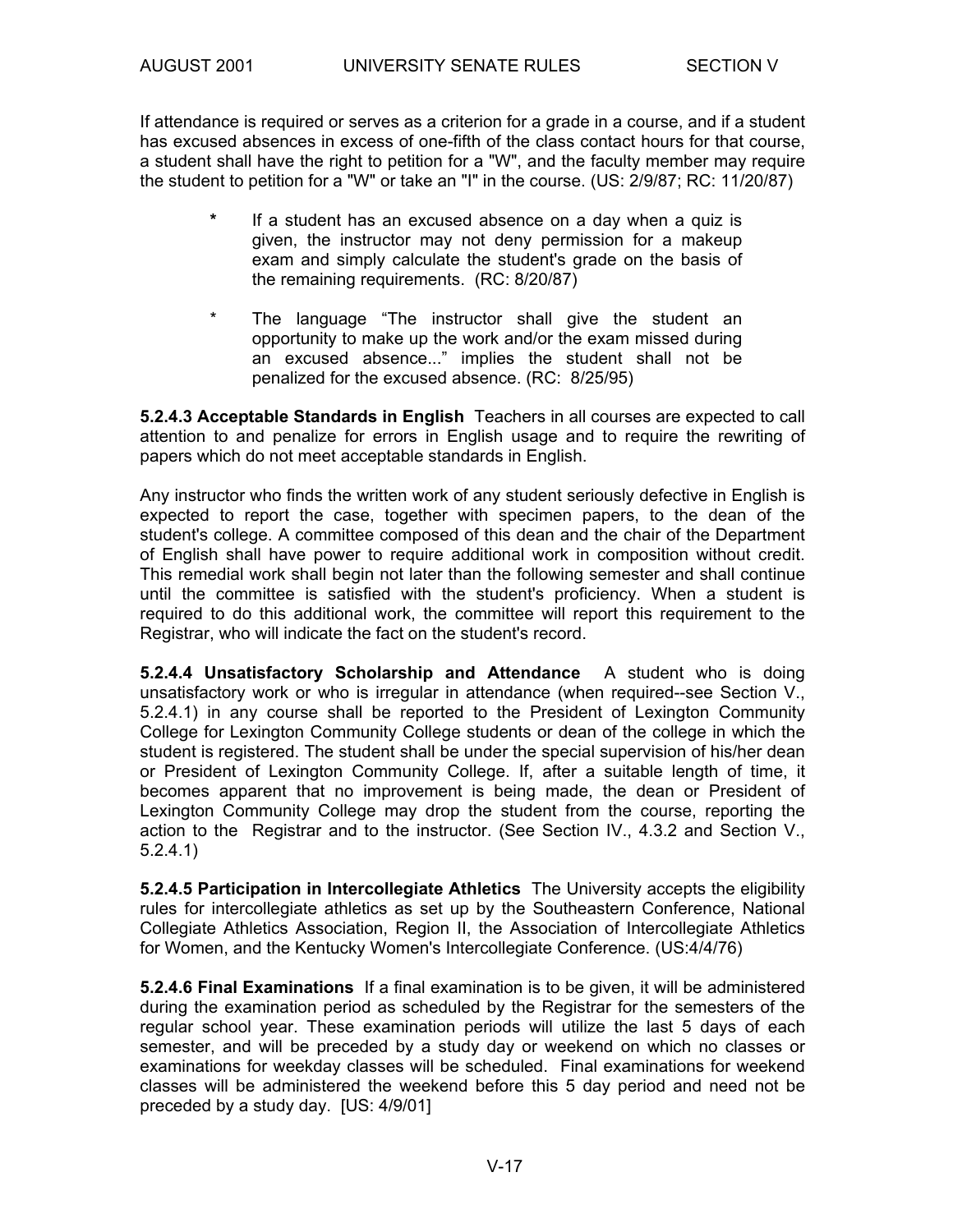Final examinations, where appropriate, will be administered during the last class day of the intersession and the summer session.

During the last week of classes of a regular session or during the three day period prior to the last day of class of Intersession or Summer School, no examination shall be given except for laboratory practicals or "make-up" examinations. In cases of "Take Home" final examinations, students shall not be required to return the completed examination before the regularly scheduled examination period. (US: 4/28/86)

Final examinations may be given at times other than the regularly scheduled time in the following instances:

#### **Faculty**

In the case of conflicts or undue hardship for an individual instructor, a final examination may be rescheduled at another time during the final examination period upon the recommendation of the chair of the department and with the concurrence of the dean of the college and the Registrar. (US: 4/28/86)

#### **Students**

Any student with more than two final examinations scheduled on any one date shall be entitled to have the examination for the class with the highest catalog number rescheduled at another time during the final examination period. In case this highest number is shared by more than one course, the one whose departmental prefix is first alphabetically will be rescheduled. The option to reschedule must be exercised in writing to the appropriate instructor two weeks prior to the last class meeting. (US: 4/28/86)

If a conflict is created by rescheduling of an examination, the student shall be entitled to take the rescheduled examination at another time during the final examination period. (US: 4/28/86)

In the case of undue hardship for an individual student, a final examination may be rescheduled by the instructor.

**5.2.4.7 Final Examinations Scheduled for the Same Time** A student for whom two examinations have been scheduled for the same time shall be entitled to have the examination for the class with the higher catalog number rescheduled. In case both classes have the same number, the one whose departmental prefix is alphabetically first will be rescheduled. This rescheduling must be requested of the appropriate instructor in writing at least two weeks prior to the scheduled examination. (US:4/14/80; US: 10/11/93)

**5.2.4.7.1 Common Examinations** (US 10/11/93) If a student has a course scheduled at the same time as a common exam and the student has given written notice of the conflict to the instructor at least two weeks prior to the common exam, the student shall be entitled to an excused absence from the conflicting common examination. (US: 4/9/90)

Departments electing to give exams, other than final exams, in a course to all sections of the course at a common time shall be required to do the following: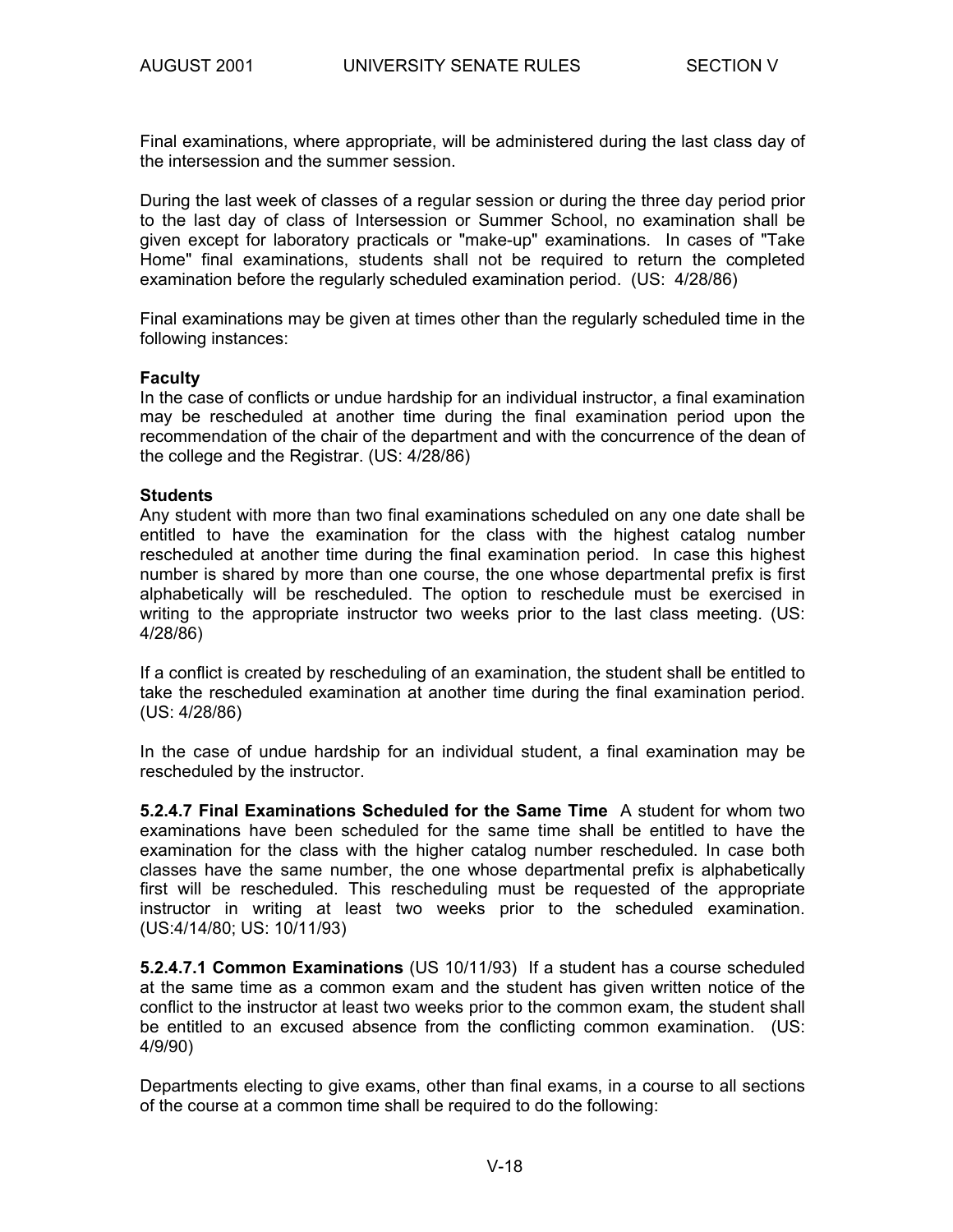- A. List the days of the month, week and the time at which the exam will be given in the official Schedule of Classes. (US: 1/12/90)
- B. Provide an opportunity for students missing such exams with a valid excuse to make up the missed work.

Departments must adopt at least one of the following policies for administering common examinations or some alternate arrangement to be approved by the dean of the college in which the course is given:

- 1. Provide a prime time course section that does not participate in the common examinations.
- 2. Give two examinations at widely disparate times. (US: 9/13/82; 2/12/90; 2/14/94)

A student enrolled in a course where a common exam is scheduled may also enroll in a class scheduled in the time slot of the common exam.

- Any department giving a common examination must give a make-up exam or develop some other arrangement for students with excused absences to gain credit as if they had taken the common exam; a department may not apply a "drop the lowest score" policy to common exams missed with an excused absence. (RC: 11/24/82; upheld by US: 2/13/83)
- **\*** The faculty of a college may adopt "alternative examination" rules that differ from the above and Senate approval for such is not required so long as the college rules are more lenient than the Senate's. (RC: 3/31/94)
- In instances where a common exam is missed due to an excused absence and the department has adopted a policy of "doubling up" to compensate, students so missing the exam must be allowed the same access to the missed common exam and the key to the answers as students who took the common exam have. ("Doubling up" is the practice of considering the score of the missed common exam to be the score on the portion of a comprehensive final exam that covers the same material.) (RC: 2/16/00)

**5.2.4.8 Policies Regarding Other Examinations** Policies regarding examinations other than the scheduling of final examinations in university courses will be set by the instructor of the course and/or by the department offering the course. These policies will be communicated in writing to students during the first or second meeting of the class each semester.

Exams other than final exams must be given during a regular scheduled class meeting time unless approved by the department chair or a common exam has been scheduled for all sections of the course. (US: 9/13/82)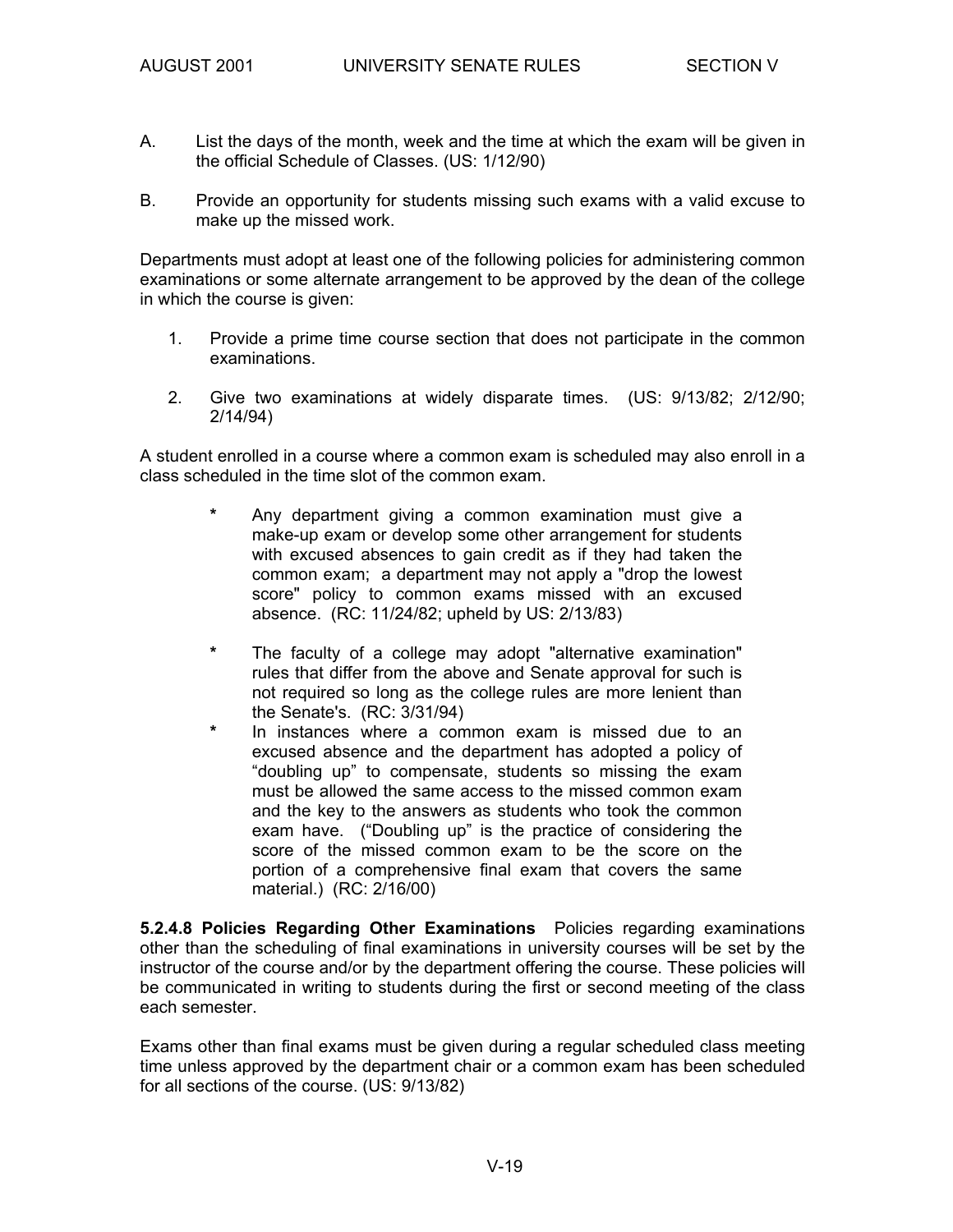**5.2.4.9 Language Limitations for Foreign Students** Students whose native language is other than English and who have had formal instruction in schools of their own country shall not be permitted to take elementary, intermediate or conversation courses or examinations for credit in that language.

#### **5.3.0 REPEAT OPTION, SCHOLASTIC PROBATION, SUSPENSION AND REINSTATEMENT**

#### **5.3.1 UNDERGRADUATE COLLEGES**

**5.3.1.1 Repeat Option** (US: 11/14/83; US: 4/13/87; US: 11/14/88; US: 4/23/90; US: 9/20/93 US: 4/11/94; US: 12/11/95; US: 2/9/98) A student shall have the option to repeat once as many as three different completed courses with only the grade, credit hours and quality points for the second completion used in computing the student's academic standing and credit for graduation. The limit of three repeat options holds for a student's entire undergraduate career, no matter how many degrees or programs are attempted. A student may not use the repeat option when retaking a course on a Pass-Fail basis if the course was originally taken for a letter grade.

A student may exercise a repeat option using a correspondence course taken at the University of Kentucky. For students previously matriculated at the University of Kentucky (UK) but who are now enrolled solely in UK correspondence courses, the repeat option may be applied for and approved by the Dean of University Extension, in coordination with the student's prior UK college. For students whose sole UK enrollments have been in UK correspondence coursework, the repeat option may be applied for and administered through the Dean of University Extension. (US: 12/11/95)

A student exercising the repeat option must notify in writing the dean of the college in which the student is enrolled. A student may exercise the repeat option at any time prior to graduation. (US: 4/11/94)

\* The word graduation refers to receipt of a B.A. or equivalent degree. The Repeat Option can be used for courses taken at LCC. (RC 2/14/01)

If a student officially withdraws from the second attempt, then the grade, credit hours and quality points for the first completion shall constitute the grade in that course for official purposes. Permission to attempt again the same course shall be granted by the instructor and the dean of the college in which the student is enrolled (see Section IV - 4.3.3). (US: 4/11/94).

The repeat option may be exercised only the second time a student takes a course for a letter grade, not a subsequent time. (US: 2/14/94)

- **\*** A student may exercise the repeat option by taking a special exam (as provided in 5.2.1.2); if the request for the exam is approved, the student may request that the grade in the course be recorded under the repeat option. (RC: 1/27/84)
- **\*** There is no relationship between the academic bankruptcy rule (V - 5.3.1.7) and the repeat option. To the extent that a student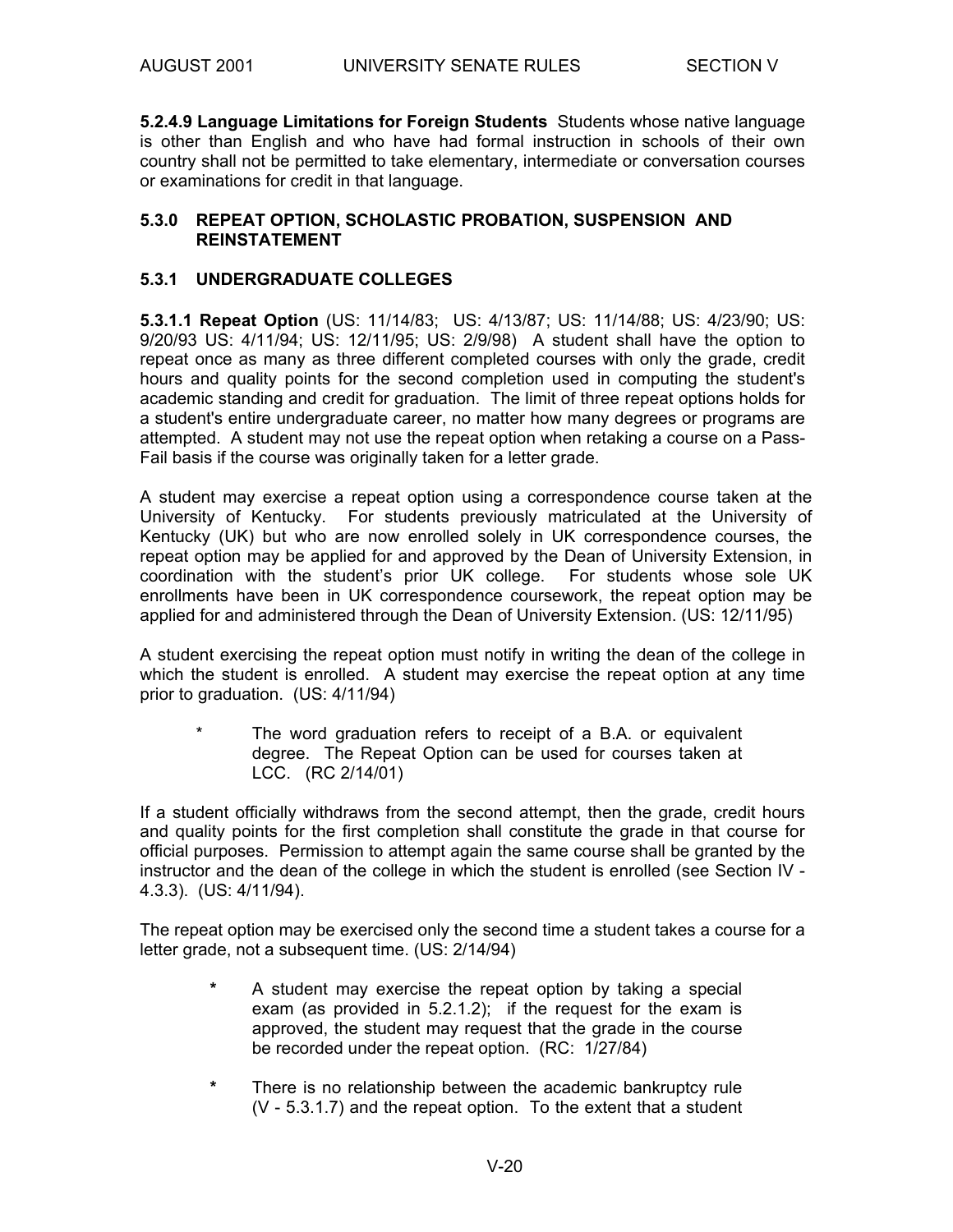has used any or all of his/her repeat options in the first enrollment, he/she no longer has them available during a subsequent enrollment. If not previously used, they are available during the subsequent enrollment. (RC: 9/29/82)

- The repeat option can be used for courses taken at LCC. It cannot be used for courses taken at the former UK community colleges unless the course is calculated into the student's GPA at UK. The repeat option cannot be used for any courses taken at any other college or university. (RC: 1/28/00)
- **\*** A student who audits a course in one semester and then takes the course for credit in a subsequent semester is to be regarded as having taken the course only once - the subsequent semester. (RC: 1/20/94)
- **\*** Under the revisions of the repeat option rules adopted by the University Senate in April 1994, the event is the filing of the repeat option. Thus the new filing deadline applies to all repeat options filed after the end of the Spring 1994 semester (RC: 3/31/94)
- **\*** A student must be enrolled at UK at the time he/she files the repeat option. Thus a student who has transferred to another institution would not qualify since he/she is not enrolled at UK. (RC: 3/31/94)
- **\*** "The student must notify in writing the dean of the college in which the student is enrolled" means that a student must be enrolled at the time the repeat option is exercised. (RC: 3/31/94)

**5.3.1.2 Academic Probation Policies** [US: 3/20/95; US: 4/23/01]

- A Students are placed on probation if:
	- 1. Their cumulative Grade Point Average (GPA) falls below 2.0. Students on probation for this reason who achieve a cumulative 2.0 GPA or greater shall be removed from probation.
	- 2. They have two consecutive UK academic terms with term GPAs below 2.0 regardless of their cumulative GPA. Students who achieve a 2.0 or better in the next term and have a cumulative GPA of 2.0 or greater will be removed from probation.
	- 3. If the student has completed all the academic and procedural requirements for the degree while still maintaining an overall GPA of 2.0 or greater (or the minimum GPA established by a specific college), the degree shall be awarded and the student placed in good standing.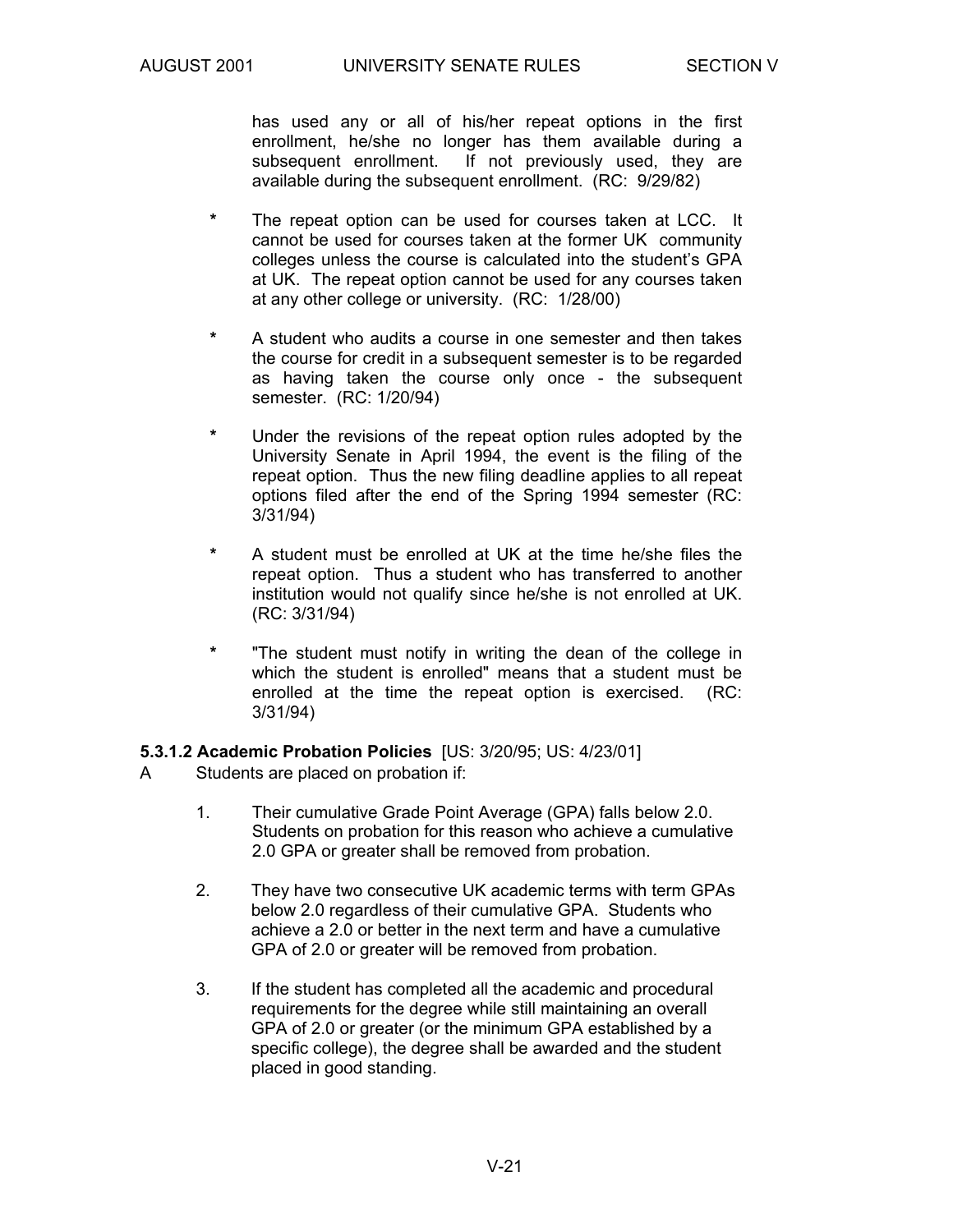4. Summer I and Summer II are considered two separate academic terms and are subject to the same probation and suspension guidelines as Spring and Fall.

#### **5.3.1.3 Academic Suspension Policies** [US: 3/20/95; US: 4/23/01]

A Students are subject to suspension if:

- 1. They fail to earn a 2.0 term GPA for any term while on probation, or.
- 2. They have three consecutive UK terms in which their cumulative GPA remains below 2.0.
- B Students are subject to suspension without a preliminary probationary term if their GPA is below 0.6 after their first term of full time enrollment at UK. [US 4/10/00; US: 4/23/01]
- C In cases when a student is eligible for suspension, the Dean of the student's College may continue a student on academic probation if the individual case so justifies.
- D A student who is under academic suspension from the University may not enroll in any courses (including courses taken through the Office of Independent Study) offered by the University of Kentucky, nor take any examination for University of Kentucky credit while on academic suspension. Students already enrolled in correspondence course(s) will be allowed to complete the coursework upon notification of his/her suspension. [US 4/10/00; US: 4/23/01]
- E A student who has been academically suspended from the University a second time shall not be readmitted to the University except in unusual circumstances and then only upon recommendation of the dean of the college in which the student plans to enroll and approval of the University Senate Council.
- F Once reported to the University Registrar an academic suspension may be rescinded by the dean only in the event of an error in the determination of the student's eligibility for suspension, an official grade change that alters the student's suspension eligibility, or exceptional circumstances. [US: 10/16/89; US: 4/23/01]

**5.3.1.4 Reinstatement** After they have remained out of the University for at least a semester and a summer session (a semester for a student academically suspended at the end of a summer session), students who have been academically suspended from the University may only be reinstated by the dean of the college in which they plan to enroll when they present evidence that they are capable of performing at the level required to prevent being suspended a second time. (US: 10/11/93)

Students who have been academically suspended shall, upon reinstatement, be placed on scholastic probation and be subject to final academic suspension from the University if: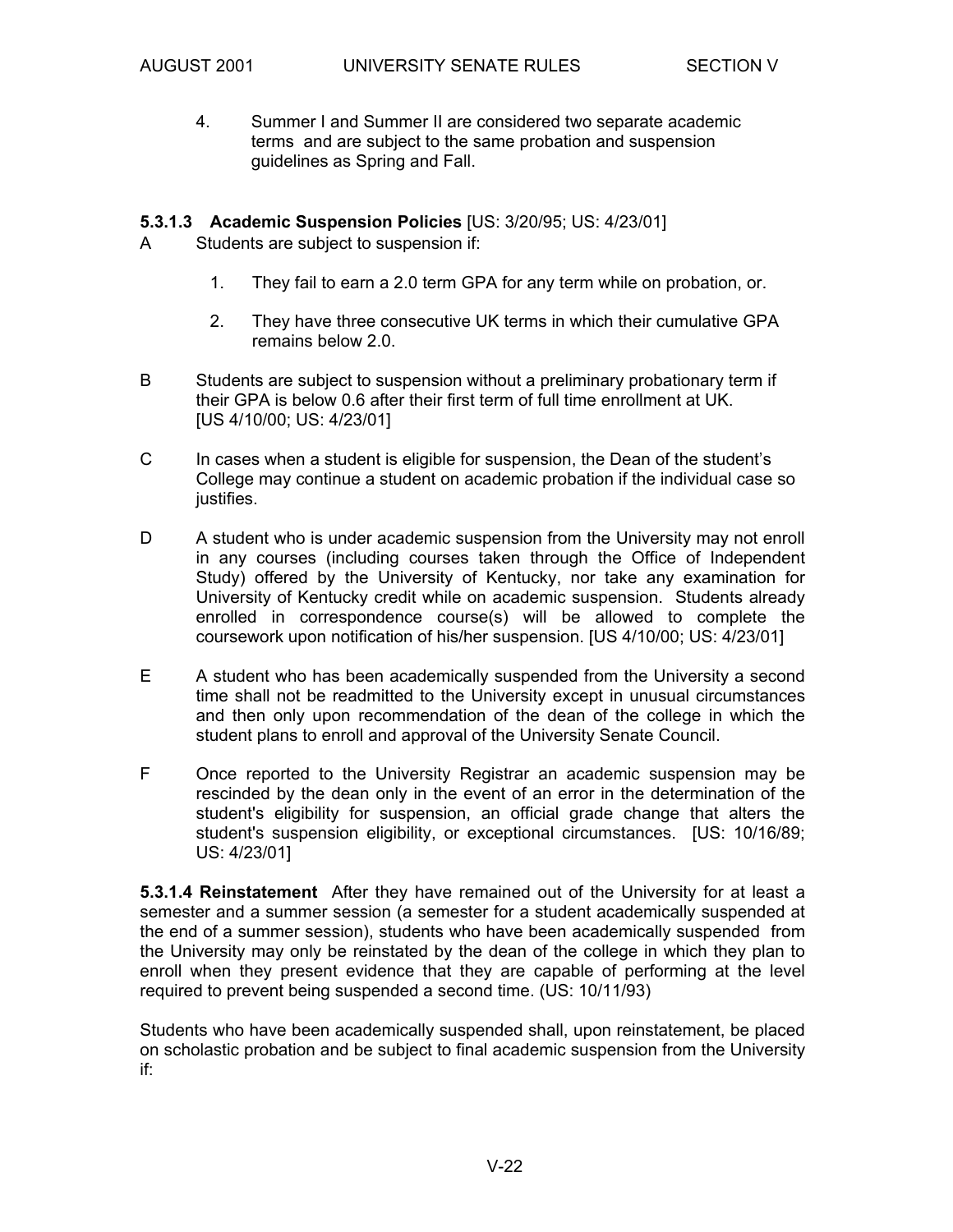**\***

**\***

- A They acquire any additional deficit during any semester or session while on scholastic probation.
- B They have failed to meet the requirements for removal from scholastic probation by the end of the third semester following their reinstatement.

Once reinstated students have been removed from scholastic probation, they shall be subject to the same conditions for subsequent academic suspension as students who have not previously been academically suspended.

Students should refer to  $V - 5.3.1.5$  for information on the academic bankruptcy rule that applies to students who are readmitted after an interruption of two or more years. (RC: 11/20/87)

#### **5.3.1.5 READMISSION AFTER TWO OR MORE YEARS (ACADEMIC BANKRUPTCY)** (US: 10/11/93;)

- A Undergraduate students who have been readmitted through the usual channels after an interruption of two or more years, and who have completed at least one semester or 12 hours with a grade point standing of 2.0 or better after readmission may choose to have none of their previous University of Kentucky course work counted toward graduation and toward the computation of their grade point standings. (US:4/12/82)
	- The calculation of the grade point average after readmission begins with the semester of readmission. ([RC: 11/20/87)

 Any courses (including correspondence courses) taken in the absence of readmission "through the usual channels" do not satisfy the 12-hour requirement. (RC: 6/12/98)

- B In addition, the dean of the student's college may permit such a readmitted student who has elected not to count past work, to receive credit for selected courses without including those grades in the computation of the student's grade point standing. (US:4/12/82)
- C Part-time as well as full-time students can take advantage of the academic bankruptcy rule. Students need not have been originally suspended from the University to qualify for this option. Attendance at a community college in the UK system is equivalent to attendance at UK itself for the purposes of this option. A student can petition for academic bankruptcy for work done at a community college. (RC: 11/20/87) This option is not available to a student who transfers in more than 24 credit hours taken at another institution during the first two years after leaving the University of Kentucky. (Rules Committee Interpretation: 1983-84)
	- **\*** A student who has completed at least 12 hours of work with a GPA of 2.0 or better would be eligible for academic bankruptcy even if he/she received an E in one or more of the courses. (RC: 1/30/86)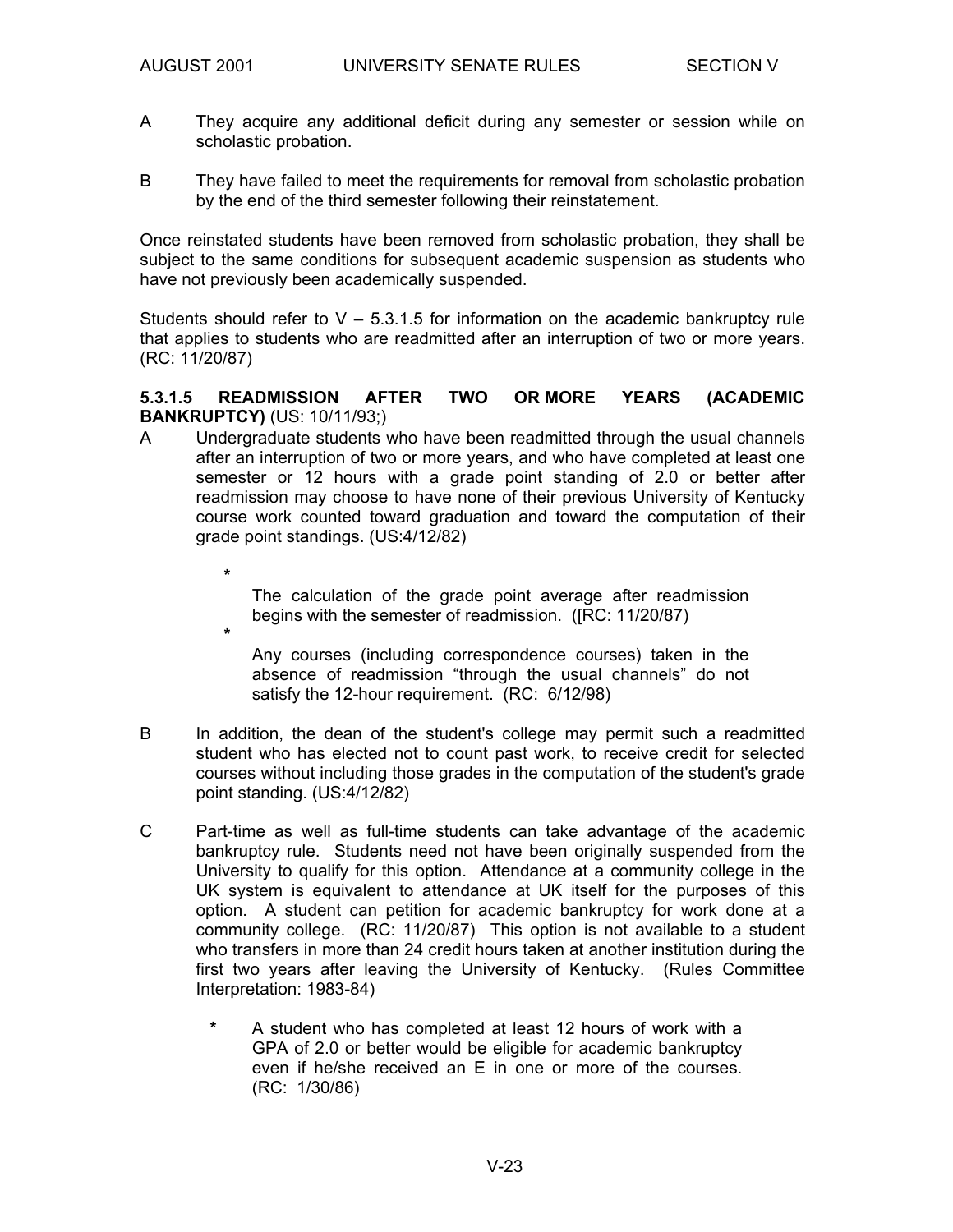- **\*** If a student has completed a bachelor's degree and re-enrolls, he/she may not apply the academic bankruptcy rule to courses taken for the degree already completed. (RC: 11/12/84; RC 4/10/00)
- **\*** The Academic Bankruptcy option may be used only once. (RC: 2/1/89)
- **\*** The Rules Committee holds that enrollment for a semester, when terminated by a withdrawal before completion of the semester (grades all Ws), in the two years preceding readmission is not an interruption. Under this circumstance, a student **can** invoke the academic bankruptcy rule. (RC: 2/27/95)

#### **5.3.1.5.1 Readmission After Two or More Years for LCC Students (Bankruptcy)**

- A A student who has been admitted or readmitted after having remained out of both the Lexington Community College and the University System for a period of two (2) or more years, and who has completed at least twelve (12) credit hours in courses numbered 100 or above with a grade point average of 2.0 or better after admission or readmission, may choose to have none of the course work attempted in the Community College System and the University System prior to the interruption included in the computation of the student's grade point average. The calculation of the grade point average after the student declares bankruptcy begins with the semester of admission or readmission.
- B A student who has elected not to count past work in the computation of his or her grade point average may be permitted by the President of LCC to receive credit for those selected courses in which credit was earned with a grade of A, B, C, D, or P, prior to admission or readmission, without including those grades in the computation of the student's grade point average.

**5.3.1.6 Suspended Students Transferring between Colleges and Programs** A student suspended from a college or program may transfer to another college or program which has a 2.0 grade point average admission requirement for transfer students, even if the student has a GPA lower than 2.0, provided he or she is not subject to the provisions for suspension from the University (Section  $V - 5.3.1.5$ ). However, the student must meet all other admission criteria established by the college or program [see Section IV - 4.2.4]. If the student would have been placed on academic probation by the college to which he or she is transferring had he or she been previously enrolled in that college, then the college may place the student on probation at the time of admission. (US: 4/14/86)

### **5.3.2 UNDERGRADUATE COLLEGES-PROBATION AND SUSPENSION POLICIES**

Individual colleges may establish policies regarding academic probation and suspension with regard to a student's academic standing within the college in addition to the University-wide policies given here. If a college establishes such a policy, the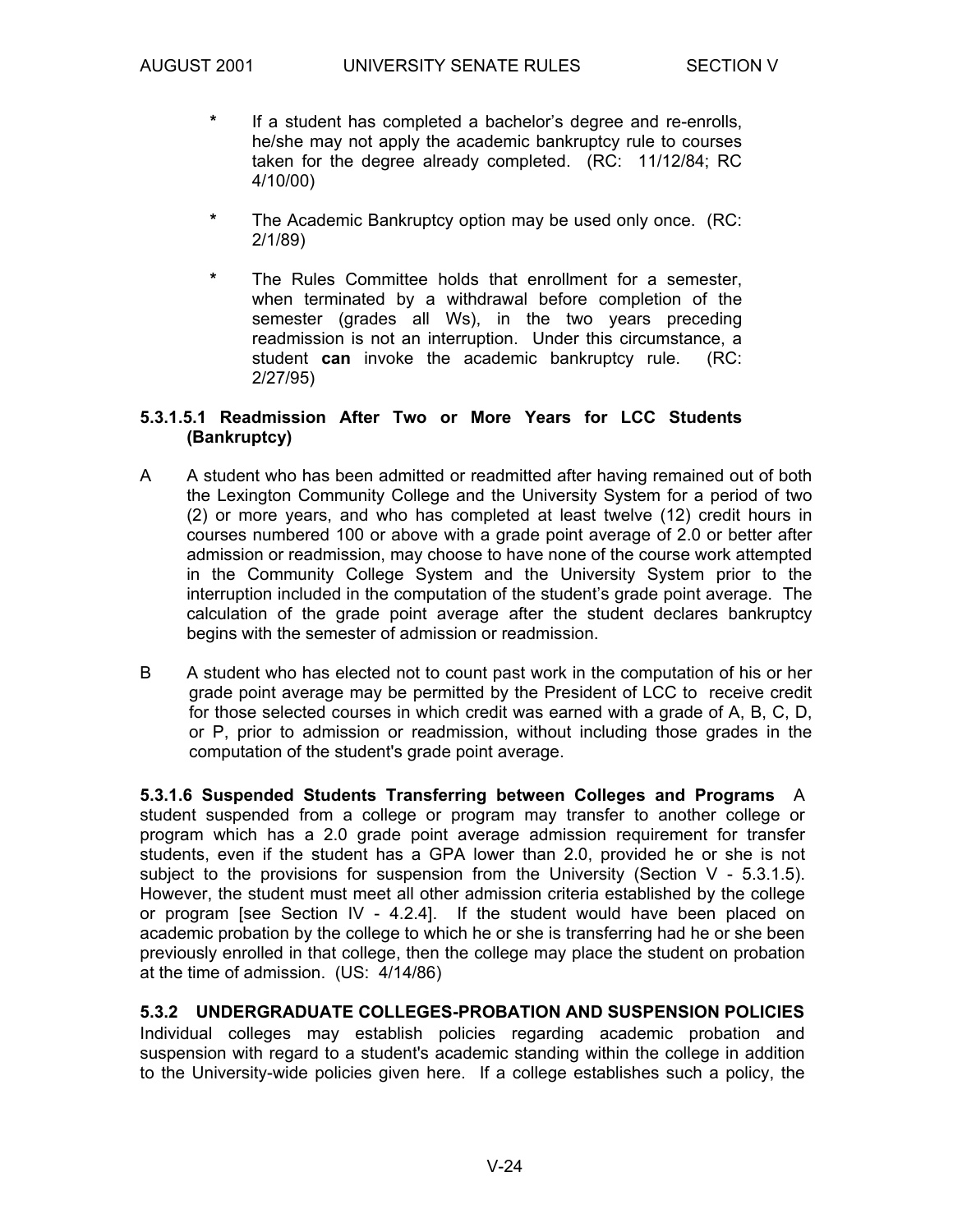policy must be approved by the University Senate, and the policy shall be made available in writing to the students. [See this Section 5.3.1.3 and 5.3.1.5.] (US: 4/25/84)

**5.3.2.1 College of Architecture:** College of Architecture students are subject to the general University regulations pertaining to academic probation and suspension. In addition, a student may be placed on probation in the College of Architecture or suspended from the College of Architecture, but not necessarily the University, according to the College standards that follow.

A student enrolled in the College of Architecture who is placed on college probation may continue with studies in the college and university subject to general University regulations concerning academic standing. A student enrolled in the College of Architecture who is suspended from the college may not take classes offered in the College of Architecture until reinstated. A student who is suspended from the College of Architecture may take classes outside the college subject to general University regulations concerning academic standing.

A grade of "C" or higher is required to advance to the next level of studio in the College of Architecture. [RC codification: 5.27.98] A grade below C in an architectural design studio is considered unacceptable for majors in the College of Architecture. A student who earns a grade below C in a design studio will be placed on College probation. This probation will be removed when the student earns a grade of C or higher in the same studio.

A student will be suspended from the College for:

- A failing to earn a grade of C or higher in a particular architectural design studio for the second time; or
- B failing to earn a grade of C or higher in a particular design studio in its first or second offering after the semester in which the student earned a grade below C in that studio, provided the student remains in the University, except that students are not required to enroll in summer sessions; or
- C failing to earn a grade of C or higher in any design studio while the student is on University probation for two or more consecutive semesters.

Provision C does not apply to first year architectural design students.

College of Architecture rules on probation and suspension may be waived by the Dean of the College of Architecture under extraordinary circumstances.

A student who has been suspended from the College of Architecture may petition the Dean for reinstatement after a period of no less than one calendar year.

**5.3.2.2 College of Allied Health Professions** (US: 4/25/84; US:12/14/92) Allied Health professional students are subject to the general University regulations pertaining to academic probation and suspension. In addition, the following standards apply:

#### **A Professional Program Probation:**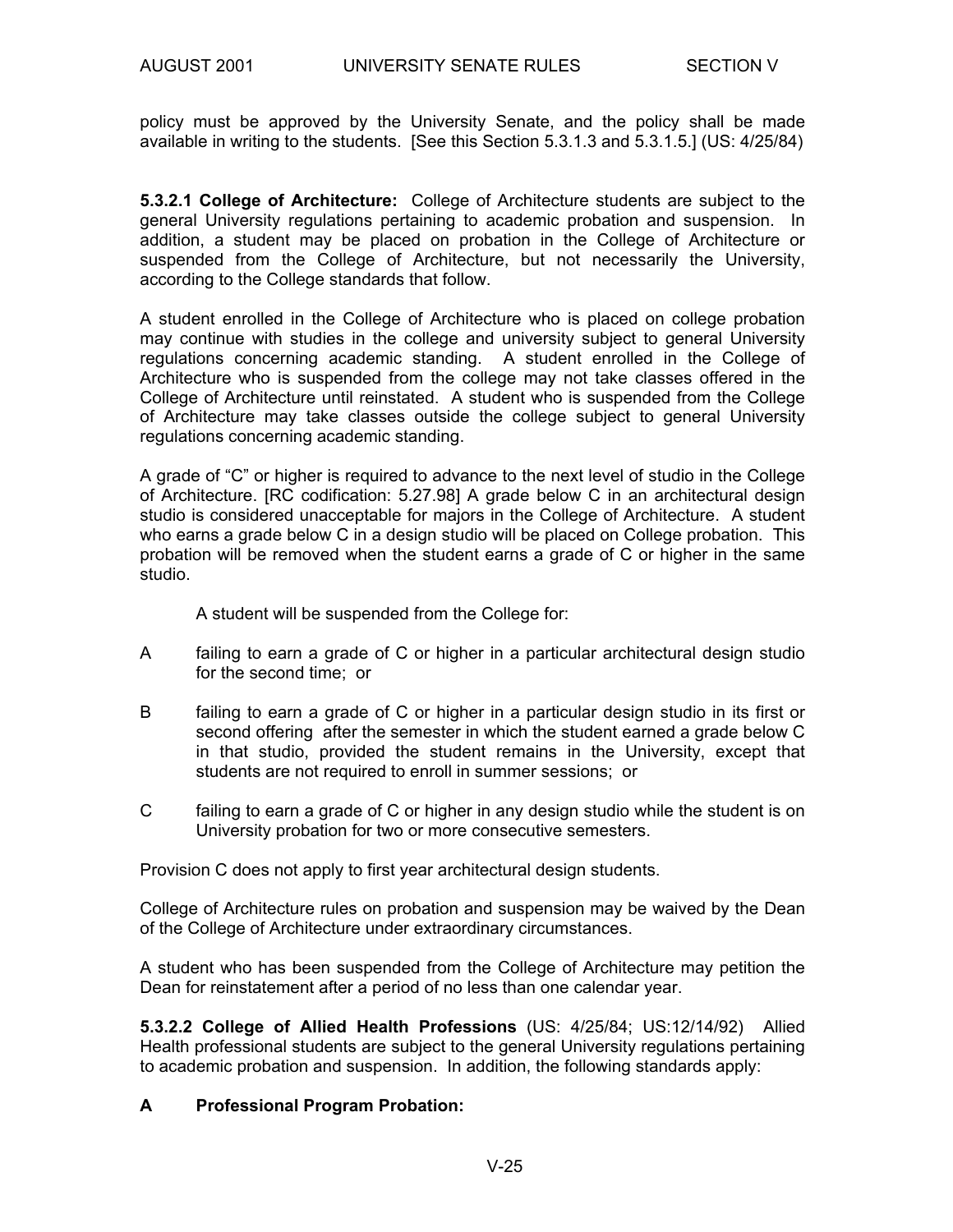A student will be placed on professional program probation when:

- 1. the semester GPA falls below 2.0 in courses required by the professional program, or,
- 2. a failing grade is earned in any course required by the professional program.

#### **B Removal from Professional Program Probation**

 A student may satisfy the deficiency warranting probation and will be removed from professional program probation when:

- 1. in the semester following professional program probation, a 2.0 or above semester GPA is achieved in courses required by the professional program, and
- 2. a passing grade is earned in any previously failed course required by the professional program.

#### **C Professional Program Suspension:**

A student will be suspended from the professional program when:

- 1. a 2.0 semester GPA in courses required by the professional program is not earned either at the end of the probationary semester, or in any subsequent semester or,
- 2. a course required by the professional program is failed a second time or,
- 3. two courses required by the professional program are failed, unless alternative action is recommended by the Program Director and approved by the Dean.

**5.3.2.2.1 Clinical Laboratory Science Professional Program** Undergraduate students in the Clinical Laboratory Science Professional Program are subject to the University's general regulations for undergraduate students pertaining to scholastic probation, academic suspension, and reinstatement. (US: 12/14/92) In addition the following standards apply:

#### **A Student Progress**

 Students admitted to the CLS Program may advance into the senior year and/or clinical rotation of the CLS program of study on the condition that each has (1) at least a GPA of 2.00 on all course work; and (2) earned a minimum grade of C (2.0) in every course with the CLS prefix.

#### **B Undergraduate Professional Program Probation**

 Regardless of academic standing in the University, a student shall be placed on probation where the student:

 1. earns a semester grade point average (GPA) less than 2.0 in all courses required by the CLS Program

OR

2. earns a grade less than C (2.0) for any course having a CLS prefix.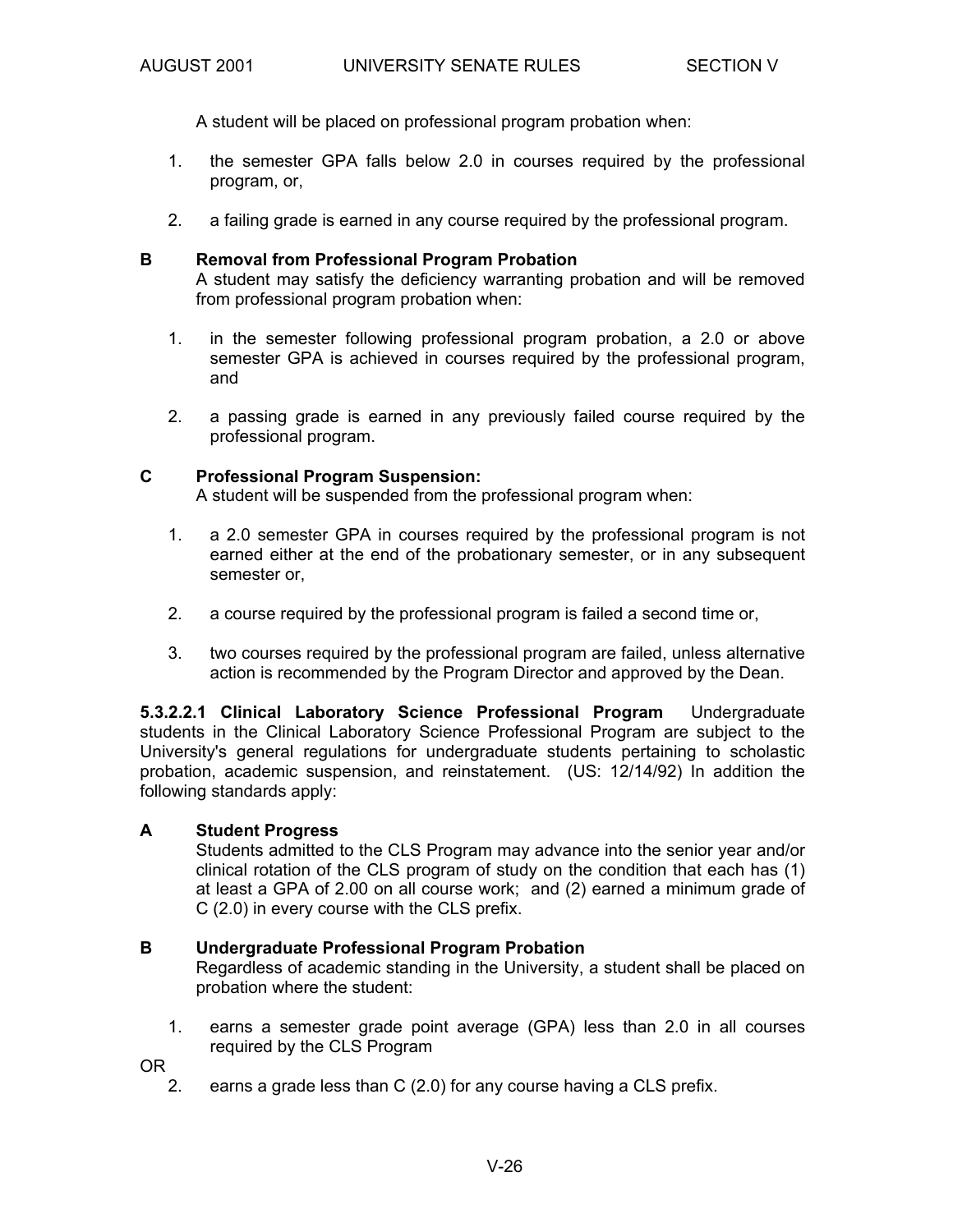#### **C Removal from Clinical Laboratory Science Program Probation**  A student shall be removed from probation when:

 1. in the semester following probation, the student earns a semester GPA of at least 2.0 in courses required by the CLS Program

AND

 2. the student earns at least a grade of C (2.0) in any course with a CLS prefix in which previously the student earned a grade below C.

#### **D Clinical Laboratory Science Program Suspension**

 A student shall be suspended from the undergraduate CLS program when the student:

 1. earns less than a semester GPA of 2.0 in courses required by the CLS Program at the end of the first probationary period or in any subsequent semester,

OR

2. earns less than a C in a course with a CLS prefix for the second time,

OR

3. earns less than a C in any two courses required in the CLS Program.

#### **E Removal from Clinical Laboratory Science Program Suspension**

A student may be reinstated into the CLS program when the student meets the requirements for readmission as determined by the CLS Admissions and Progression Committee. These requirements will be communicated to the student at the time of suspension.

**5.3.2.3 College of Engineering** (US: 4/25/84; 2/12/96) In addition to the University rules on academic probation, suspension and reinstatement, the following rules apply to the College of Engineering.

- 1. No Student with a cumulative UK GPA of less than 2.0 will be enrolled in the College of Engineering. Any student who fails to maintain a cumulative UK GPA of 2.0 will be dropped from the College of Engineering and will not be readmitted until this GPA is 2.0 or greater. No probationary notice will be given.
- 2. Any student enrolled in the College of Engineering who achieves a GPA of 2.0 or less in any semester will be placed on academic probation.
- 3. Any student on academic probation who fails to achieve a 2.0 semester GPA will be dropped form the College of Engineering and will not be readmitted until he or she has obtained a UK semester GPA of 2.0 or greater for one semester and the student's cumulative UK GPA is 2.0 or greater.
- 4. Students who are dropped twice from the College of Engineering will not be readmitted.

**5.3.2.4 College of Education** (US: 3/9/87; 11/14/88; US: 9/8/97)The teacher candidate's progress in a Teacher Education Program is continuously monitored. A student may be placed on probationary status or suspended from the program for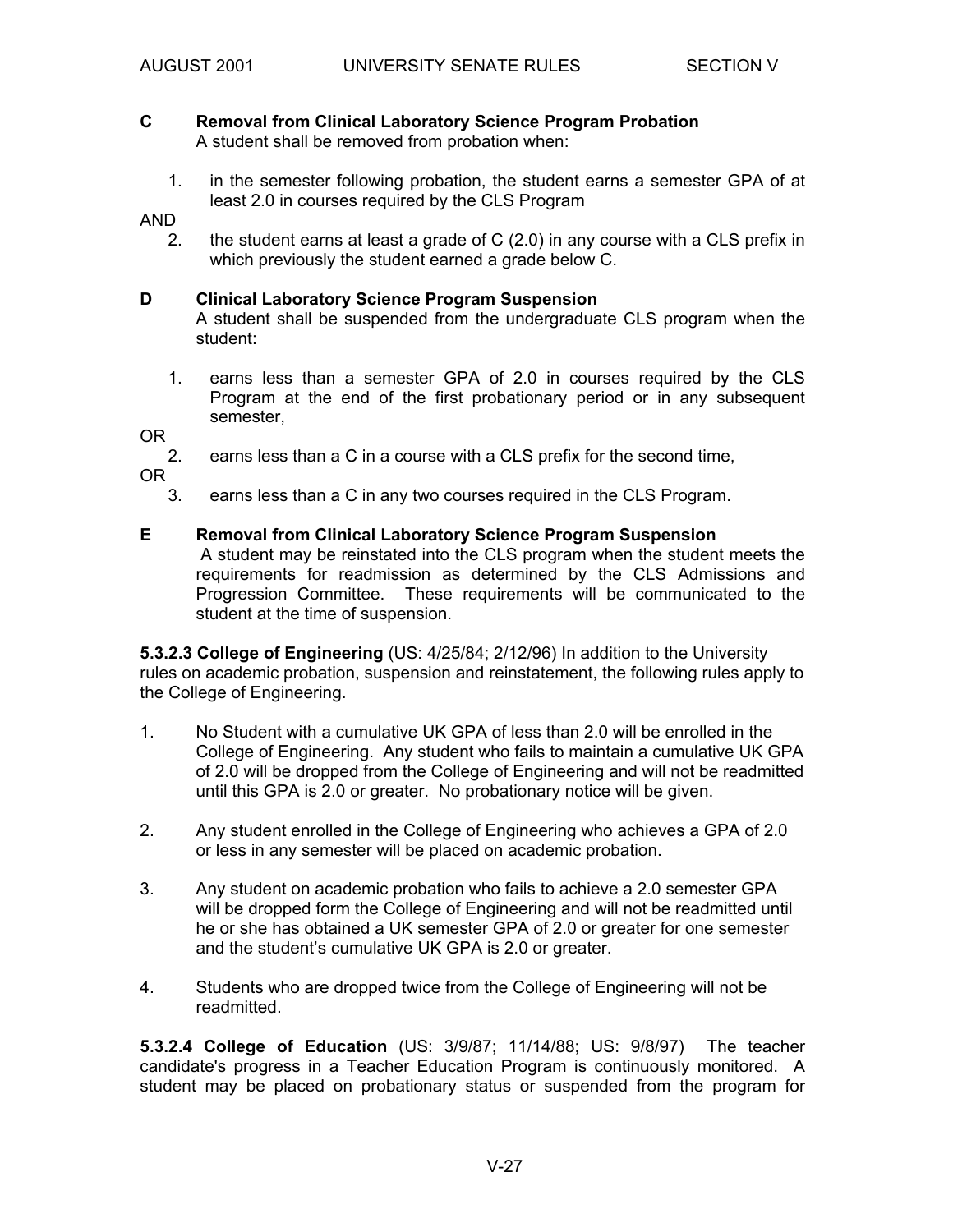failure to make satisfactory progress. Conditions resulting in probation or suspension include the following:

#### A Retention of Candidates In Teacher Education Programs

The progress of candidates who have been admitted to a teacher education program is continuously monitored. Some of the items which are monitored are: (a) whether a student has failed to earn a grade of C or better in a professional education class, (b) whether a student has failed to maintain 2.50 minimum GPA's overall and in required subject areas, (c) whether a student has demonstrated continued adherence to the EPSB Professional Code of Ethics, and (d) whether adequate progress is being made in building the Working Portfolio.

If problems are identified, program faculty will determine a plan for addressing the problems and implement the plan including feedback and direction to the student.

#### B Continuous Assessment In Teacher Education Programs

A student's progress through all teacher preparation programs is continuously monitored, assessed, and reviewed. In addition to typical evaluation processes that occur as part of their course work and field placements, students will be assessed a minimum of three times during their program by representatives of their respective program faculty.

The three assessments will occur upon entry into the Teacher Education Program, at a midpoint in the program (no later than the semester prior to student teaching), and as students exit the program following student teaching. Assessments will include, but are not limited to: (a) basic skills assessment, (b) review of grades via transcript, (c) personal and professional skills assessed during interviews with program faculty, when taking campus based courses, and during field experiences, (d) portfolio documents, and (e) continued adherence to the KY Professional Code of Ethics.

Following admission to a teacher education program, if problems have been identified at any of assessment points, program faculty will determine a plan for addressing the problems and implement the plan including feedback and direction to the student. In addition, if specific strengths are recognized during these assessments, the student will be commended.

#### C Admission to Student Teaching

Prior to the student teaching semester, each candidate will be asked to provide evidence in the form of the Working Portfolio to demonstrate the acquisition of skills related to teaching in the chosen subject field, and to document progress in any identified problem areas. Each candidate's portfolio will be reviewed by the appropriate program faculty, and continued progress through the program will be contingent on the results of this midpoint review.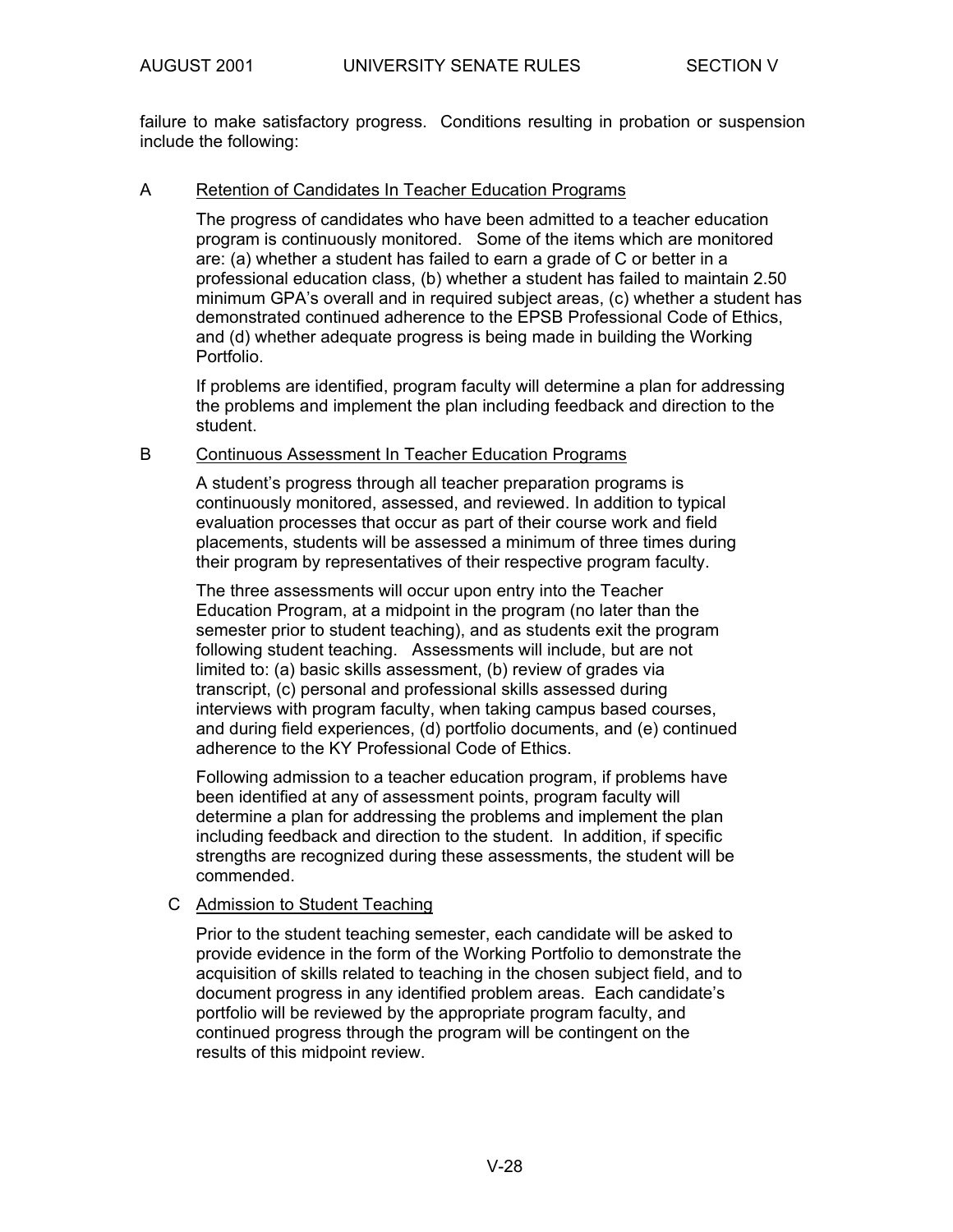Admission to student teaching requires a successful midpoint assessment review and recommendation by the program faculty that the candidate be allowed to student teach.

#### **5.3.2.5 Professional Program in Accountancy** (US: 4/13/87)

#### **Retention Standards**

Students pursuing the Five-Year Professional Program in Accountancy must maintain a 3.00 GPA in all hours attempted throughout the five-year program. If a student's GPA in the hours attempted after admission to the professional program falls below 3.00, the student will be given one semester to bring his or her GPA up to 3.00.

#### **Graduation Standards**

In order to graduate with an M.S. in the Professional Program in Accountancy, students must have at least a 3.00 GPA in all worked attempted and must have successfully completed a comprehensive final examination.

**5.3.2.6 College of Nursing** (US: 10/14/91) Undergraduate students in the professional nursing program are subject to the University's general regulations for undergraduate students pertaining to scholastic probation, academic suspension, and reinstatement. In addition, the following standards apply.

(**NOTE:** In the statements below, the phrase "in the College of Nursing (CON)" refers to courses with an NUR prefix that are specific requirements for the degree of Bachelor of Science in Nursing. The phrase "by the con" refers to other courses in the student's approved academic plan which do not have the NUR prefix, e.g., ENG, CHE, BIO.)

These standards apply to all undergraduate students unless alternative action is recommended by the Undergraduate Student Admission and Progression Committee and approved by the Dean of the College of Nursing.

#### **I Undergraduate Program Probation**

 Regardless of academic standing in the University, a student shall be placed on probation when the student:

- A earns a semester grade point average (GPA) less than 2.0 in courses required by the College of Nursing, OR,
- B earns a grade less than a C (2.0) for any course required in the CON (NUR prefix).
- **II Removal from Undergraduate Program Probation**  A student shall be removed from probation when the student:
- A in the semester following probation earns a semester GPA of at least 2.0 in courses required by the College of Nursing, AND
- B earns at least a grade of C (2.0) in any course required in the CON (NUR prefix) for which the student previously earned a grade below C (2.0).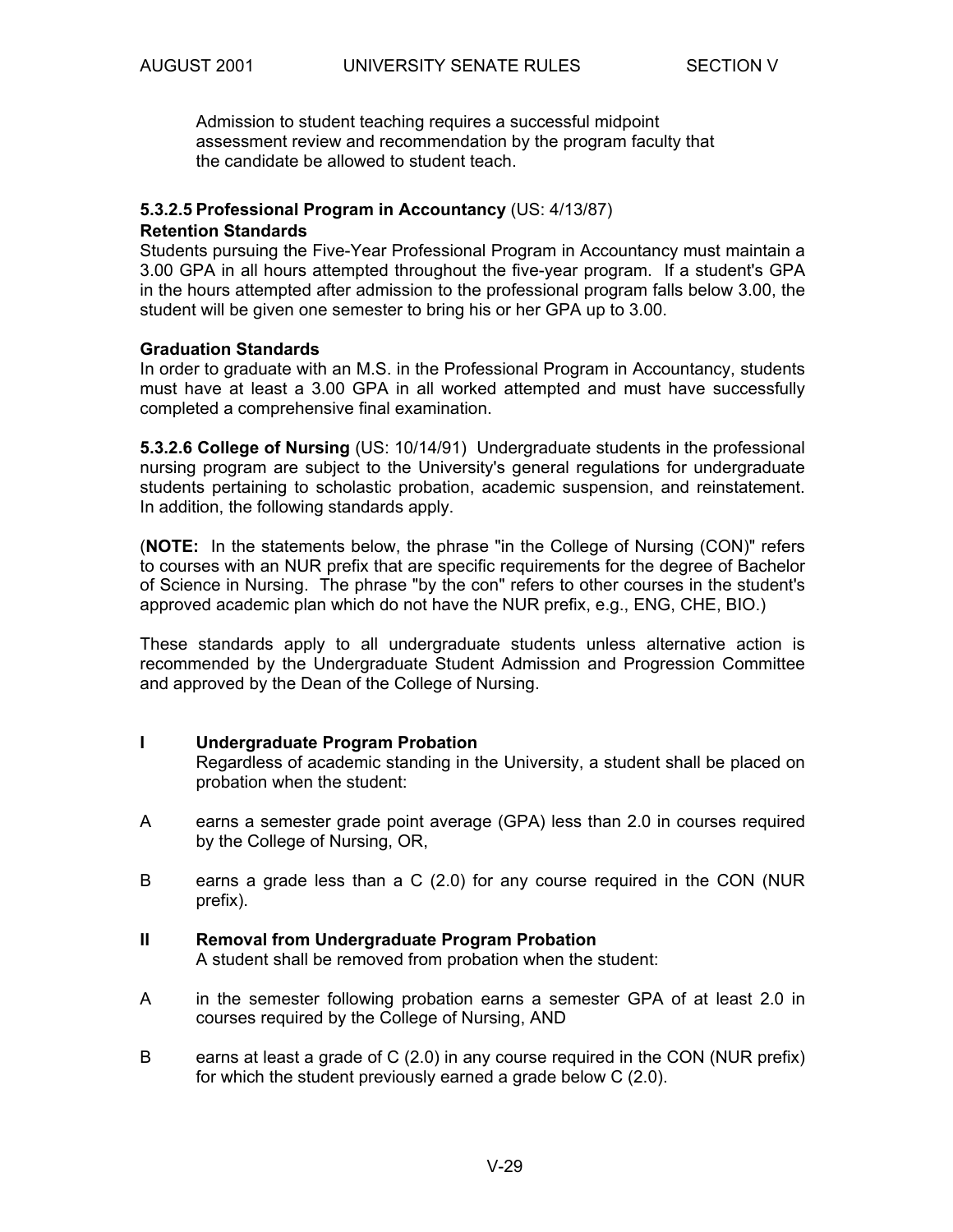#### **III Undergraduate Program Suspension**

 A student shall be suspended from the undergraduate nursing program when the student:

- A earns less than a semester GPA of 2.0 in courses required by the CON either at the end of the first probationary period or in any subsequent semester, OR
- B For a second time fails to earn a grade of C (2.0) in a course required in the CON (NUR prefix), OR
- C fails to earn a grade of C (2.0) in any two courses required in the CON (NUR Prefix), OR
- D earns less than a GPA of 1.5 in the courses required by the CON at the end of any semester, except for the first semester at the University, with a preliminary probationary period.

#### **IV Removal from Suspension**

 After the period of suspension, a student may be reinstated into the CON when the student meets the requirements for admission.

#### **5.3.3 PROFESSIONAL COLLEGES**

#### **5.3.3.1 College of Law**

#### **A Exclusion for Poor Scholarship and Readmission**

All students in the College of Law must maintain a satisfactory cumulative grade point average, and failure to do so will result in the student being dropped from the College for poor scholarship. Any student who receives a grade point average below 1.5 for his or her first semester of law study may be dropped by the Dean on recommendation of the Law Faculty Academic Status Committee for poor scholarship. Any student who fails to achieve a 2.0 cumulative grade point average at the end of the first two semesters will automatically be dropped for poor scholarship. In addition, any student whose cumulative average falls below a 2.0 at the end of any subsequent semester will also be dropped from the College. (US:10/11/82)

Any student who receives a grade of E in a required course must reregister for the course and complete all requirements thereof. When such a required course is retaken or when a student elects to repeat an elective course in which he has received a failing grade, both the initial and subsequent grade will be reflected on the student's record and counted in the computation of class standing, subject to Readmission standards below.

Any student dropped for poor scholarship may petition the Law Faculty Academic Status Committee for readmission. A recommendation to the Dean for readmission is within the discretion of the Committee; however, in most cases, the following policies will guide the Committee: a student dropped after the first semester will be required to petition the full Faculty for readmission; in the case of students dropped at the end of the second semester, a student with a cumulative grade average of 1.9 and above will normally be readmitted, a student with a cumulative average of 1.7 to 1.89 may be readmitted but will be carefully scrutinized, and a student with a cumulative average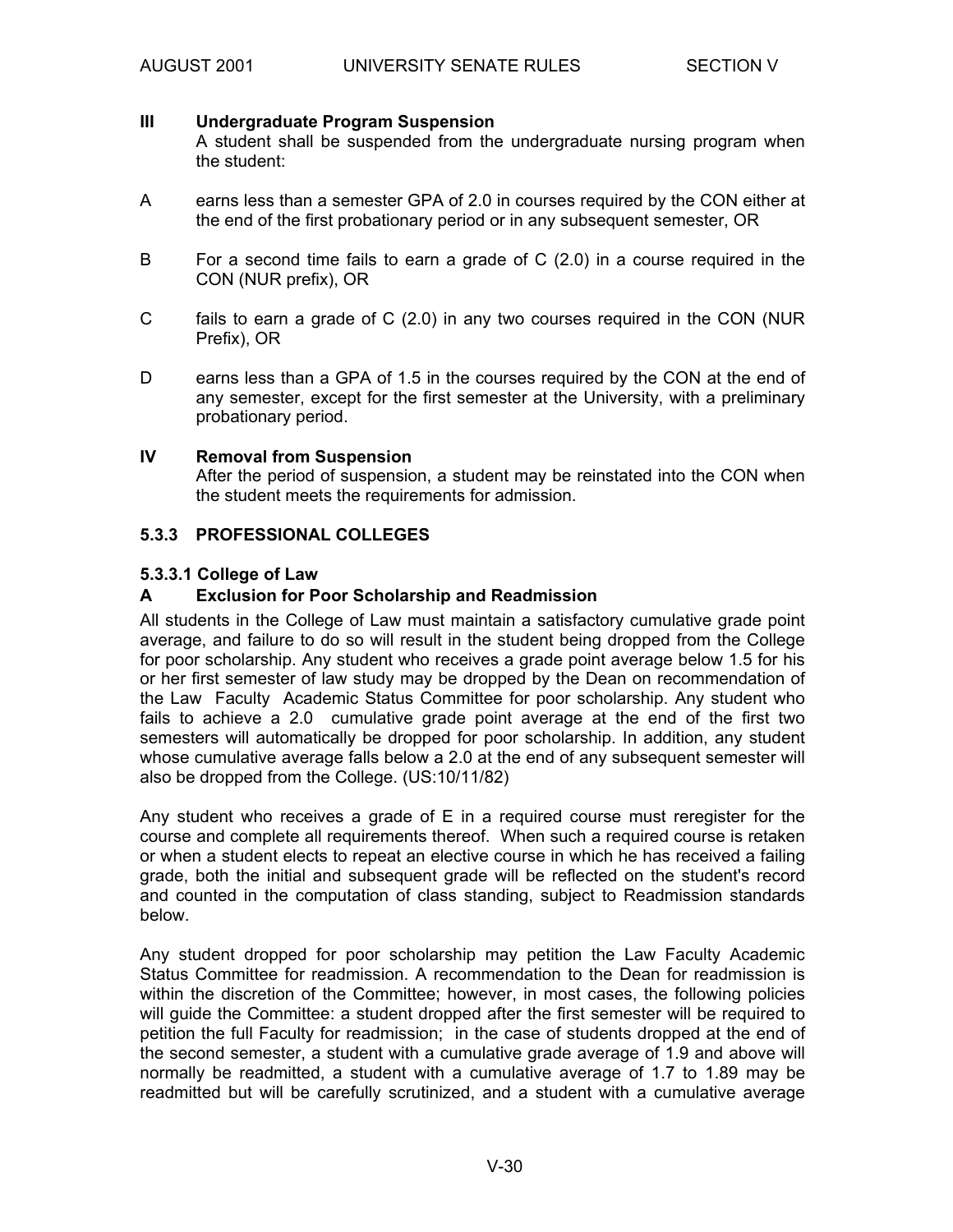below 1.7 will normally not be readmitted; any student dropped at the end of the third semester or thereafter will be subject to case-by-case analysis.

Any student who is readmitted after being dropped at the end of the second semester and who fails to raise his or her cumulative grade point average to 2.0 by the end of the third semester will be readmitted again at that time only if he or she has made material progress toward raising his or her cumulative grade point average to 2.0. Material progress at a minimum shall mean obtaining a 2.0 GPA for the semester. Moreover, such student must raise his or her cumulative average to 2.0 by the end of the fourth semester. In addition to the foregoing academic standards for readmission, the Committee may impose additional academic standards in individual cases, and in any case may impose other reasonable conditions of readmission including, but not limited to, limitation of outside work, specification of schedule of study (including specification of particular courses and limitation of hours), and the limitation of extracurricular activities. The Committee with the approval of the full law faculty may also require the repetition of courses either with or without substitution of the grades awarded in the courses retaken. Failure to comply with the requirements and conditions of readmission will result in the student being dropped again from the College, in which case he or she will not be readmitted without approval of the University Senate Council upon the recommendation of the Dean following action by the full Law Faculty. Any student aggrieved at any time by recommendation of the Academic Status Committee may petition the full Law Faculty for review.(US: 12/4/89; US:4/12/93)

For purposes of the above rules, a student who is required by the Academic Status Committee to repeat fourteen (14) or more hours of the freshman curriculum in his or her third and fourth semester will be considered as enrolled in his or her first and second semesters.

A student who has once been dropped for poor scholarship and who fails to have a 2.0 cumulative average at the end of the semester or summer session in which he or she completes the 90th hour of course work will not be allowed to graduate from the College of Law. Such student will not be allowed to enroll in additional hours of course work in an attempt to achieve a 2.0 cumulative average. (US:11/8/76; SC transmittal: 3/14/91)

#### **B Withdrawal and Readmission** (US: 4/12/93)

- 1. First-year students are expected to complete their first year of law study without interruption. If a student withdraws from the College and University during his or her first year of law study, readmission is not automatic. If a student withdraws during the first semester of law study, applications for readmission will be referred to the Admissions Committee; if a first-year student withdraws during the second semester, applications for readmission will be referred to the Academic Status Committee; provided that in either of the above withdrawal situations, the Dean's designate may grant a special leave of absence for the balance of the academic year for reasons relating to extended illness or equivalent distress.
- 2. After completion of all required first-year courses, a student who withdraws from the College of Law and the University is subject to the rules stated herein regarding readmission after a leave of absence and grades for students who withdraw. To officially withdraw from the College of Law, a student must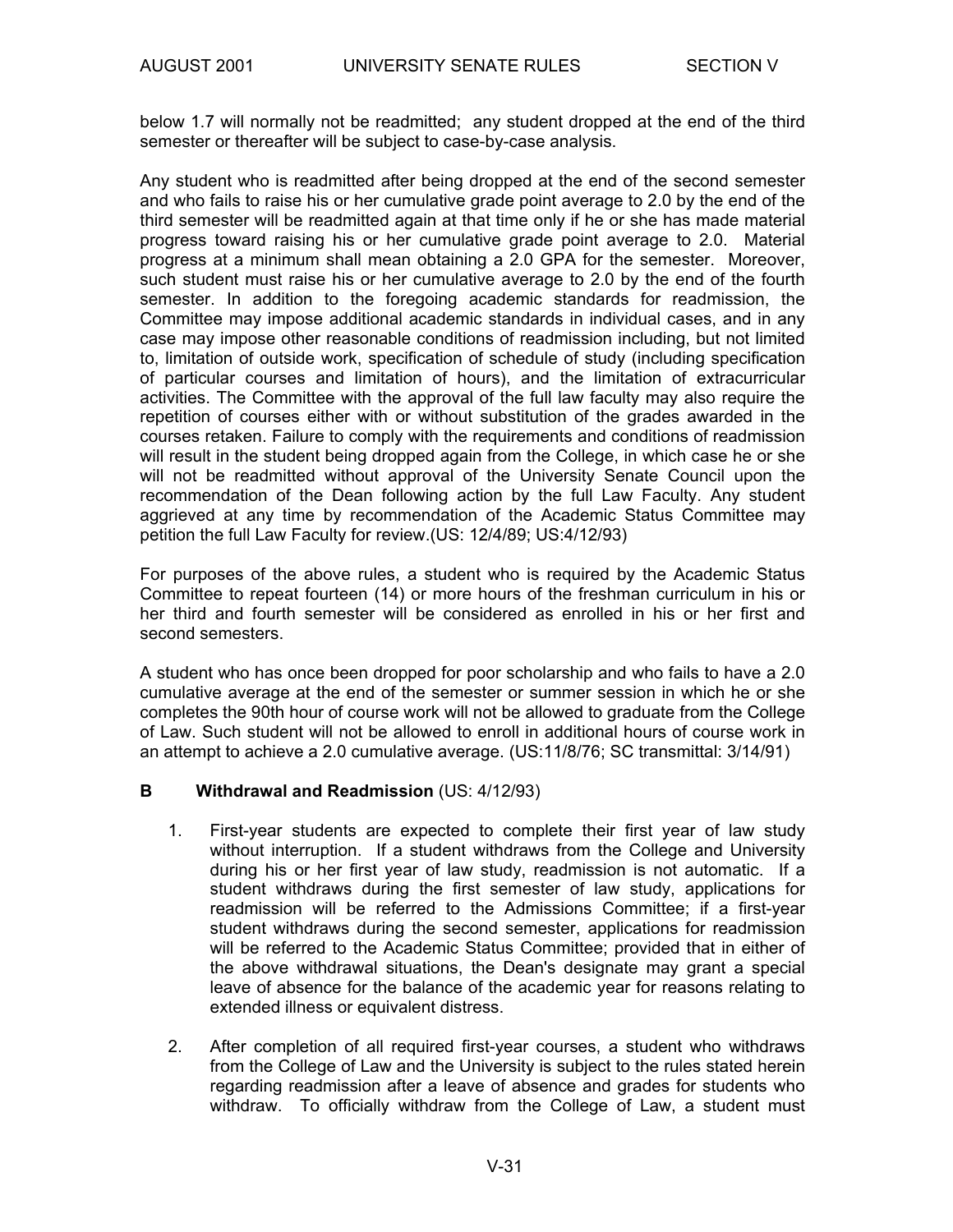report to the University Registrar's Office to obtain a withdrawal card; this card must be signed by the Dean of the College of Law or the Dean's designate. If a student plans to complete a semester, but not reenroll for the subsequent semester, he or she must give the Dean's designate written notice of such intention.

- 3. If a student withdraws from the College and University or does not continue enrollment **and** has complied with paragraph B(2) of this rule, the student will routinely be readmitted to the College provided that the student is in good standing and the absence was not longer than two semesters plus one summer term. No student will be readmitted pursuant to this paragraph more than one time.
- 4. A student who intends to remain away from the College for more than 2 semesters plus one summer term must request permission for a Leave of Absence. These requests are not routinely granted and will be referred to the Academic Status Committee for recommendation to the Dean.
- 5. Readmission for students who are not entitled to readmission pursuant to paragraphs B, D(1), or D(2) of this rule is not automatic. Applications for such readmission will be referred to the Academic Status Committee for a recommendation to the Dean. The Academic Status Committee may consider all relevant facts and circumstances, including the length of time out of the College and reasons for the absence. The Committee and Dean will normally not approve readmission for any student who has been away from the College for six regular semesters. Reasonable conditions, including the repetition of courses for no credit, may be imposed if readmission is approved.
- 6. A second-year student, a third-year student, or a first-year student with special permission of the Dean's designate may withdraw from any course or seminar within the first half of a semester or summer session. To withdraw from a course or seminar within the first half of a semester or summer session, the student must submit a completed course withdrawal card to the Dean's designate. A student may withdraw from a course or seminar during the last half of a semester or summer session only on petition certifying reasons relating to extended illness or equivalent distress. This petition must be approved by the instructor and the Dean's designate.

#### **E Limitation on Pass-Fail Units Creditable for College of Law Students** (US: 4/12/93)

- 1. No more than 6 hours of graduate courses outside of the law school, graded on a pass/fail basis, shall be counted.
- 2. No more than 6 hours of courses in the law school that are offered only on a pass/fail basis shall be counted.
- 3. No more than 9 of the total number of pass/fail credit hours, whether earned for graduate school courses under 1. (above) or for law school courses offered only on a pass/fail basis under 2. (above) shall be counted.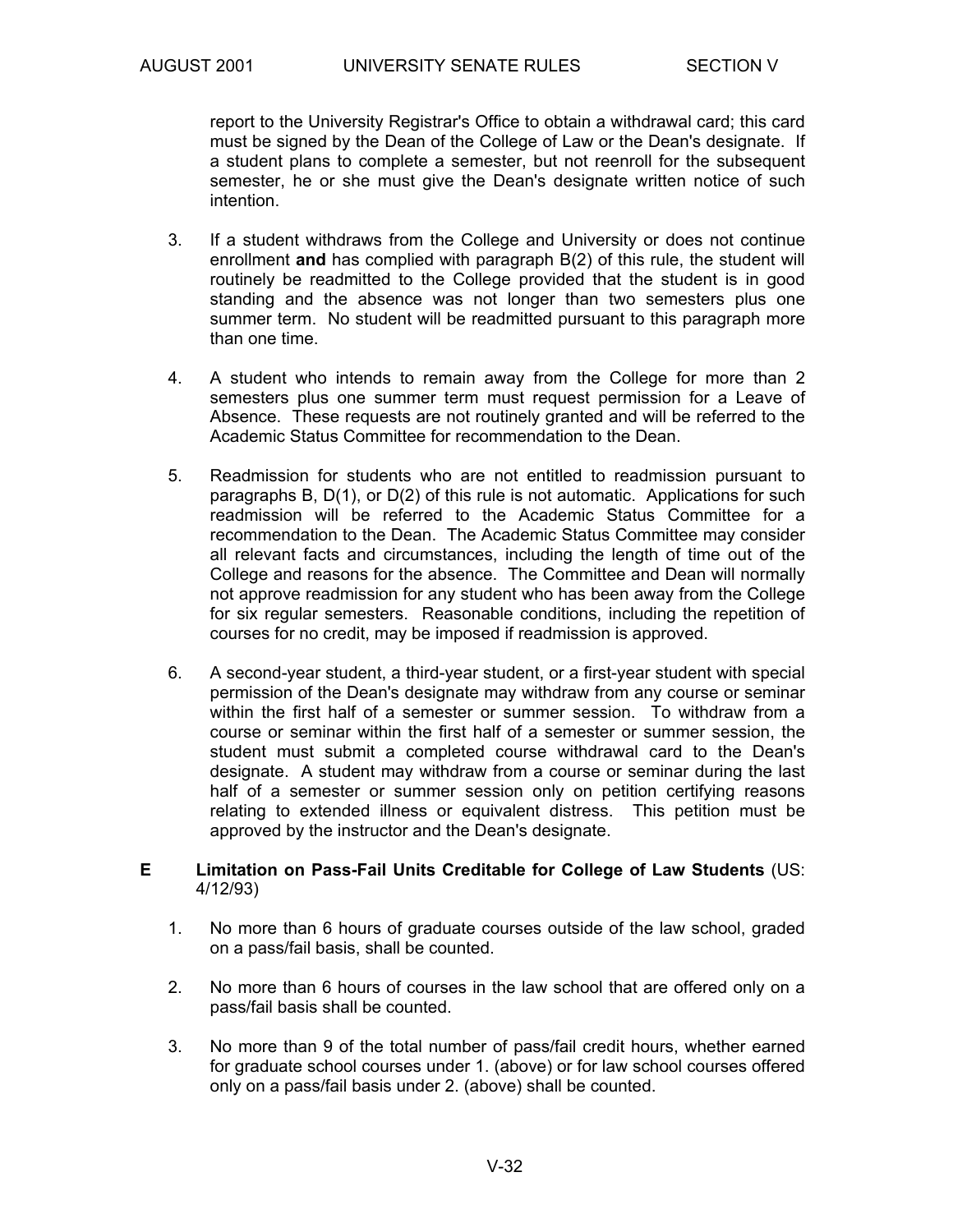4. No more than one graduate school course outside the law school, graded on a pass/fail basis, may be credited in any one semester.

Students in joint degree programs may only take up to six pass/fail course credit hours in the law school courses and may take no courses outside the law school for credit toward the J.D. other than pursuant to the applicable joint degree program.

#### **5.3.3.2 College of Pharmacy:**

ACADEMIC PERFORMANCE, PROGRESS AND GUIDELINES (US: 11/13/95) The Academic Performance Committees (APC) are charged with monitoring students' progress through the curriculum. The Committees regularly review (during and at the end of each semester) the performance of each student based on course grades and on written comments of each students performance, both of which are shared with the student and are part of the student record. The APC for students in a particular year will consist of the course directors and laboratory instructors for that year plus a standing core of faculty. The APC will recommend an action appropriate to the particular student standing and record i.e. proceed to the next series of courses, promotion to the next year, graduation, probation, probation with remedial action, removal from probation, academic leave, suspension, dismissal, or other action. Recommendations for graduation are made to the Dean and to the faculty since graduation requires approval by the faculty. All other recommendations are to the Dean. Students must be promoted to subsequent year standing by action of the APC. Promotion is not automatic, but must be earned based on appropriate performance and satisfaction of prior coursework. The APC may also recommend other actions including but not limited to adjustment of academic load, repetition of curriculum segments and participation in counseling sessions. Although the APC considers the overall record of the student in making decisions, the APC will rely heavily on the following general guidelines in making its recommendations:

- 1. All students are expected to earn a minimum grade of "C" in all courses. Students who fail to earn a minimum of "C" in any course will be placed on probation with remediation, be suspended or be dismissed from the College.
- 2. Students who fail to earn a minimum grade of "C" in any two required courses during the same semester, or who fail to earn a minimum grade of "C" in any course while on probation, will be suspended or dismissed from the College.
- 3. Students who do not satisfy the remediation requirements for probation will be suspended or dismissed from the College.
- 4. Students who satisfy the remediation requirements for probation will be removed from probation.

Because the College of Pharmacy is charged with the education and training of competent pharmacists and because competence must be assured not only in the fund of knowledge and technical abilities of the student, but also in their standards of personal and professional conduct, student progress is carefully monitored to certify that students have acquired appropriate knowledge, skills, behavioral characteristics and ethical principles. To this end students are responsible for conforming to all rules standards and regulations specified in such documents as the Health Science Students Professional Behavior Code, Behavior Standards in Patient Care, Student Rights and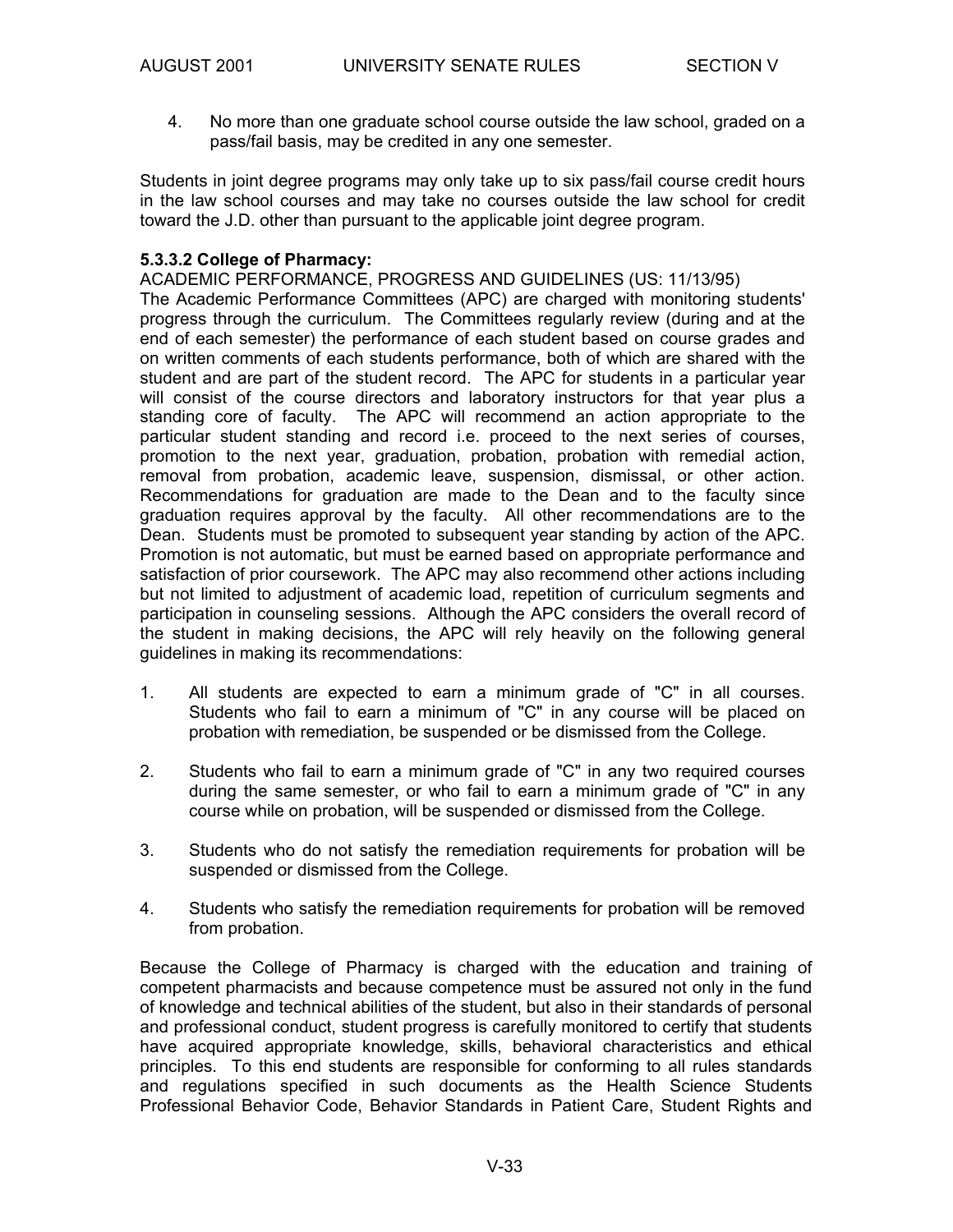Responsibilities and standards detailed in the College of Pharmacy Bulletin. Review of such responsibility is vested with the APC which will seek recommendations from an advisory group composed of the APC core faculty and an equal number of student representatives. Academic rules will not be changed during a student's enrollment if and only if the student has continued to progress within the class of matriculation. Rules affecting leaves and standards of behavior may be changed with notice.

Students dismissed from the College of Pharmacy because of a recommendation from the Academic Performance Committee may petition readmission through the Academic Performance Committee. Students withdrawing from the College while in good academic standing may petition readmission through the Admissions Committee. Students expelled from the College because of violations of academic integrity are not eligible for readmission.

#### Special Considerations.

- 1. The demands of the Doctor of Pharmacy curriculum consume the entire efforts of students. Therefore upon acceptance to the program of study students are expected to devote their energies to the academic program. The College actively discourages employment while courses are in session and cannot take outside employment or activities into account when scheduling classes, examinations, reviews, field trips or individual course functions or special projects.
- 2. Due to curricular requirements course functions and/or examinations outside the normal Monday through Friday, 8 AM to 5 PM business hours time frame will occur.
- 3. Clinical responsibilities include evening and weekend work.
- 4. All College of Pharmacy students are subject to the rights, rules and regulations governing University of Kentucky students in all matters not specifically covered in Medical Center and College documents.

A student found guilty of committing any offense may appeal that finding through the Academic Ombud to the Appeals Board.

#### **5.3.3.3 College of Medicine** (US: 3/10/86):

#### **A Assessment of Student Learning**

The University of Kentucky College of Medicine is charged with the education and training of competent physicians. Competence must be assured not only in the students' fund of knowledge and technical expertise, but also in their standards of personal and professional conduct. Student progress shall be carefully monitored to certify that students have acquired appropriate knowledge, skills, behavioral characteristics, and ethical principles. To this end, students are responsible for conforming to all rules and regulations specified by the *Health Science Student Professional Behavior Code*, the "Technical Standards" detailed in the *College of Medicine Bulletin*, and the academic standards established in these *Student Promotion Rules*.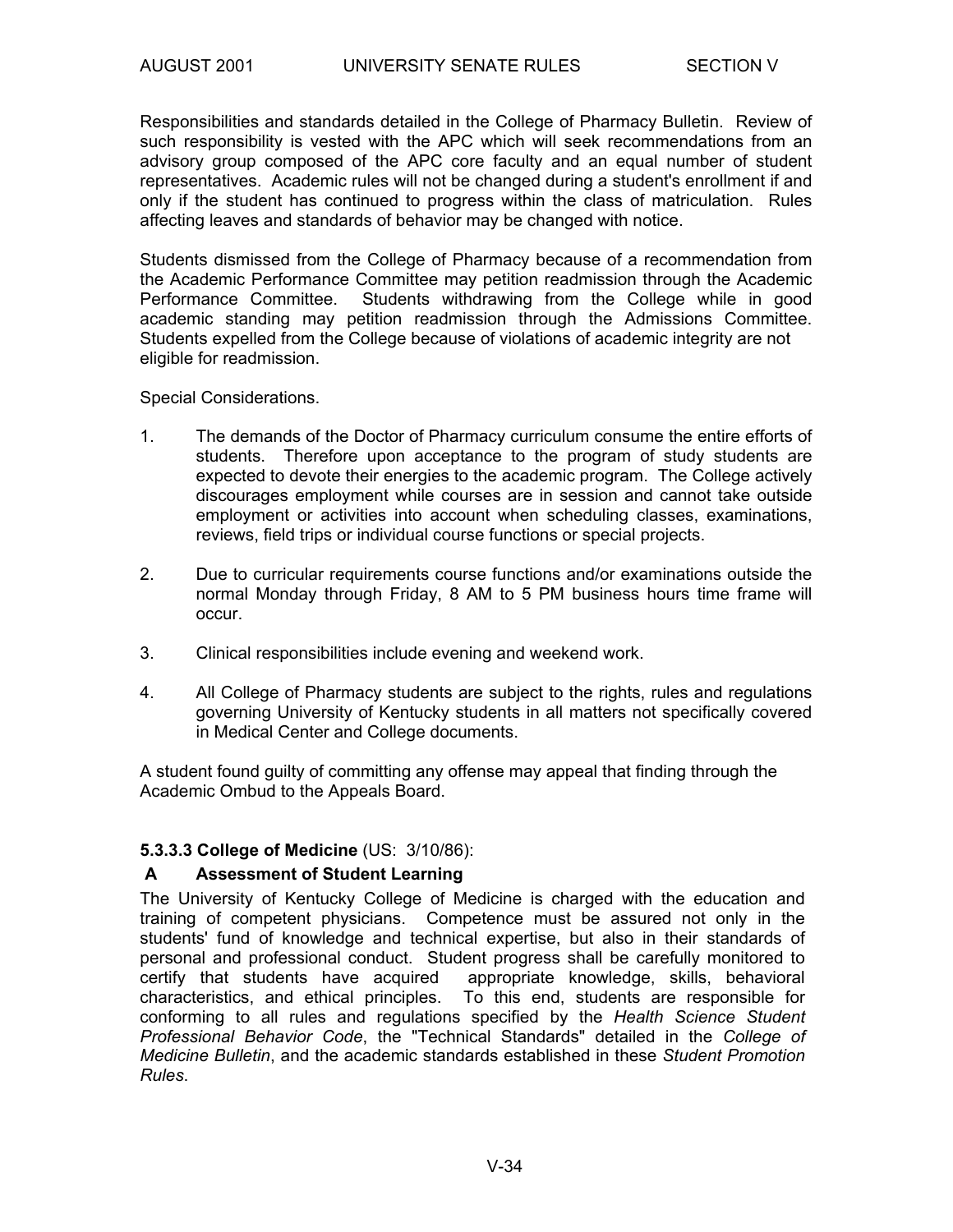The Student Progress and Promotion Committee (SPPC) is charged with the monitoring of student progress through the curriculum. The Committee regularly reviews each student's performance and makes recommendations to the Dean on such actions as graduation, promotion, remediation, dismissal and leaves of absence. Final authority on all matters of student progress and promotion is vested in the Dean of the College of Medicine.

#### **Assessment Criteria**

- 1. Student work is assessed by the faculty through the assignment of grades upon completion of all required courses and clerkships. Basic science grades are based upon such measures as written and oral examinations, laboratory practicals, and case write-ups. In the clinical years, grades are accompanied by detailed descriptive comments reflecting the instructors' impressions of the student's knowledge, attitudes, and technical skills.
- 2. Departmental faculty determine the level of student competence in the course or clerkship for which they are responsible. Within two weeks of the termination of each course, every department shall submit to the Office of Education a grade, and where possible, written comments on each student's performance. The Office of Education will provide every student a copy of this grade sheet within three weeks of the termination of the course.
- 3. Because of advanced academic pursuit in a biomedical discipline, some students may wish to bypass a particular first or second year course. With permission of the course director and the SPPC, a student may sit for an "optout" examination. The course director will determine the appropriate level of performance for bypass privileges.
- 4. Students will be required to pass a comprehensive, standardized basic science examination prior to promotion to the third year and a comprehensive, standardized clinical examination prior to graduation. Students may sit for three consecutive administrations of the examination in the attempt to achieve a passing score. During the interval between repeated attempts to pass the examinations students are in a non-promotional category. If unsuccessful after the third attempt, the student will be dismissed from the College.
- 5. Students will be required to pass a Clinical Performance Examination (CPX) prior to graduation. Students who do not pass the initial examination will be required to participate in remediation activities and pass a retest. (US: 3/18/96)

#### **B Promotion and Retention Criteria**

The education of a physician is a complex process, longitudinal in character, with many incremental steps. To assure that students graduating from the College of Medicine have the necessary knowledge, skills, demeanor, and ethical principles essential to professional competence, the following procedures will be used to evaluate and promote students:

 1. At regular intervals the SPPC will review the academic record of each student and make specific recommendations addressing promotion, remediation, or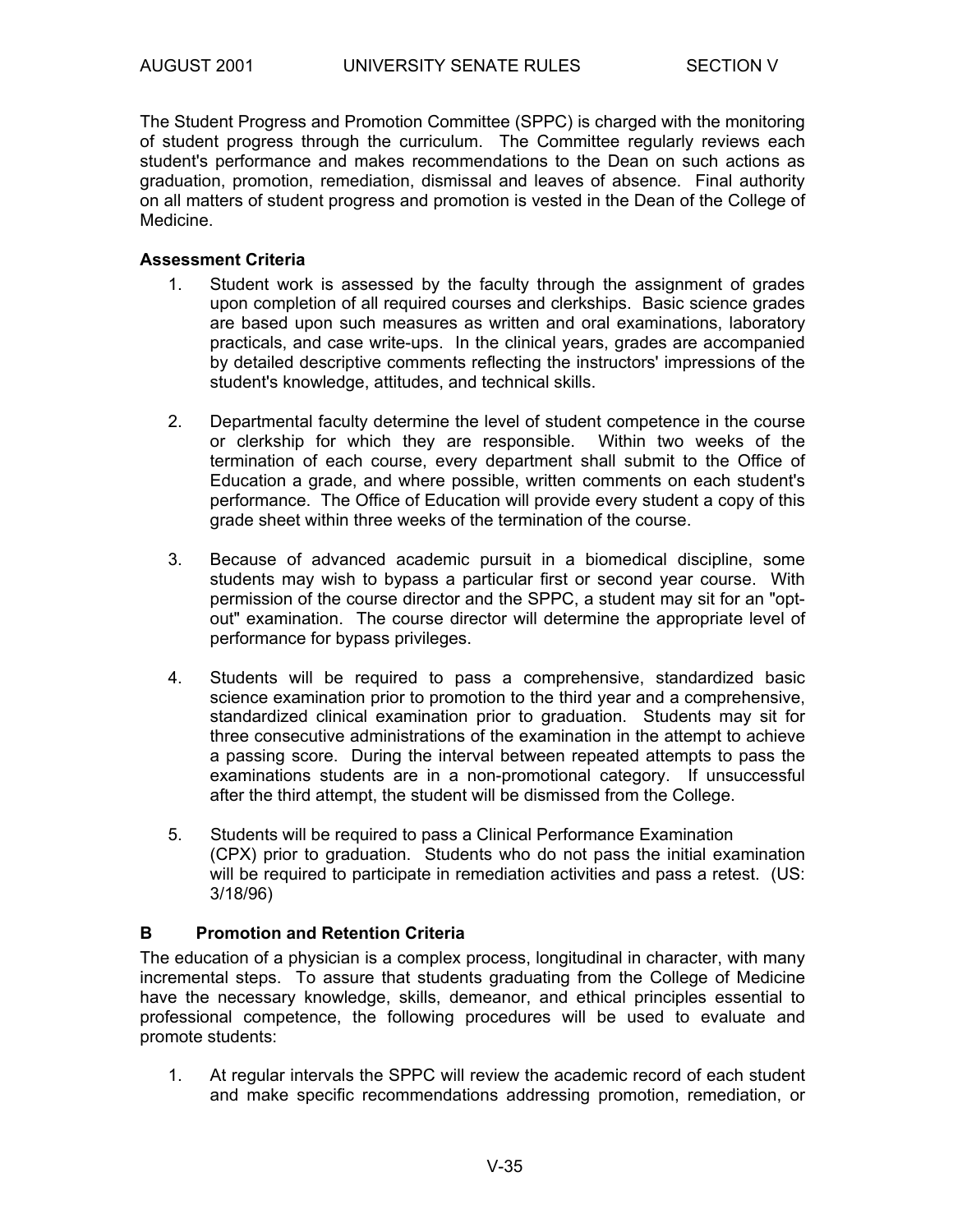dismissal. Beyond these recommendation, potential actions include but are not limited to the adjustment of academic load, repetition of curriculum segments, and participation in counseling sessions.

 2. **Promotion** to sequential semesters or years in the curriculum is contingent upon attaining the expected level of performance as prescribed by the faculty of the College of Medicine. Students attaining a GPA of 3.7 or higher in their current academic year will be promoted to the subsequent year **With Distinction**. This accomplishment will be noted in their academic records and on their transcripts.

 Commencement honors of High Distinction and Distinction will be awarded at graduation for students who attain the appropriate GPA, i.e., 3.7 for High Distinction, 3.5-3.69 for Distinction. (US: 3/18/96)

- 3. A **non-promotional category** will identify students who are not being promoted due to unfulfilled requirements. These students may be involved in remediation activities, be working to complete an "I" grade, or be retained for not passing the standardized comprehensive examination. Students in the non promotional category will be promoted or dismissed based upon satisfactory correction of the deficiency.
- 4. A **non-routine promotion** category will identify students receiving marginal grades whose performance warrants close monitoring. Marginal performance may indicate the need for remediation or repetition of curriculum segments. Continued marginal performance may be justification for dismissal.

**Unlimited** opportunity to repeat courses, clerkships or curriculum sequences is neither feasible nor desirable.

- 5. A student receiving a grade of "U" or "E" has performed at an unacceptable level. To redress the grade, the SPPC will review both the student's academic record and the compensating recommendations of the department that assigned the mark. The SPPC will determine a plan of action which may include remediation, repetition of all or a portion of the course, clerkship, or curriculum year, or dismissal from the College.
- 6. A **probation category** encompasses those students who post a GPA of less than 2.5 for any academic year and those students who receive "U" or "E" grades. Students promoted on probation must improve their academic performance in the subsequent academic year or risk dismissal.
- 7. **Dismissal** from the College **will** result when students have an annually calculated cumulative GPA of less than 2.0; receive two or more "E" grades; receive three or more "U" grades; receive a "U" or "E" grade while on academic probation; or fail either of the comprehensive standardized examinations on three consecutive attempts. At the discretion of the SPPC and the Dean, students **may** be dismissed if they receive two "U" grades.

#### **C Leaves of Absence**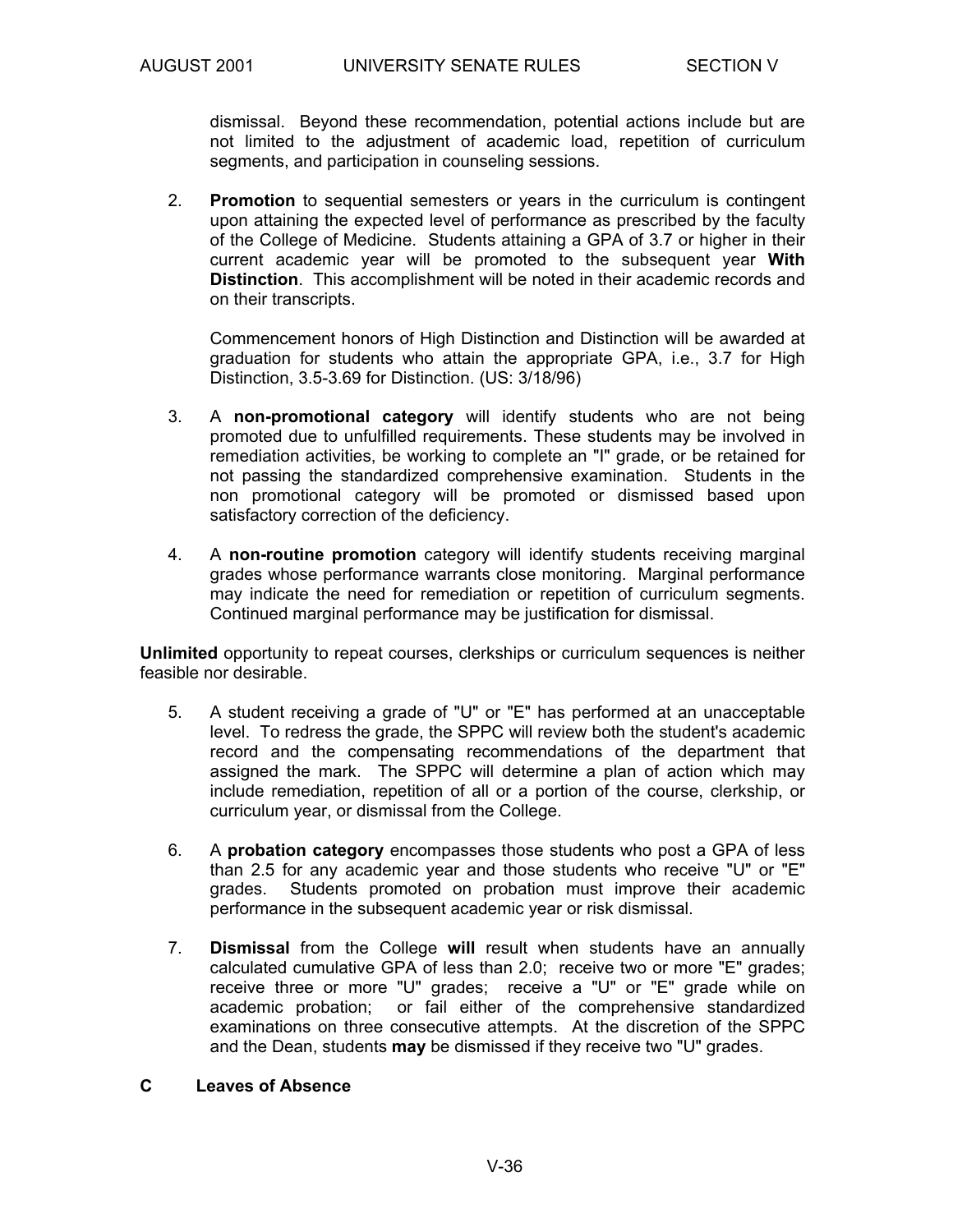Students are normally expected to complete the curriculum in four consecutive years. Under compelling circumstances, leaves of absence may be granted by the SPPC. The request for a leave of absence must be submitted in writing to the Associate Dean for Education. Return from a leave must be approved by the SPPC, may necessitate an amended academic curriculum, and is subject to the availability of space in required courses. The following three categories of leave may be sanctioned by the SPPC and approved by the Dean:

- **1. ACADEMIC LEAVE OF ABSENCE** is available to students who wish to undertake specialized academic pursuits in a defined field of study. Students must be in good academic standing. Approval will not be given for intervals in excess of one year without reapplication.
- **2. PERSONAL LEAVES OF ABSENCE** are initiated at the students' requests. Students must be in good academic standing. Leaves in this category may range from a number of weeks to a maximum of one years.
- **3. MEDICAL LEAVE OF ABSENCE**: Illness can seriously disrupt or impede student progress through the course of study. A student anticipating an absence of 10 days or more must secure a medical leave of absence. Application for this type of leave may be requested through the Office of Education and must be accompanied by a letter from the student's attending physician.
	- a. Processing and approval of a medical leave by the SPPC may require a review of the student's pertinent medical records by a specially appointed committee of physicians with relevant medical expertise. The length of the medical leave of absence will be determined by the SPPC in consultation with the student, his attending physician, and the ad hoc Committee of physicians. Request for reentry must be accompanied by a statement from the student's attending physician which addresses the student's ability (mental and physical) to carry a full academic load. At this juncture, the SPPC may again require review of the student's medical records and/or a medical assessment by a physician with relevant clinical expertise at the student's expense.
	- b. Absences due to acute illness do not require a medical leave of absence. However, for absences which encompass a major performance examination or more than five days of a clinical clerkship, at the student is responsible for notifying the Office of Education as soon as possible. Further, a supporting statement from an attending physician must be filed with the Office of Education prior to returning to class.

#### **D Other Considerations and Restrictions**

 1. The demands of the medical school curriculum consume the entire efforts of medical students. Therefore, upon acceptance to the program of study students are required to sign a statement indicating that they will not have outside employment during the academic year. For the exceptional case, permission may be granted by the SPPC upon petition by the student.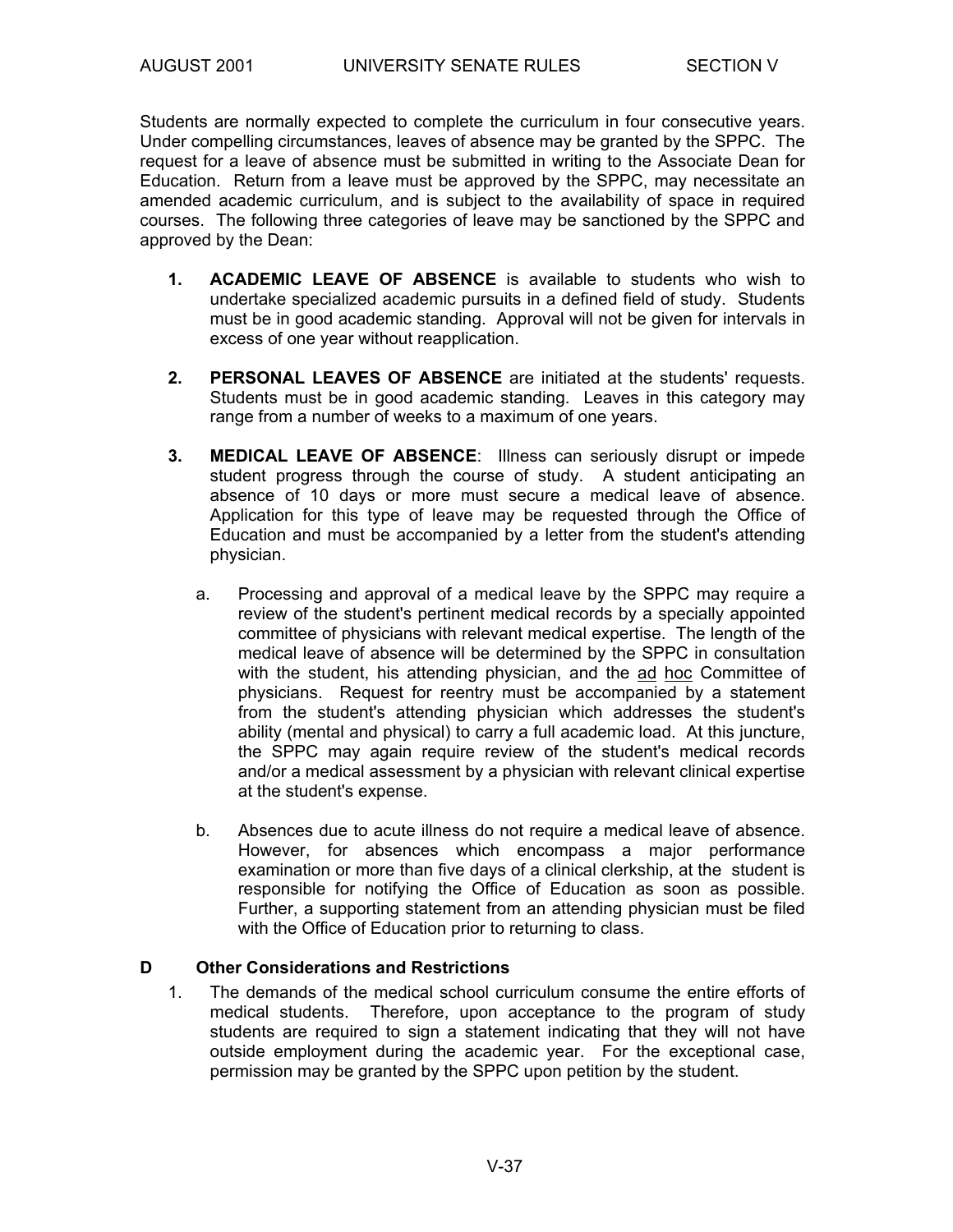- 2. Due to curricular requirements, Saturday examinations are frequently scheduled. Allowances will be made for students who religious beliefs prohibit participation in Saturday examinations.
- 3. Clinical responsibilities during the third and fourth year will necessitate night and week-end work.

**NOTE:** All College of Medicine students are subject to the rights, rules and regulations governing University of Kentucky students in all matters not specifically covered in the above promotional rules.

#### **5.3.3.4 College of Dentistry: (US 11/8/99)**

The following academic disciplinary policies for students in the Professional Dental Educational Program are initiated upon unsatisfactory academic performance.

#### **Academic Probation**

A student will be placed on probation if he or she has:

1. a grade point average (G.P.A.) for the academic year less than 2.75;

2. received a failing grade (**E** or **F**); **or**,

3. failed one or more parts of either Part 1 or Part 2 of the National Dental Board **Examination** 

*Terms of Probation*. The terms of probation will be established by the Academic Performance Committee. The duration of probation will be at least one semester. Passing a course that has been failed is a condition of all probations. Additional terms of probation may be established by the Academic Performance Committee. Students on probation may be ineligible for certain curricular or extracurricular College activities.

If a student has failed a National Dental Board Examination, taking the examination the next time it is offered and passing it shall be among the terms of probation. The terms shall also require certain activities to help the student prepare to pass the examination.

*Removal from Probation*. A student will be removed from probation by the Academic Performance Committee when he or she has at least a cumulative 2.75 G.P.A., has at least a 2.75 G.P.A. in the current academic year, has passed any failed course, and has satisfied the terms of probation in the judgment of the Academic Performance Committee.

Responsible Agent: The Academic Performance Committee (US 11/8/99)

#### **Academic Suspension**

The Academic Performance Committee (APC) shall recommend to the Dean that a student be suspended if two conditions exist. The first condition is that the student has **either**:

- 1. received two or more failing (**E** or **F**) grades;
- 2. received a failing grade (**E** or **F**) while on probation;
- 3. failed to meet the terms of probation; **or,**
- 4. after the second year of the curriculum, achieved a cumulative GPA or less than 2.75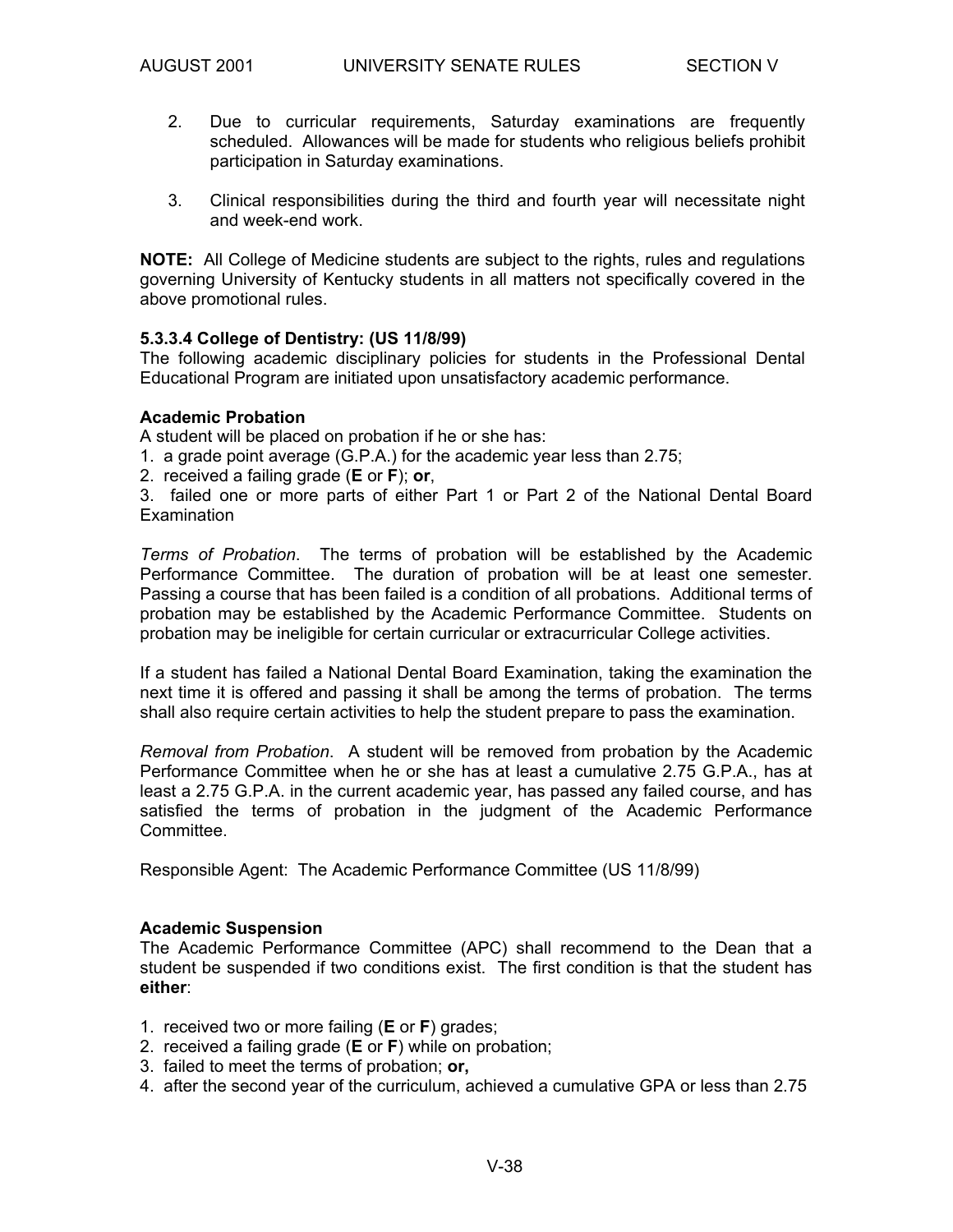The second condition for suspension is that, based on the available evidence, the APC has determined that the student is capable of completing the curriculum after receiving counseling and/or completing work outside the College. The committee's recommendation will include a description of any circumstances the Dean should consider in reaching a decision. It will also include suggestions on what the student needs to accomplish to be considered for reinstatement.

*Second failure of Part 1 of the National Dental Board Examination*. If a student fails the Board Examination a second time, the APC shall recommend to the Dean that the student be suspended. The committee's recommendation will include a description of any circumstances the Dean should consider in reaching a decision. It will also include suggestions on what the student needs to accomplish to be considered for reinstatement. (US 11/8/99)

*Review*. A student subject to suspension may ask the Dean for a review. Review procedures will be determined by the Dean. (US 11/8/99)

*Reinstatement following suspension*. A suspended student may not be reinstated before one semester has passed from the date of suspension. When the student demonstrates that he or she can perform at the level required to graduate from the College, the Dean may reinstate him or her. A reinstated student will be placed on probation, subject to terms recommended by the Academic Performance Committee and approved by the Dean. (US 11/8/99)

A student who has been suspended because of a second failure of Part 1 of the National Dental Board Examination shall not be readmitted unless she or he takes and passes Part 1 the next time it is offered. (US 11/8/99)

Responsible agent: The Dean. (US 11/8/99)

#### **Dismissal Policy** (US 11/8/99)

The Academic Performance Committee (APC) shall recommend to the Dean that a student be dismissed if two conditions exist. The first condition is that the student has either:

- 1. received two or more failing (**E** or **F**) grades;
- 2. received a failing grade (**E** or **F**) while on probation;
- 3. failed to meet the terms of probation; **or,**
- 4. after the second year of the curriculum, achieved a cumulative GPA or less than 2.75

The second condition for dismissal is that, based on the available evidence, the APC has determined that the student is not academically capable of completing the curriculum or is otherwise unsuitable for dentistry for reasons that include, but are not limited to: unacceptable personal hygiene; the inability to establish rapport with patients; the inability to work effectively with other health care team members; undependability; or lack of integrity, initiative or interest. The committee's recommendation will include a description of any circumstances the Dean should consider in reaching a decision.

*Previously suspended students*. If a student is subject to suspension and has been previously suspended, the APC shall recommend that she or he be dismissed.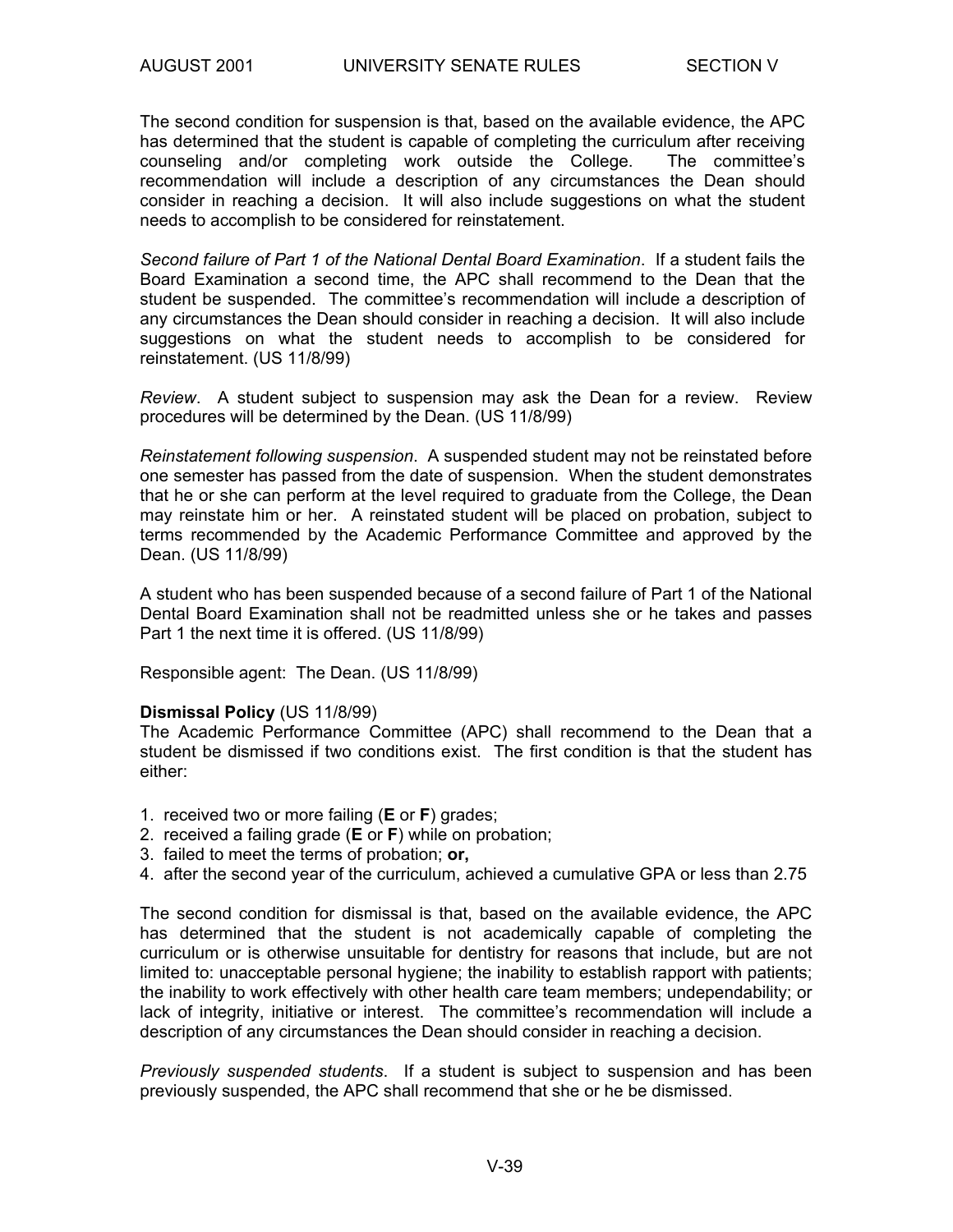*Review.* A student subject to dismissal may ask the Dean for a review. Review procedures will be determined by the Dean.

Reinstatement following dismissal. The dismissed student shall not be reinstated.

Responsible Agent: The Dean.

#### **Graduation Policy** (US 11/8/99)

A student will be eligible for graduation when all courses have been satisfactorily completed and all of the applicable requirements that follow are met:

1. a student has at least a 2.75 cumulative G.P.A.;

2. a student has passed Parts 1 and 2 of the National Dental Board Examination;

3. advanced standing students must complete the curriculum within one year following the time period agreed to at admission;

4. all terms of probation have been satisfied; and

5. all patient responsibilities and other obligations to the College or University have been satisfied.

Responsible Agent: The Dean

#### **5.4.0 DEGREES, HONORS, GRADUATION**

A Commencement Convocation shall be held annually

#### **5.4.1 RESIDENCE REQUIREMENTS**

For an undergraduate degree a minimum of thirty (30) of the last thirty-six (36) credits presented for the degree must be taken from the University, but not necessarily on the Lexington campus.

Any request for waiver by veterans or other students must be presented for approval to the dean of the student's college. Students who wish to satisfy the above requirement with credit earned through such methods as independent study by correspondence, special examination, CLEP, and other methods which limit the opportunity for active exchange between students and instructors must have the prior approval of their department chair and college dean.

\* Courses taken under the auspices of the National Student Exchange program (and for which students pay their tuition to the University of Kentucky) can be considered as courses taken at UK for purposes of both Rule 5.4.1's residence requirement and for conferring graduation honors under Sections A - D of Rule 5.4.2. (RC: 2/14/01)

#### **Lexington Community College Residence Requirement**

Regardless of the time the student has attended Lexington Community College, a minimum of twenty-four credits must be completed within the University of Kentucky, and at least 25 percent of the approved curriculum credits must be completed at the College. (US 4/10/00)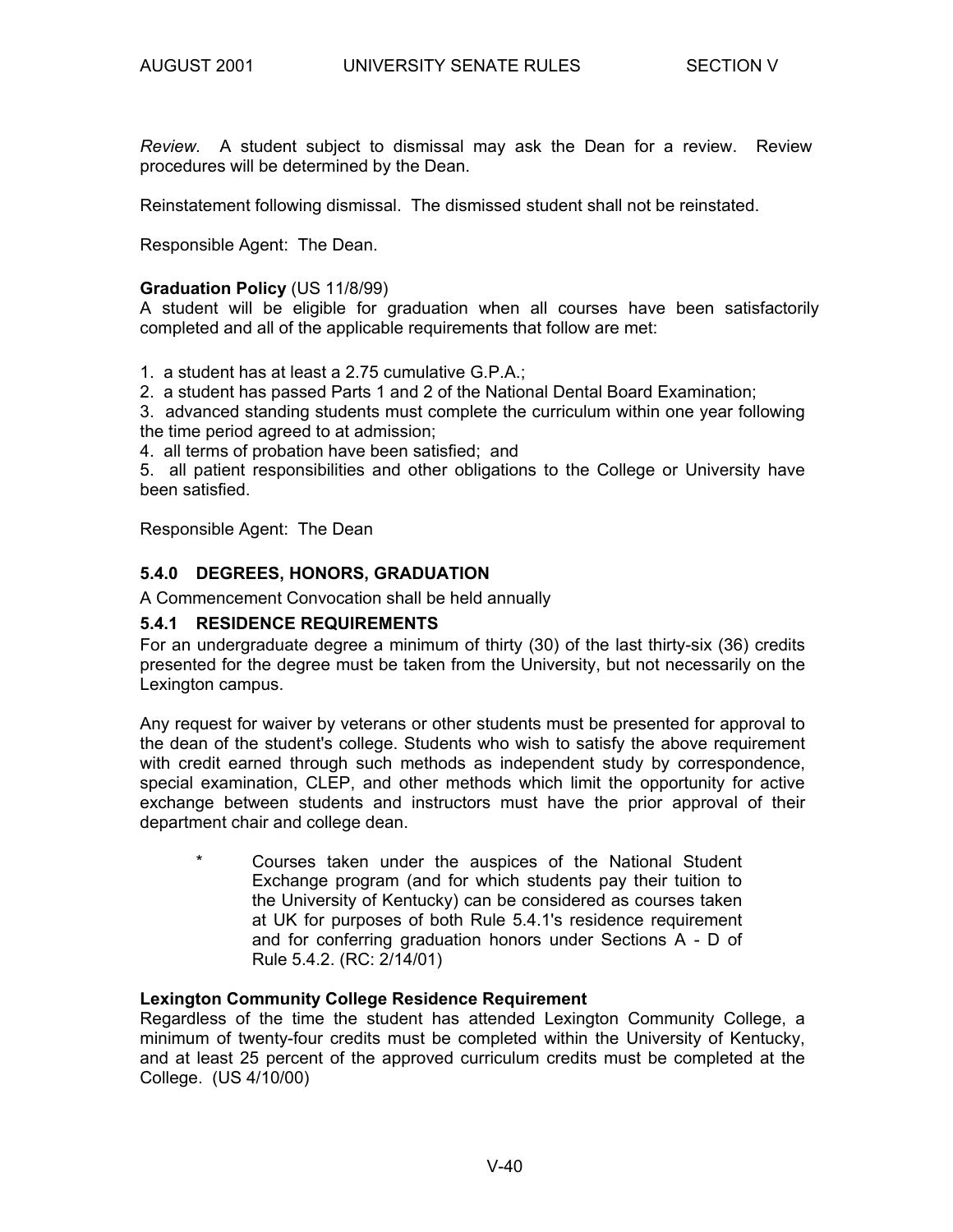**5.4.1.1 Application for Degrees** To be eligible for a degree, a student must file an application with the dean of the college from which the degree is to be awarded within thirty (30) days after the beginning of the semester or fifteen (15) days in the Summer Session in which the student expects to complete his/her work.

**5.4.1.2 Double Major** (US: 4/10/89) An undergraduate student earns a double major when he or she completes all university, college, and departmental requirements in one department--the Primary Major--and all departmental requirements in a second department--the Secondary Major. If there is a generic relationship, work in the Primary Major may be applicable to the Secondary Major. The student must indicate his or her double major to the Registrar and to the student records office in his or her college(s). He or she must have an advisor in each major. The student who completes the requirements for a double major receives a degree from the college of his or her Primary Major and has the successful completion of the Secondary Major entered on his or her transcript. A Secondary Major may be completed after the degree for the Primary Major has been awarded. A double major does not result in an additional degree. (US:3/8/82; 4/10/89)

> **\*** The Rules Committee has held that a secondary major from another college must fulfill only the departmental requirements for a major and is not expected to meet the college requirements as well. In addition, the pre-major requirements are considered to be a part of the major requirements for purposes of the rule and must be fulfilled by secondary majors. (RC: 11/16/89)

**5.4.1.3 Second Bachelor's Degrees** A student is eligible to qualify for a second bachelor's degree in a different major. The student must complete all university, college, and departmental requirements for both degrees. Courses taken towards fulfilling one degree may also count towards fulfilling parallel requirements in the other, but the student must complete a minimum of at least 144 hours for both degrees. The student may elect to receive the degrees simultaneously if college and departmental degree requirements can be met simultaneously. (US:3/8/82; 4/10/89)

**5.4.1.4 Second Associate Degree** A student is eligible to qualify for a second associate degree in a different major. Courses taken towards fulfilling one degree may also count towards fulfilling parallel requirements in the other, but the student must complete a minimum of at least 66 hours for both degrees. The student may elect to receive the degrees simultaneously if degree requirements can be met simultaneously. In no case will a second degree be granted for the completion of a second option in a program. The completion of a second option, however, will be recorded on the transcript. (US 4/10/00)

**5.4.1.5 Concurrent Enrollment in Graduate Programs** Concurrent enrollment for degree purposes in more than one graduate program is permitted only with the approval of the student's Graduate Advisor(s), Directors of Graduate Studies in the programs, and the Dean of the Graduate School.

**5.4.1.6 Masters Degree Following Doctorate** Subsequent to the receipt of a doctoral degree, a student is not eligible to receive a master's degree based on the work which led to the doctorate. (US: 9/10/84)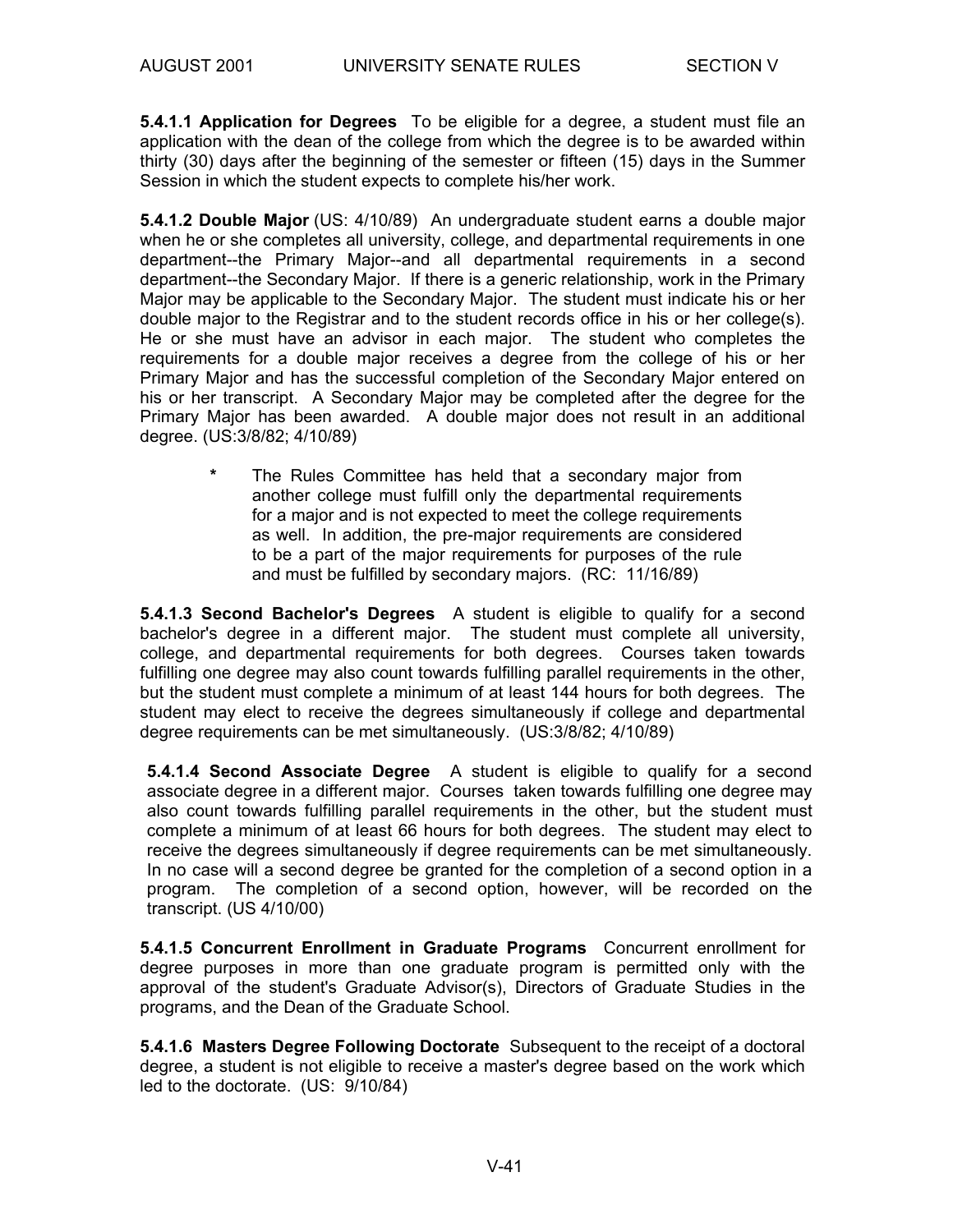**5.4.1.7 Second Master's Degree** A student may receive two master's degrees. However, simultaneous enrollment in two or more programs and the granting of two or more master's degrees at the same time is not permitted, unless approved the student's advisors and the Directors of Graduate Studies in the programs. (US:3/8/82)

> This rule does not prohibit a student from receiving both a bachelor's degree and an advanced degree in the same field at the same time. (RC: 1/10/82)

**5.4.1.8 University Scholars Program** The total number of credit hours for the combined program may be 12 fewer than the total required for both the bachelor's and master's degree. The requirements for the bachelor's degree will be unaffected. (See Section IV., 4.2.5.4 and Section V., 5.2.2) (US: 9/13/82)

**5.4.1.9 Faculty Members as Candidates for Degrees** Members of the faculty, except those in LCC and the Community College System, having a rank higher than that of instructor may not be considered as candidates for degrees in the discipline in which they are employed and hold academic rank.

Faculty members pursuing degrees above the master's degree at the University may not hold more than a half time work assignment either during the two full-time, consecutive resident semesters preceding qualifying examinations or during the two semesters of full-time dissertation study immediately following the qualifying examination. (US: 5/6/85; BofT: 9/17/85)

#### **5.4.2 COMMENCEMENT HONORS**

- A Students shall be graduated "Summa Cum Laude" who attain a grade point average of 3.8 or higher for at least three years of work at the University of Kentucky (excepting correspondence study). (US: 10/11/94; US: 4/11/94)
- B Students shall be graduated "Magna Cum Laude" who attain a grade point average of 3.6 or higher for at least three years of work at the University of Kentucky (excepting correspondence study). (US: 4/11/94)
- C Students shall be graduated "Cum Laude" who attain a grade point average of 3.4 to 3.6 for at least three years of work at the University of Kentucky (excepting correspondence study). (US: 4/11/94)
- D Students with a minimum of two but less than three years of work at the University shall receive the appropriate commencement honors if they attain a grade point average of 0.2 greater than the above.
	- \* Courses taken under the auspices of the National Student Exchange program (and for which students pay their tuition to the University of Kentucky) can be considered as courses taken at UK for purposes of both Rule 5.4.1's residence requirement and for conferring graduation honors under Sections A - D of Rule 5.4.2. (RC: 2/14/01)
- E The degree with honors from a professional college shall be based solely upon work done in the professional college.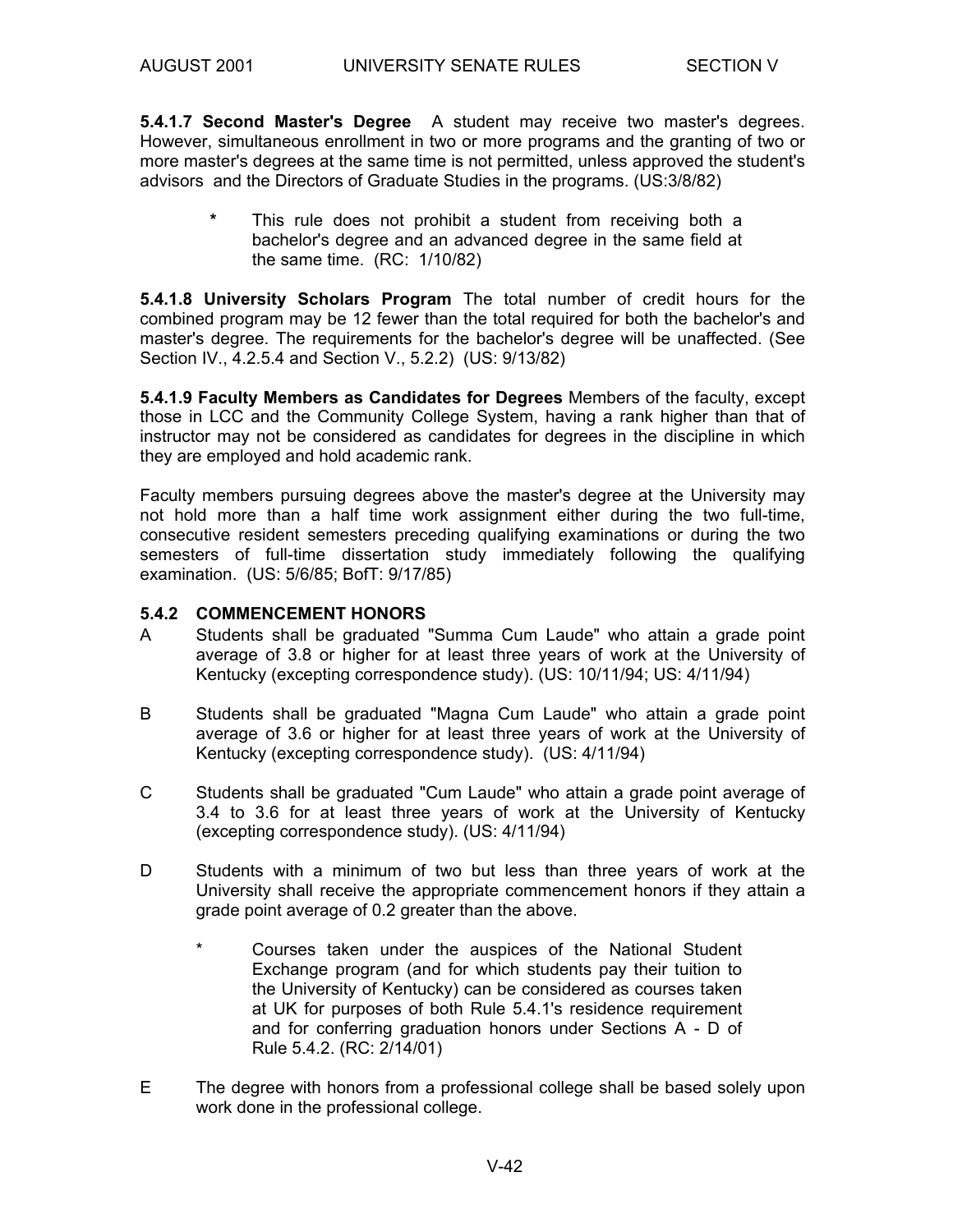- F The bachelor's degree with honors in a student's major or a degree with honors from a professional college will be conferred upon a student whom the faculty or the student's department, or college in the case of a professional college, and the dean of the student's college recommend receive the degree. A student may be required to complete work in addition to that required for the bachelor's or professional degree to receive a degree with honors. (US: 12/13/82)
- G All students in the Honors Program of the University who do not have a grade point standing of 3.5 or better but are in the top ten percent (10%) of their college's class are eligible to graduate in the Honors Program if they satisfy the other requirements and have approval of the Honors Program Director.
- **\*** A student who has invoked the academic bankruptcy rule (V 5.3.1.7) during his/her University career shall be considered, for the purposes of commencement honors, as having attended the University only for those hours earned subsequent to readmission. (RC: 6/21/83)
	- **\*** A student need not be enrolled full-time to fulfill the years of work necessary to receive commencement honors. Two years of work means 60 credit hours; three years means 90 credits. (RC: 5/8/85)
- H Work done at Lexington Community College shall be counted as work at the University of Kentucky in calculating the grade point average for honors. [RC: 11/20/87] (US 4/10/00)

The associate degree with honors from Lexington Community College shall be based solely upon work done in the College or the University of Kentucky. (US 4/10/00)

Students shall be graduated "With High Distinction" who attain a grade point average of 3.6 or higher based on at least 48 credit hours of work at Lexington Community College or the University of Kentucky**.** (US 4/10/00)

Students shall be graduated "With Distinction" who attain a grade point average of 3.4 or higher based on at least 48 credit hours of work at Lexington Community College or the University of Kentucky**.** (US 4/10/00)

#### **5.4.3 REQUIREMENTS FOR GRADUATION**

To be eligible for any degree, a student must have completed the requirements as approved by the University Senate, except that curriculum substitutions may be made by the college affected if not inconsistent with these Rules. Curriculum requirements must include, in addition to specified credits, a specified grade point average both overall and in the student's major which shall in no case be less than 2.0. (US: 10/10/94)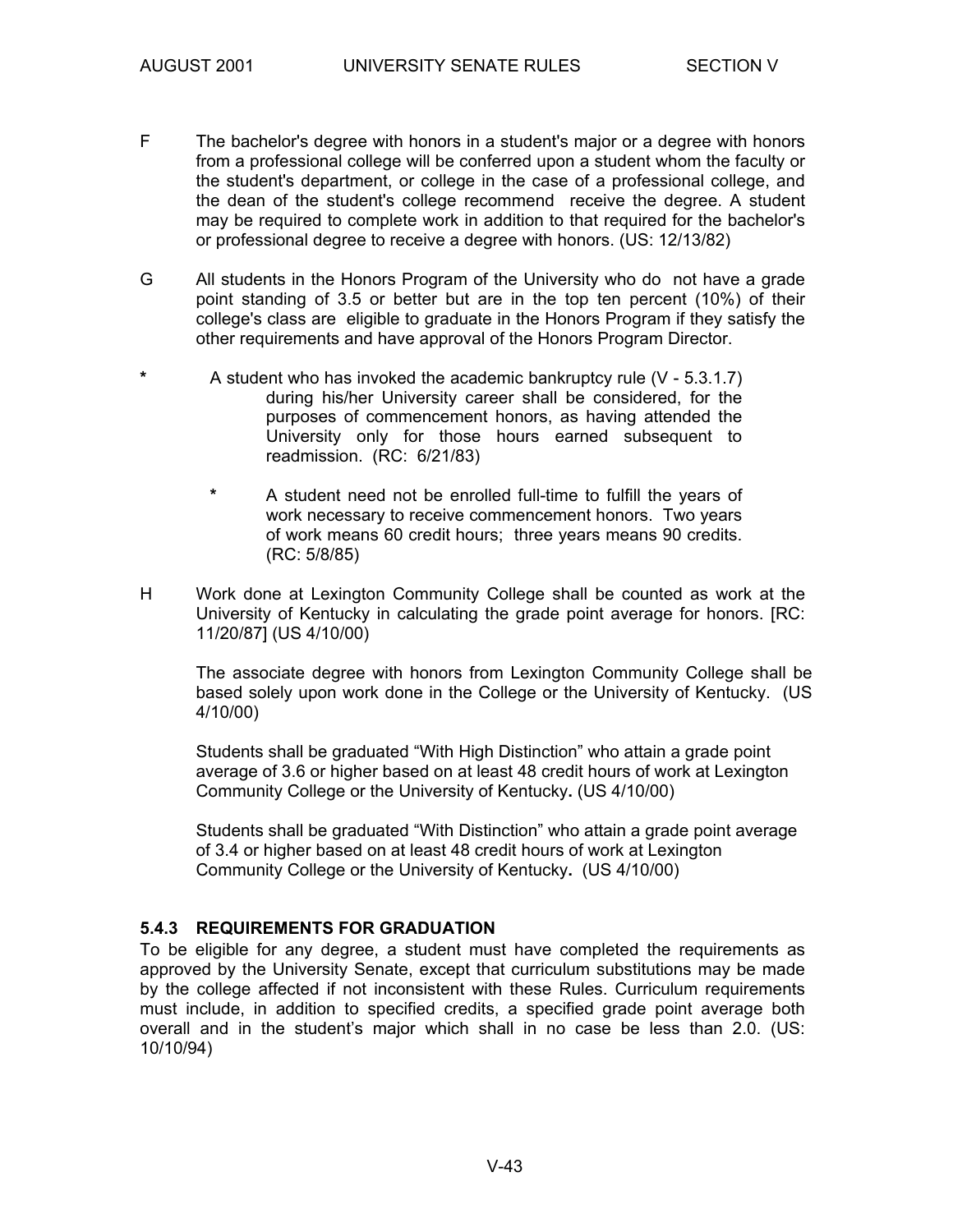\* The 2.0 requirement applies to all major requirements, including premajor and lower division courses but not to those courses taken in the major beyond the minimum requirements. (RC: 12/4/95)

Every baccalaureate degree program shall include four divisions or components:

- 1. University Studies
- 2. Pre-major or Pre-professional
- 3. Major or Professional
- 4. Free Electives

**5.4.3.1 Writing Requirement** Two semesters of writing courses (normally ENG 101, Writing I, and ENG 102, Writing II) or their equivalent are required of each student unless the student demonstrates competency according to the exemption plans specified in the *Bulletin*. Only in unusual circumstances will a student be permitted to withdraw (for reasons stated in Section V. 5.1.8.3) and only the dean of the student's college can authorize such a withdrawal, in consultation with the instructor. A full-time student must enroll in a writing course each semester until the student has satisfied this requirement unless the student qualifies for a one-semester option, in which case the student may enroll during either semester of his/her freshman year. (US:11/12/84)

**5.4.3.2 Inference Requirement** (US: 2/13/95) Each baccalaureate student must satisfy one of the following:

- (1) any calculus course
- **or**
- (2) STA 200, Statistics, A Force in Human Judgment plus PHI 120, Introductory Logic or PHI 320, Symbolic Logic I

**or** 

the equivalent of one of the above.

**5.4.3.3 University Studies Requirements** (US: 2/3/86) The requirements listed below are applicable to undergraduate students entering the University in the Fall Semester, 1988, and thereafter.

> For Rules interpretation on taking USP courses P/F, see Section V - 5.1.4 (RC: 1/15/93)

## **I. Basic Skills**

- A Mathematics (College Algebra, or exam, or ACT 25, or Calculus)
- B Foreign Language (2 yrs high school/1 yr college)

#### **II. Inference and Communicative Skills**

| A | Calculus or Logic and Statistics         | 3-6 hours |
|---|------------------------------------------|-----------|
| B | University Writing Requirement (English) | 6 hours   |
| C | <b>Oral Communication Requirement</b>    | 3 hours   |

Note: The University Studies Committee shall employ the principles and learning objectives approved by the University Senate on 3/10/97 for evaluating the alternate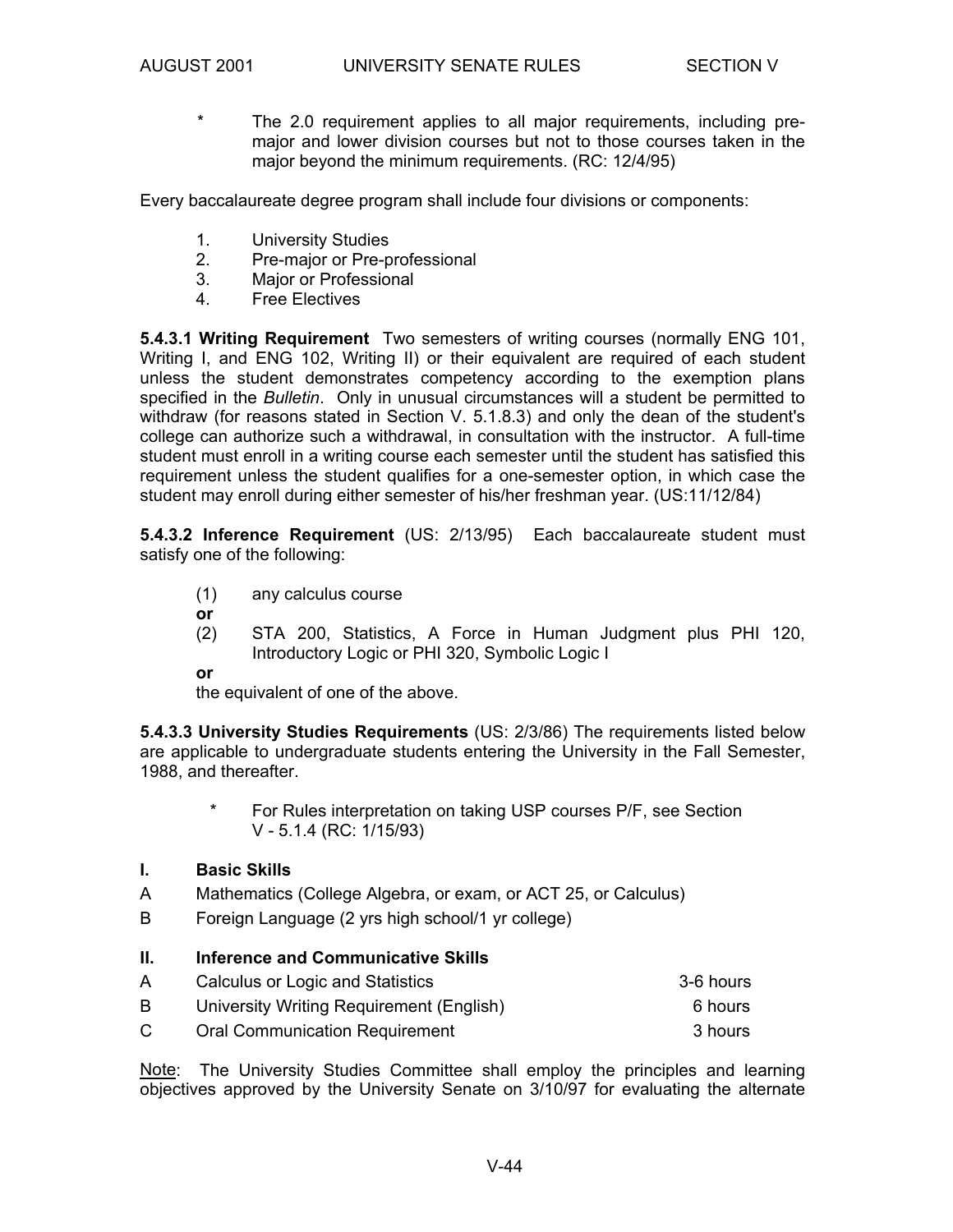routes for satisfying the Oral Communication requirement in University Studies (see Section I - 1.4.4.0).

# **III Disciplinary Requirements**

- A Natural Sciences (Two-sem. seq. in one discipline) 6 hours
- B Social Sciences (Single course in each of two separate disciplines)

#### C Humanities

- a. Survey from Greece to the Present **or**
- b. Two courses in a single humanistic discipline, **or**
- c. Freshman Seminars (two) 6 hours

In fulfilling requirement A, B, or C(b), a student may enroll in a Discovery Seminar as one of the required courses. The single- or multiple-discipline requirement will still apply. [US: 11/10/97]

**IV. Cross-disciplinary Requirement (effective for students who graduate on or before the August 2002 graduation date**) [US; 4/23/01] Each student must take a pair of complementary courses which are designed to demonstrate the interrelationship of the disciplines. These courses may be from different departments in a single area (i.e. humanities, social sciences, natural sciences) or may couple two different areas. 6 hours

**[IV. Six hours of Electives** (**effective for students who graduate after the August 2002 graduation date**) [US: 4/23/01] Each student must take six hours of electives, with at least three hours taken in courses which do not satisfy the requirements of the student's major.] 6 hours

**V. Cross-cultural Requirement**  Each student must take one course which deals primarily with the Third World or with a non-Western civilization. The same state of the state of the state of the state of the state of the state of the state of the state of the state of the state of the state of the state of the state of the state of th

TOTAL 39-42 hours

**NOTE:** A course taken to satisfy a requirement in one area of University Studies cannot be used to satisfy a requirement in another except that (a) a single course in calculus may be used to satisfy the mathematics component in both I-A and II-A; and (b) courses approved as Clustered Courses\*\* may be used to satisfy both the Cross-Disciplinary and designated Disciplinary requirements. (US: 2/8/88)

\*\*Clustered Courses must be composed of two or more sets of paired courses approved for the cross-disciplinary component of the University Studies Program. All clusters must be approved in accordance with the rules and procedures for including any course or sequence of courses in the University Studies Program. (US: 2/8/88)

**5.4.3.4 Free Electives** The free elective degree component must meet the definition of free electives as set forth in the Glossary of Terms of the *Rules of the University Senate.* 

6 hours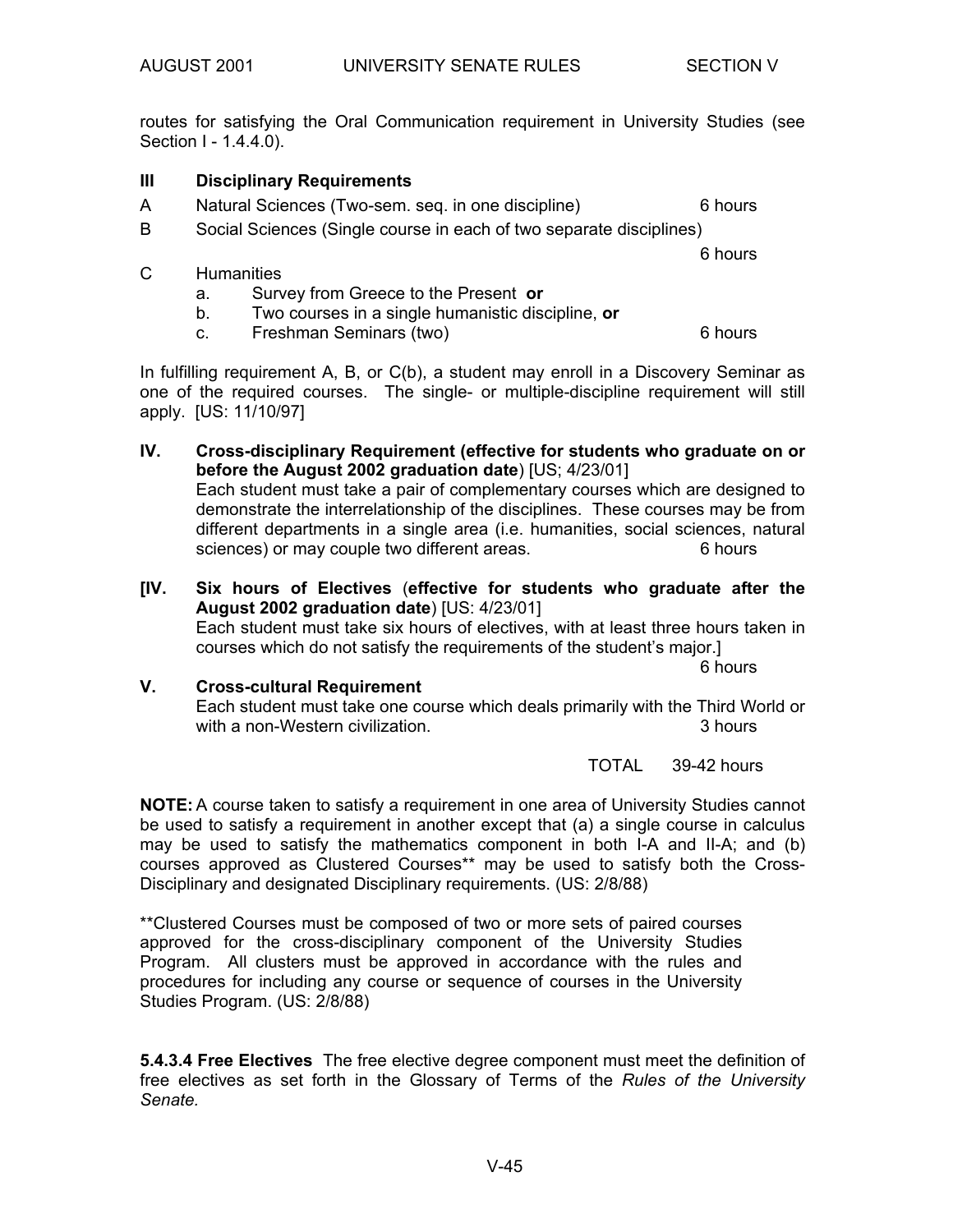**\*** A free elective component is a mandatory part of every baccalaureate program. It has no minimum hour requirement- that is, it is left to the discretion of the Undergraduate Council as it approves programs and program changes. (RC: 10/2/80; 10/27/80)

#### **5.4.4 CHANGE IN PROGRAM REQUIREMENTS**

**5.4.4.1 Undergraduate Degrees** When requirements for an undergraduate degree program are changed after a student has enrolled in it, the student shall have the option of fulfilling either the old or the new requirements. In fulfilling the old requirements, if a student finds that necessary courses have been eliminated or substantially revised, the student may substitute other courses with the approval of the dean of the college. In this eventuality, however, the student shall not be forced to comply with the new requirements.

However, if a student interrupts his/her work in the program or the University for more than two semesters, then the dean of the college shall determine which requirements the student shall fulfill.

If the curriculum revision is required by an external accreditation certification body, and this body submits a written statement to the University that the accreditation of a program or certification of its graduates is in jeopardy unless students fulfill the new requirements, the option of fulfilling the old requirements shall not apply.

The Rules Committee has held that this rule does not apply to the imposition of new or additional prerequisites for courses required as outside curricular requirements by another program. For example, the Statistics Department was not barred from adding additional prerequisites to STA 200 after it had allowed a two year grace period for students from other departments to take the course without meeting the prerequisites. The Rules Committee felt that it was unwise to freeze the course content on demand from other departments or colleges, particularly because prerequisites function to protect the department teaching the course from having to waste time and energy teaching unprepared students. (RC: 9/5/90)

**5.4.4.2 Graduate Degrees** When Graduate School or degree program requirements are changed after a student has begun a course of study, the student shall have the option of fulfilling either the old or new requirements.

If the student elects to fulfill the old requirements but finds that necessary resources (e.g., courses, instruction in particular skills) are no longer available, the student may make reasonable substitutes with the approval of the Graduate School Dean upon recommendation of the Director of Graduate Studies.

In the event that a student interrupts work on a graduate degree (i.e., is not enrolled) for one calendar year or more, the Graduate School Dean shall determine, upon recommendation of the Director of Graduate Studies whether the old requirements or the new requirements shall apply. In the event a student has not completed the requirements for the graduate degree five years after the effective date of a change in